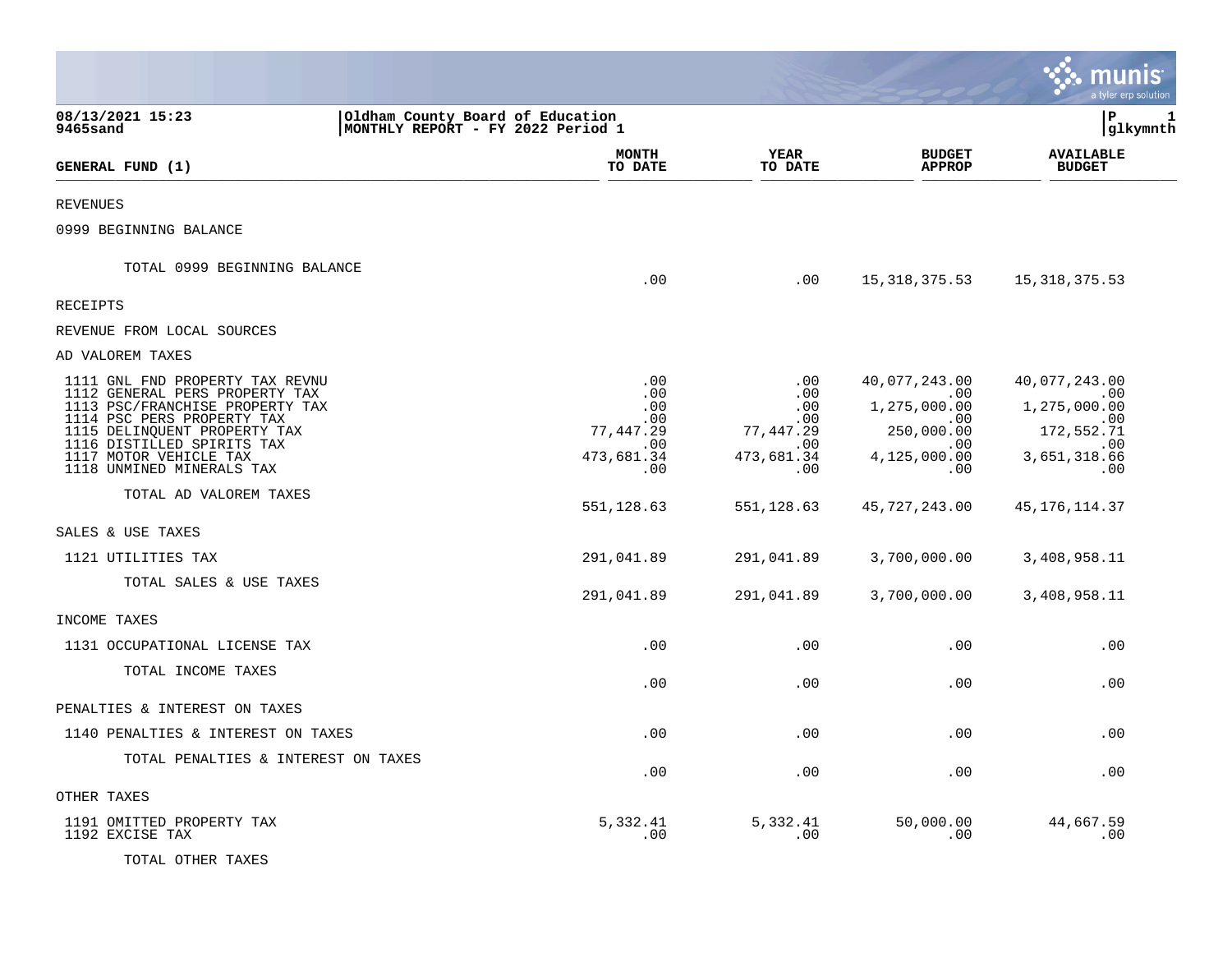|                                                                                                                                                                                          |                                 |                                 |                                 | munis<br>a tyler erp solution     |
|------------------------------------------------------------------------------------------------------------------------------------------------------------------------------------------|---------------------------------|---------------------------------|---------------------------------|-----------------------------------|
| 08/13/2021 15:23<br>Oldham County Board of Education<br>9465sand<br>MONTHLY REPORT - FY 2022 Period 1                                                                                    |                                 |                                 |                                 | lР<br>$\mathbf{2}$<br> glkymnth   |
| GENERAL FUND (1)                                                                                                                                                                         | <b>MONTH</b><br>TO DATE         | YEAR<br>TO DATE                 | <b>BUDGET</b><br><b>APPROP</b>  | <b>AVAILABLE</b><br><b>BUDGET</b> |
|                                                                                                                                                                                          | 5,332.41                        | 5,332.41                        | 50,000.00                       | 44,667.59                         |
| REVENUE OTHER LOCAL GOVERNMENT UNITS                                                                                                                                                     |                                 |                                 |                                 |                                   |
| 1280 REVENUE IN LIEU OF TAXES                                                                                                                                                            | .00                             | .00                             | 106,000.00                      | 106,000.00                        |
| TOTAL REVENUE OTHER LOCAL GOVERNMENT UNITS                                                                                                                                               | .00                             | .00                             | 106,000.00                      | 106,000.00                        |
| TUITION                                                                                                                                                                                  |                                 |                                 |                                 |                                   |
| 1310 PS DISTRICT TUITION FRM INDIVS<br>1320 TUIT FRM OTH GOVT SRCS W/IN ST<br>1330 TUIT FRM OTH GOVT SRCS OUT ST<br>1340 TUITION-RESTITUTION                                             | 1,912.18<br>.00<br>.00<br>.00   | 1,912.18<br>.00<br>.00<br>.00   | 180,000.00<br>.00<br>.00<br>.00 | 178,087.82<br>.00<br>.00<br>.00   |
| TOTAL TUITION                                                                                                                                                                            | 1,912.18                        | 1,912.18                        | 180,000.00                      | 178,087.82                        |
| TRANSPORTATION                                                                                                                                                                           |                                 |                                 |                                 |                                   |
| 1410 TRANSP FEES FROM INDIVIDUALS<br>1420 TRN FEE FM OTH GVT SRC W/IN ST<br>1430 TRN FEE FRM OTH GVT SRC OUT ST<br>1441 TRANSPORT FRM NON-PUBLIC SCHS<br>1442 TRANSPORT FRM FISCAL COURT | .00<br>.00<br>.00<br>.00<br>.00 | .00<br>.00<br>.00<br>.00<br>.00 | .00<br>.00<br>.00<br>.00<br>.00 | .00<br>.00<br>.00<br>.00<br>.00   |
| TOTAL TRANSPORTATION                                                                                                                                                                     | .00                             | .00                             | .00                             | .00                               |
| EARNINGS ON INVESTMENTS                                                                                                                                                                  |                                 |                                 |                                 |                                   |
| 1510 INTEREST ON INVESTMENTS<br>1540 INVESTMENT INC FROM REAL PRPTY                                                                                                                      | 447.45<br>.00                   | 447.45<br>.00                   | 180,000.00<br>.00               | 179,552.55<br>.00                 |
| TOTAL EARNINGS ON INVESTMENTS                                                                                                                                                            | 447.45                          | 447.45                          | 180,000.00                      | 179,552.55                        |
| STUDENT ACTIVITIES                                                                                                                                                                       |                                 |                                 |                                 |                                   |
| 1740 STUDENT PARKING FEES - 75%                                                                                                                                                          | .00                             | .00                             | .00                             | .00                               |
| TOTAL STUDENT ACTIVITIES                                                                                                                                                                 | .00                             | .00                             | .00                             | .00                               |
| COMMUNITY SERVICE ACTIVITIES                                                                                                                                                             |                                 |                                 |                                 |                                   |
| 1800 REVENUE-SPECIAL PROJECTS<br>1819 REVENUE-RESOURCE CENTER                                                                                                                            | .00<br>.00                      | .00<br>.00                      | .00<br>12,000.00                | .00<br>12,000.00                  |
| TOTAL COMMUNITY SERVICE ACTIVITIES                                                                                                                                                       | .00                             | .00                             | 12,000.00                       | 12,000.00                         |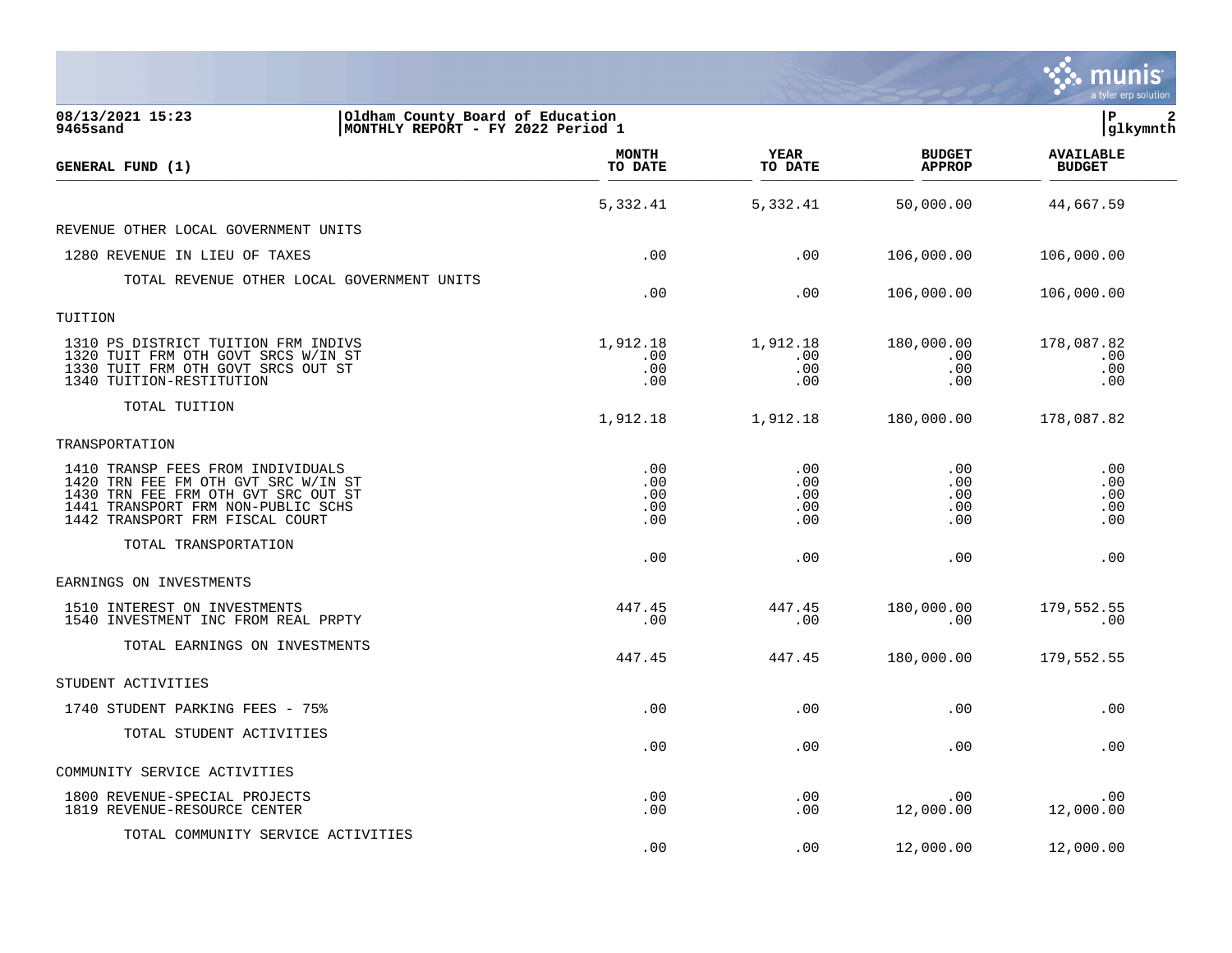

#### **08/13/2021 15:23 |Oldham County Board of Education |P 3 9465sand |MONTHLY REPORT - FY 2022 Period 1 |glkymnth**

| <b>GENERAL FUND (1)</b>                                                                                                                                                                                                                                                                                                                                                                                                                                                                                        | <b>MONTH</b><br>TO DATE                                                                                                                   | YEAR<br>TO DATE                                                                                                                            | <b>BUDGET</b><br><b>APPROP</b>                                                                              | <b>AVAILABLE</b><br><b>BUDGET</b>                                                                                                                                       |
|----------------------------------------------------------------------------------------------------------------------------------------------------------------------------------------------------------------------------------------------------------------------------------------------------------------------------------------------------------------------------------------------------------------------------------------------------------------------------------------------------------------|-------------------------------------------------------------------------------------------------------------------------------------------|--------------------------------------------------------------------------------------------------------------------------------------------|-------------------------------------------------------------------------------------------------------------|-------------------------------------------------------------------------------------------------------------------------------------------------------------------------|
| OTHER REVENUE FROM LOCAL SOURCES                                                                                                                                                                                                                                                                                                                                                                                                                                                                               |                                                                                                                                           |                                                                                                                                            |                                                                                                             |                                                                                                                                                                         |
| 1910 REAL PROPERTY RENT INCOME<br>1911 BUILDING RENTAL<br>1912 BUS RENTAL<br>1919 RENTAL-OTHER<br>1920 CONTRIBUTIONS / DONATIONS<br>1920 CONTRIBUTIONS- BOOSTERS/PTA<br>1925 REIMBURSEMENTS (NON-GVT)<br>1925 REV-ADAPTIVE SCHL REG FEE<br>1925 DAYCARE REVENUE<br>1925 REIMBURSEMENTS/FOOD SERVICE<br>1925 GATE RECEIPTS<br>1925 LOCKER/PARKING REVENUE<br>1925 SCHOOL FEES<br>1925 SCHOOL REVENUE<br>1925 SPORTS PASS<br>1941 TEXTBOOK SALES<br>1942 TEXTBOOK RENTALS<br>1951 MISC REV FRM OTH SCH DST IN ST | .00<br>635.77<br>4,907.21<br>.00<br>.00<br>.00<br>131,779.81<br>.00<br>.00<br>.00<br>.00<br>.00<br>.00<br>.00<br>.00<br>.00<br>.00<br>.00 | 00 .<br>635.77 .<br>4,907.21<br>.00<br>.00<br>.00<br>131,779.81<br>$.00 \,$<br>.00<br>.00<br>.00<br>.00<br>.00<br>.00<br>.00<br>.00<br>.00 | 2,200.00<br>25,000.00<br>150,000.00<br>$18,460.00$<br>$13,000.00$<br>.00<br>.00<br>.00<br>.00<br>.00<br>.00 | 2,200.00<br>24, 364. 23<br>145, 092. 79<br>18,460.00<br>13,000.00<br>.00<br>$-131, 779.81$<br>.00<br>.00<br>.00<br>.00<br>.00<br>.00<br>.00<br>.00<br>.00<br>.00<br>.00 |
| 1952 MSC REV FRM OTH SCH DST OUT ST<br>1970 REV FROM OTHER DEPT IN DISTRIC<br>1980 REFUND OF PRIOR YR EXPENDITURE<br>1990 MISCELLANEOUS REVENUE<br>1999 Preschool Special Project C/O                                                                                                                                                                                                                                                                                                                          | .00<br>.00<br>00 .<br>00 .<br>4 , 655 . 03<br>.00                                                                                         | $0.00$<br>.00<br>.00<br>.00<br>4,655.03<br>.00                                                                                             | .00<br>.00<br>.00<br>80,000.00<br>.00                                                                       | .00<br>.00<br>.00<br>75, 344.97<br>.00                                                                                                                                  |
| TOTAL OTHER REVENUE FROM LOCAL SOURCES                                                                                                                                                                                                                                                                                                                                                                                                                                                                         | 141,977.82                                                                                                                                | 141,977.82                                                                                                                                 | 288,660.00                                                                                                  | 146,682.18                                                                                                                                                              |
| TOTAL REVENUE FROM LOCAL SOURCES                                                                                                                                                                                                                                                                                                                                                                                                                                                                               | 991,840.38                                                                                                                                | 991,840.38                                                                                                                                 | 50, 243, 903.00                                                                                             | 49, 252, 062.62                                                                                                                                                         |
| REVENUE FROM STATE SOURCES                                                                                                                                                                                                                                                                                                                                                                                                                                                                                     |                                                                                                                                           |                                                                                                                                            |                                                                                                             |                                                                                                                                                                         |
| STATE PROGRAM                                                                                                                                                                                                                                                                                                                                                                                                                                                                                                  |                                                                                                                                           |                                                                                                                                            |                                                                                                             |                                                                                                                                                                         |
| 3111 SEEK PROGRAM                                                                                                                                                                                                                                                                                                                                                                                                                                                                                              | 3,286,413.00                                                                                                                              | 3,286,413.00                                                                                                                               | 39,436,960.00                                                                                               | 36,150,547.00                                                                                                                                                           |
| TOTAL STATE PROGRAM                                                                                                                                                                                                                                                                                                                                                                                                                                                                                            | 3,286,413.00                                                                                                                              | 3,286,413.00                                                                                                                               | 39,436,960.00                                                                                               | 36,150,547.00                                                                                                                                                           |
| OTHER STATE FUNDING                                                                                                                                                                                                                                                                                                                                                                                                                                                                                            |                                                                                                                                           |                                                                                                                                            |                                                                                                             |                                                                                                                                                                         |
| 3121 VOCATIONAL TRAVEL<br>3122 VOCATIONAL TRANSPORTATION<br>3123 STATE VOCATIONAL SCHOOL<br>3124 DIST VOCATIONAL SCHOOL<br>3125 BUS DRVR TRAINING REIMB<br>3126 SUB SALARY REIMB (STATE)<br>3127 FLEXIBLE SPENDING REFUND<br>3128 AUDIT REIMBURSEMENT<br>3129 KSB/KSD TRANSP REIMBURSEMENT                                                                                                                                                                                                                     | .00<br>.00<br>.00<br>.00<br>.00<br>.00<br>.00<br>.00<br>.00                                                                               | .00<br>.00<br>.00<br>.00<br>.00<br>.00<br>.00<br>.00<br>.00                                                                                | .00<br>.00<br>.00<br>.00<br>.00<br>.00<br>.00<br>.00<br>.00                                                 | .00<br>.00<br>.00<br>.00<br>.00<br>.00<br>.00<br>.00<br>.00                                                                                                             |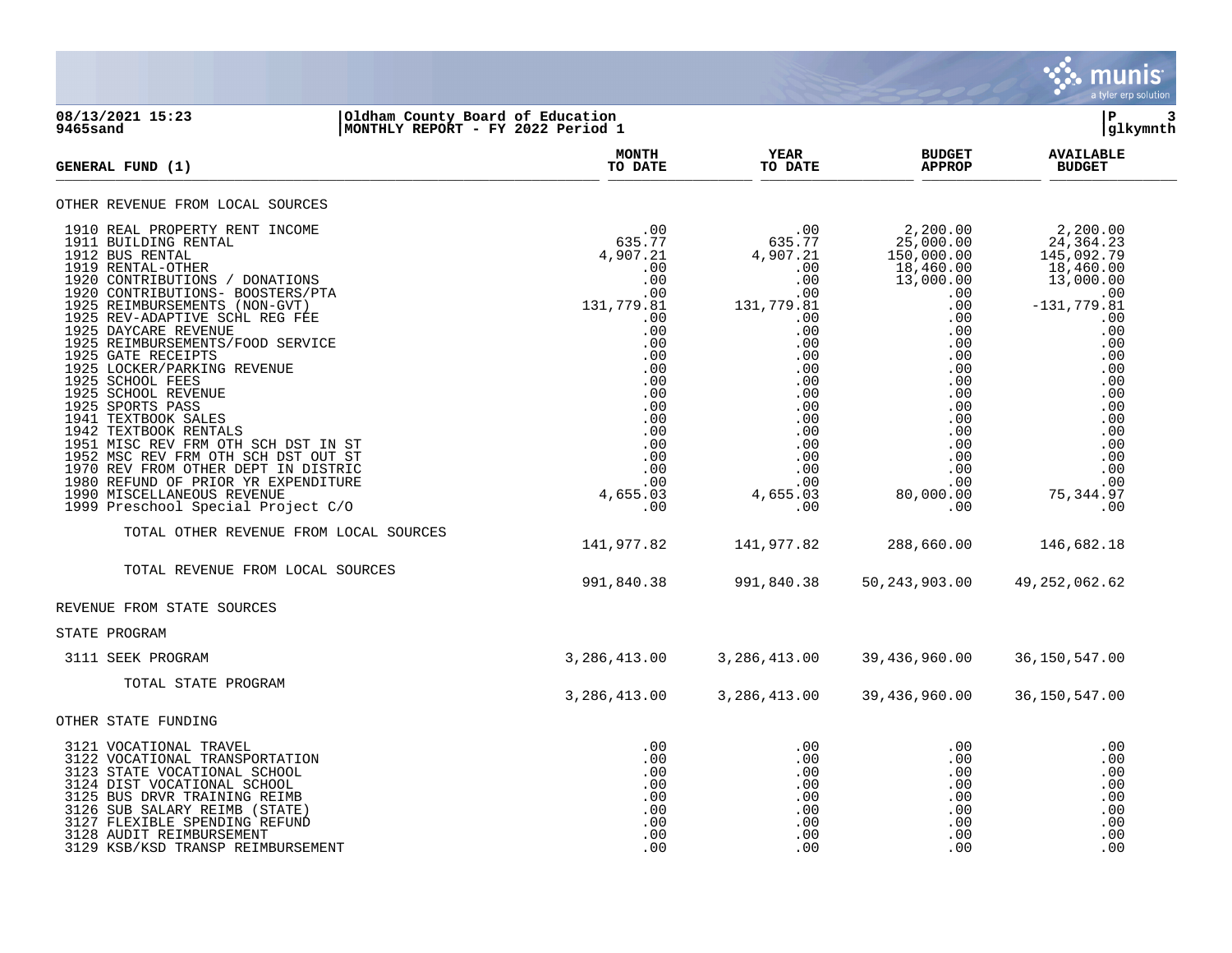

### **08/13/2021 15:23 |Oldham County Board of Education |P 4 9465sand |MONTHLY REPORT - FY 2022 Period 1 |glkymnth**

| GENERAL FUND (1)                                                   | <b>MONTH</b><br>TO DATE | <b>YEAR</b><br>TO DATE | <b>BUDGET</b><br><b>APPROP</b> | <b>AVAILABLE</b><br><b>BUDGET</b> |  |
|--------------------------------------------------------------------|-------------------------|------------------------|--------------------------------|-----------------------------------|--|
| TOTAL OTHER STATE FUNDING                                          | .00                     | .00                    | .00                            | .00                               |  |
| EXPENDITURE REIMBURSEMENTS                                         |                         |                        |                                |                                   |  |
| 3130 NATL BD CERT TEACHER SUPPLEMNT<br>3131 TEXTBOOK REIMBURSEMENT | .00<br>.00              | .00<br>.00             | 140,000.00<br>.00              | 140,000.00<br>.00                 |  |
| TOTAL EXPENDITURE REIMBURSEMENTS                                   | .00                     | .00                    | 140,000.00                     | 140,000.00                        |  |
| REVENUE IN LIEU OF TAXES/STATE                                     |                         |                        |                                |                                   |  |
| 3800 REV-IN LIEU OF TAX-STATE                                      | 7,805.17                | 7,805.17               | 93,636.00                      | 85,830.83                         |  |
| TOTAL REVENUE IN LIEU OF TAXES/STATE                               | 7,805.17                | 7,805.17               | 93,636.00                      | 85,830.83                         |  |
| REVENUE ON BEHALF PAYMENTS                                         |                         |                        |                                |                                   |  |
| 3900 REVENUE-ON BEHALF PMTS-STATE                                  | .00                     | .00                    | 29,789,400.00                  | 29,789,400.00                     |  |
| TOTAL REVENUE ON BEHALF PAYMENTS                                   | .00                     | .00                    | 29,789,400.00                  | 29,789,400.00                     |  |
| TOTAL REVENUE FROM STATE SOURCES                                   | 3, 294, 218.17          | 3, 294, 218.17         | 69,459,996.00                  | 66,165,777.83                     |  |
| REVENUE FROM FEDERAL SOURCES                                       |                         |                        |                                |                                   |  |
| UNRESTRICTED DIRECT                                                |                         |                        |                                |                                   |  |
| 4100 UNRESTRICTED DIRECT FEDERAL                                   | .00                     | .00                    | .00                            | .00                               |  |
| TOTAL UNRESTRICTED DIRECT                                          | .00                     | .00                    | .00                            | .00                               |  |
| RESTRICTED THROUGH THE STATE                                       |                         |                        |                                |                                   |  |
| 4500 RESTRICTED FED THRU STATE                                     | 879.28                  | 879.28                 | 5,000.00                       | 4,120.72                          |  |
| TOTAL RESTRICTED THROUGH THE STATE                                 | 879.28                  | 879.28                 | 5,000.00                       | 4,120.72                          |  |
| FEDERAL REIMBURSEMENT                                              |                         |                        |                                |                                   |  |
| 4810 MEDICAID REIMBURSEMENT                                        | 45.00                   | 45.00                  | 300,000.00                     | 299,955.00                        |  |
| TOTAL FEDERAL REIMBURSEMENT                                        | 45.00                   | 45.00                  | 300,000.00                     | 299,955.00                        |  |
| TOTAL REVENUE FROM FEDERAL SOURCES                                 | 924.28                  | 924.28                 | 305,000.00                     | 304,075.72                        |  |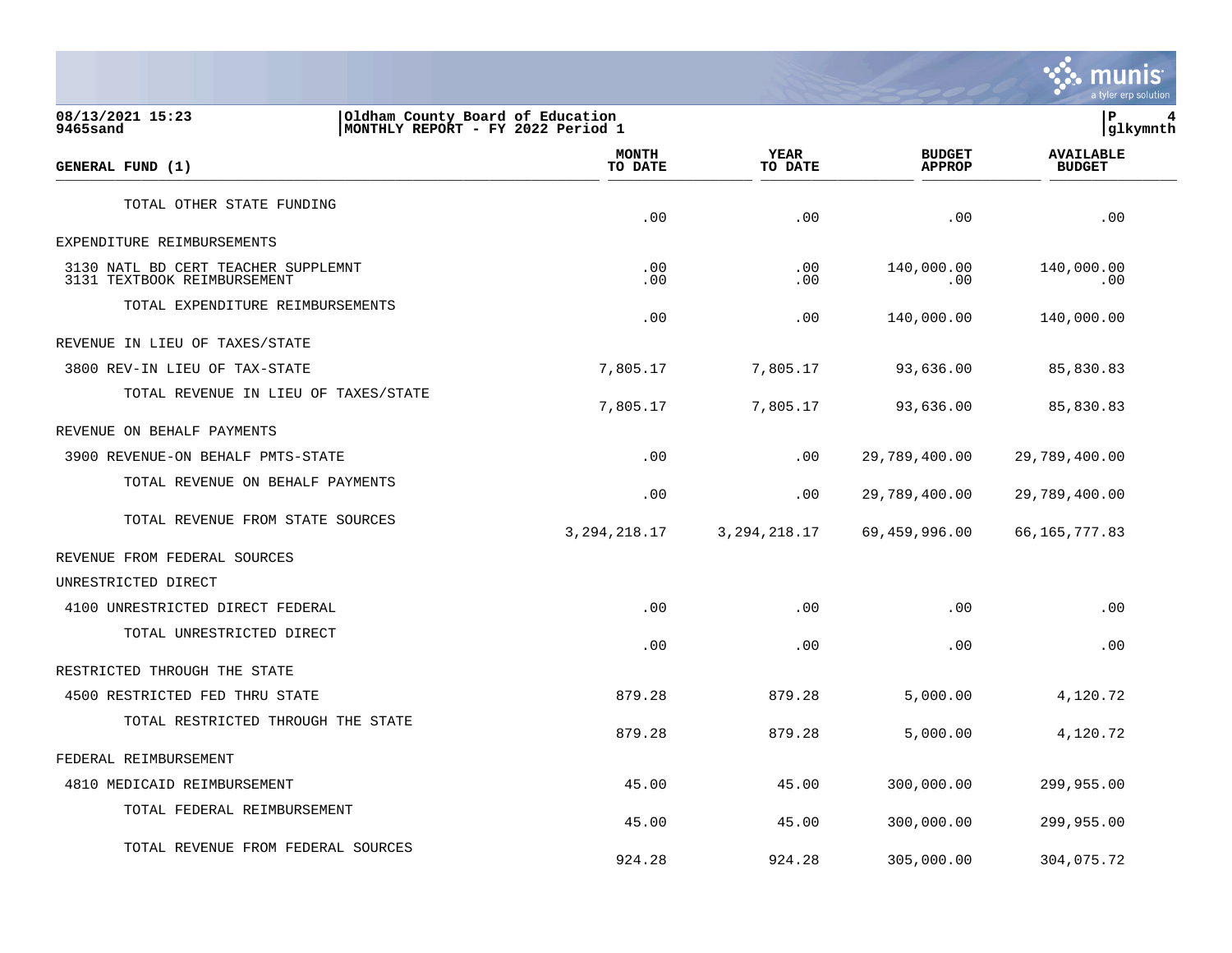|                                                                                                                                                                                                                                                                              |                                                                       |                                                              |                                                              | munis<br>a tyler erp solution                                 |
|------------------------------------------------------------------------------------------------------------------------------------------------------------------------------------------------------------------------------------------------------------------------------|-----------------------------------------------------------------------|--------------------------------------------------------------|--------------------------------------------------------------|---------------------------------------------------------------|
| 08/13/2021 15:23<br>9465sand                                                                                                                                                                                                                                                 | Oldham County Board of Education<br>MONTHLY REPORT - FY 2022 Period 1 |                                                              |                                                              | ΙP<br>5<br>glkymnth                                           |
| GENERAL FUND (1)                                                                                                                                                                                                                                                             | <b>MONTH</b><br>TO DATE                                               | <b>YEAR</b><br>TO DATE                                       | <b>BUDGET</b><br><b>APPROP</b>                               | <b>AVAILABLE</b><br><b>BUDGET</b>                             |
| OTHER RECEIPTS                                                                                                                                                                                                                                                               |                                                                       |                                                              |                                                              |                                                               |
| INTERFUND TRANSFERS                                                                                                                                                                                                                                                          |                                                                       |                                                              |                                                              |                                                               |
| 5210 FUND TRANSFER<br>5210 TRANSFER IN - SALARIES<br>5220 INDIRECT COSTS TRANSFER                                                                                                                                                                                            | 20,000.00<br>.00<br>.00                                               | 20,000.00<br>.00<br>.00                                      | 20,000.00<br>.00<br>190,036.37                               | .00<br>.00<br>190,036.37                                      |
| TOTAL INTERFUND TRANSFERS                                                                                                                                                                                                                                                    | 20,000.00                                                             | 20,000.00                                                    | 210,036.37                                                   | 190,036.37                                                    |
| SALE OR COMP FOR LOSS OF ASSETS                                                                                                                                                                                                                                              |                                                                       |                                                              |                                                              |                                                               |
| 5311 SALE OF LAND & IMPROVEMENTS<br>5312 LOSS COMP - LAND & IMPROVEMNTS<br>5331 SALE OF BUILDINGS<br>5332 INSUR COMP - BUILDINGS<br>5341 SALE OF EQUIPMENT ETC<br>5341 SALE OF SURPLUS EQ-ONLINE AUCT<br>5341 DISPOSAL PROCEEDS - TECH EQ<br>5342 INSUR COMP - EQUIPMENT ETC | .00<br>.00<br>.00<br>.00<br>.00<br>1,254.77<br>920.09<br>.00          | .00<br>.00<br>.00<br>.00<br>.00<br>1,254.77<br>920.09<br>.00 | .00<br>.00<br>.00<br>.00<br>.00<br>500.00<br>1,500.00<br>.00 | .00<br>.00<br>.00<br>.00<br>.00<br>$-754.77$<br>579.91<br>.00 |
| TOTAL SALE OR COMP FOR LOSS OF ASSETS                                                                                                                                                                                                                                        | 2,174.86                                                              | 2,174.86                                                     | 2,000.00                                                     | $-174.86$                                                     |
| CAPITAL LEASE PROCEEDS                                                                                                                                                                                                                                                       |                                                                       |                                                              |                                                              |                                                               |
| 5500 CAPITAL LEASE PROCEEDS                                                                                                                                                                                                                                                  | .00                                                                   | .00                                                          | .00                                                          | .00                                                           |
| TOTAL CAPITAL LEASE PROCEEDS                                                                                                                                                                                                                                                 | .00                                                                   | .00                                                          | .00                                                          | .00                                                           |
| TOTAL OTHER RECEIPTS                                                                                                                                                                                                                                                         | 22, 174.86                                                            | 22, 174.86                                                   | 212,036.37                                                   | 189,861.51                                                    |
| TOTAL RECEIPTS                                                                                                                                                                                                                                                               | 4,309,157.69                                                          | 4,309,157.69                                                 | 120, 220, 935.37                                             | 115, 911, 777.68                                              |
| TOTAL REVENUE                                                                                                                                                                                                                                                                | 4,309,157.69                                                          | 4,309,157.69                                                 | 135,539,310.90                                               | 131, 230, 153. 21                                             |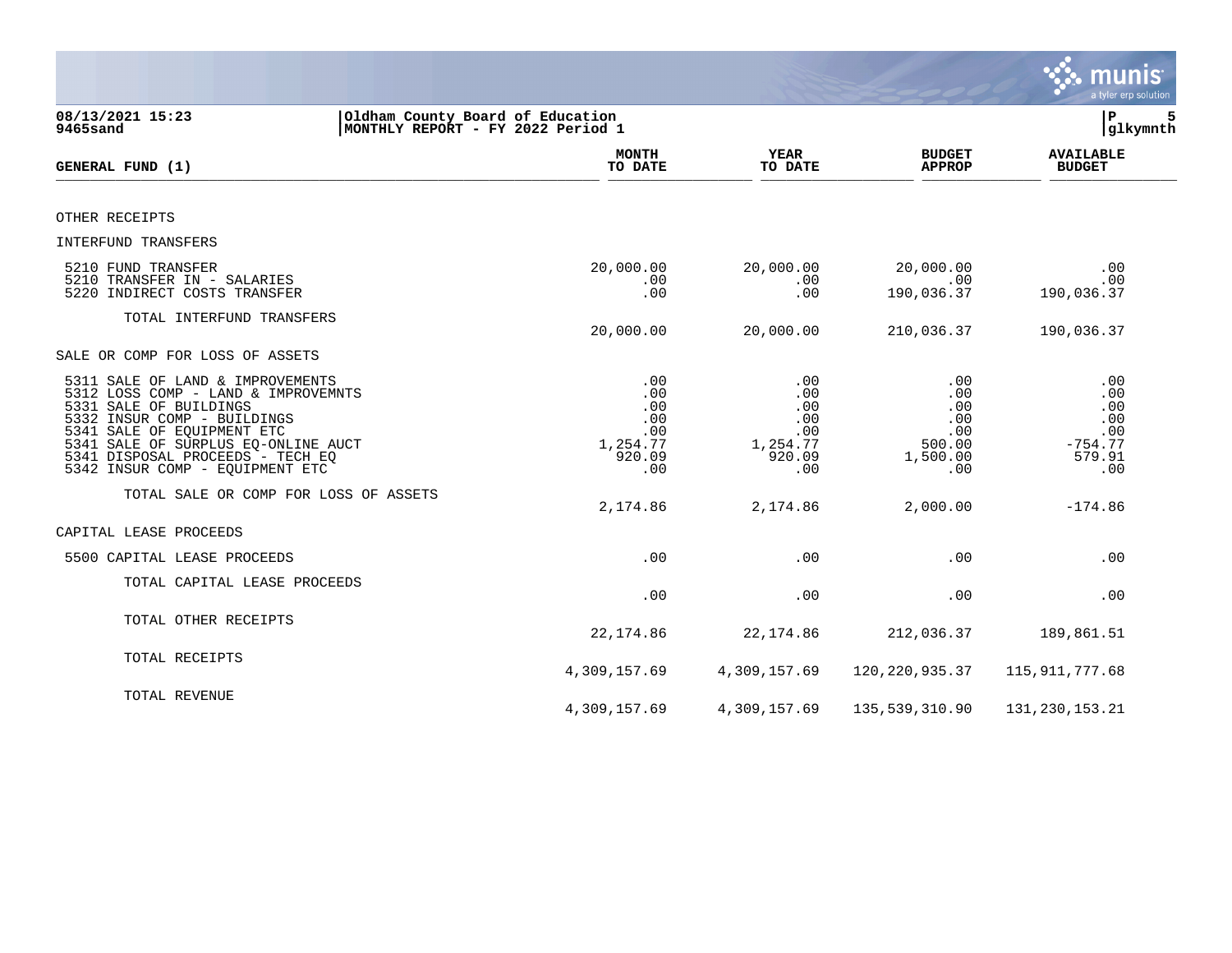

**08/13/2021 15:23 |Oldham County Board of Education |P 6 9465sand |MONTHLY REPORT - FY 2022 Period 1 |glkymnth MONTH AVAILABLE YEAR BUDGET** AVAILABLE **GENERAL FUND (1) TO DATE TO DATE APPROP BUDGET**   $\frac{10 \text{ Bheb}}{10 \text{ Bheb}}$ EXPENDITURES 1000 INSTRUCTION 0100 SALARIES PERSONNEL SERVICES 98,050.71 98,050.71 43,660,953.10 43,562,902.39 0200 EMPLOYEE BENEFITS 13,539.96 13,539.96 3,474,714.19 3,461,174.23 0280 ON-BEHALF .00 .00 27,509,700.00 27,509,700.00 0300 PURCHASED PROF AND TECH SERV  $6,300.00$   $6,300.00$   $110,811.92$  104,511.92 0400 PURCHASED PROPERTY SERVICES 65.53 (100.00 225,065.53 ) 225,065.53 (100.00 225,065.53 0500 OTHER PURCHASED SERVICES 1,877.97 1,877.97 68,430.00 66,552.03 0600 SUPPLIES 107,536.34 107,536.34 2,747,554.77 2,640,018.43 0700 PROPERTY .00 .00 37,513.30 37,513.30 0800 DEBT SERVICE AND MISCELLANEOUS 6,050.44 6,050.44 79,712.56 73,662.12 0900 OTHER ITEMS .00 .00 .00 .00 TOTAL 1000 INSTRUCTION 244,389.89 244,389.89 77,925,489.84 77,681,099.95 2100 STUDENT SUPPORT SERVICES 0100 SALARIES PERSONNEL SERVICES 59,742.56 59,742.56 6,229,380.40 6,169,637.84 0200 EMPLOYEE BENEFITS 6,187.30 6,187.30 593,950.44 587,763.14 0280 ON-BEHALF .00 .00 881,600.00 881,600.00 0300 PURCHASED PROF AND TECH SERV -283.50 -283.50 367,610.00 367,893.50 0400 PURCHASED PROPERTY SERVICES .00 .00 300.00 300.00 0500 OTHER PURCHASED SERVICES .00 .00 6,030.00 6,030.00 0600 SUPPLIES 17,016.96 17,016.96 24,497.00 7,480.04 0700 PROPERTY .00 .00 .00 .00 0800 DEBT SERVICE AND MISCELLANEOUS .00 .00 .00 .00 TOTAL 2100 STUDENT SUPPORT SERVICES 82,663.32 82,663.32 8,103,367.84 8,020,704.52 2200 INSTRUCTIONAL STAFF SUPP SERV 0100 SALARIES PERSONNEL SERVICES 45,970.20 45,970.20 3,264,176.96 3,218,206.76 0200 EMPLOYEE BENEFITS 6,303.98 6,303.98 274,286.56 267,982.58 0280 ON-BEHALF .00 .00 629,400.00 629,400.00 0300 PURCHASED PROF AND TECH SERV  $1,150.00$   $1,150.00$   $48,500.00$   $47,350.00$  0400 PURCHASED PROPERTY SERVICES .00 .00 .00 .00 0500 OTHER PURCHASED SERVICES 215.58 215.58 31,900.00 31,684.42 0600 SUPPLIES 167,807.44 167,807.44 581,377.00 413,569.56 0700 PROPERTY .00 .00 .00 .00 0800 DEBT SERVICE AND MISCELLANEOUS 1,253.54 1,253.54 11,043.76 9,790.22 TOTAL 2200 INSTRUCTIONAL STAFF SUPP SERV 222,700.74 222,700.74 4,840,684.28 4,617,983.54 2300 DISTRICT ADMIN SUPPORT 0100 SALARIES PERSONNEL SERVICES 45,109.90 45,109.90 515,646.00 470,536.10 0200 EMPLOYEE BENEFITS 632.43 (1,815.42 4,815.42 4,815.42 242,447.85 237,632.43

0280 ON-BEHALF .00 .00 90,000.00 90,000.00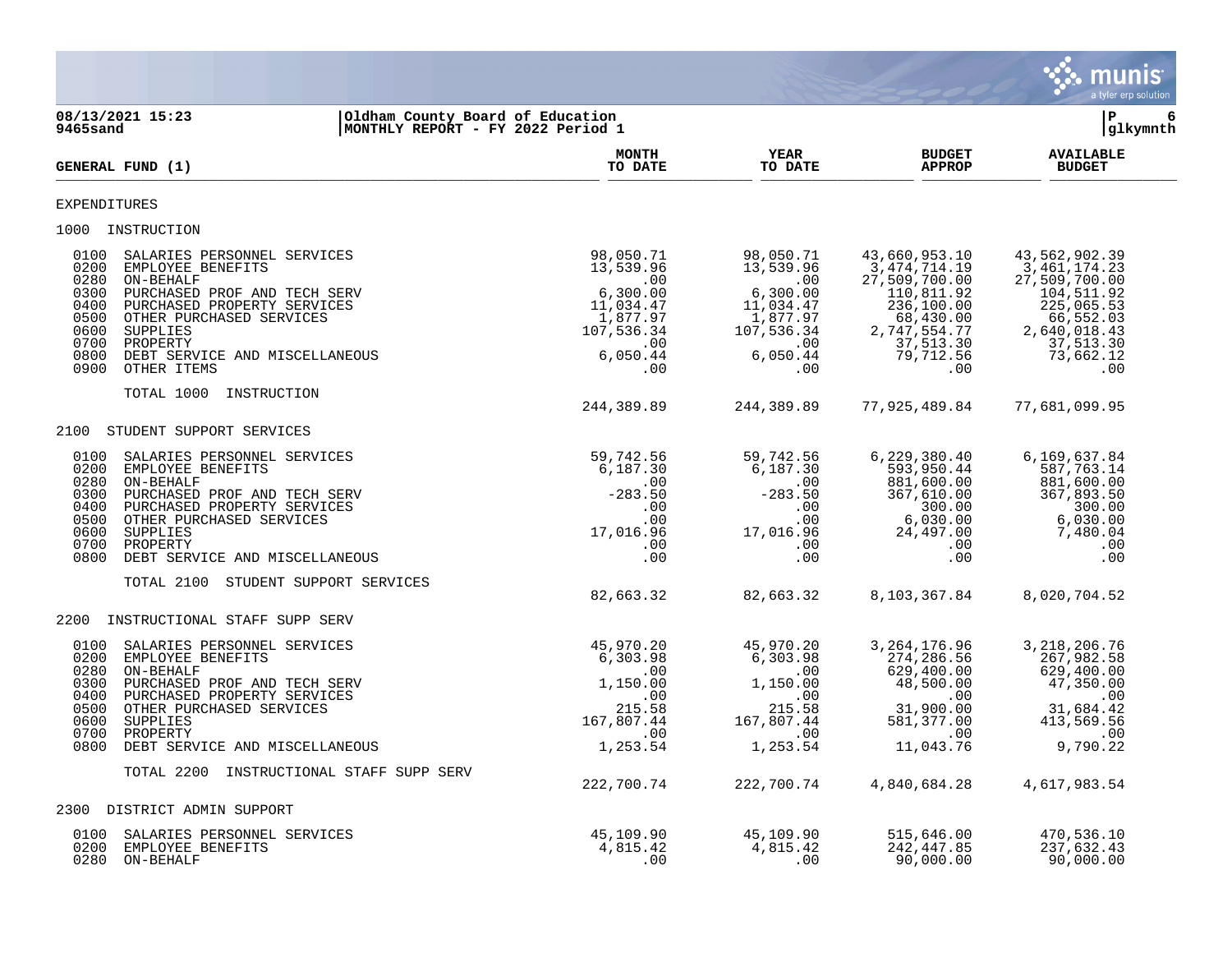

#### **08/13/2021 15:23 |Oldham County Board of Education |P 7 9465sand |MONTHLY REPORT - FY 2022 Period 1 |glkymnth**

|                                                                              | GENERAL FUND (1)                                                                                                                                                                                                                                                                                                                                                                                                                                           | <b>MONTH</b><br>TO DATE                                                                  | YEAR<br>TO DATE                                                                                                                                                                                             | <b>BUDGET</b><br><b>APPROP</b>                                                                                                                                                                                                                                                          | <b>AVAILABLE</b><br><b>BUDGET</b>                                                                                      |
|------------------------------------------------------------------------------|------------------------------------------------------------------------------------------------------------------------------------------------------------------------------------------------------------------------------------------------------------------------------------------------------------------------------------------------------------------------------------------------------------------------------------------------------------|------------------------------------------------------------------------------------------|-------------------------------------------------------------------------------------------------------------------------------------------------------------------------------------------------------------|-----------------------------------------------------------------------------------------------------------------------------------------------------------------------------------------------------------------------------------------------------------------------------------------|------------------------------------------------------------------------------------------------------------------------|
| 0300<br>0400<br>0500<br>0600<br>0700<br>0800<br>0840<br>0900                 | PURCHASED PROF AND TECH SERV<br>PURCHASED PROPERTY SERVICES<br>OTHER PURCHASED SERVICES<br>SUPPLIES SERVICES<br>SUPPLIES SERVICES<br>SUPPLIES SERVICES<br>SUPPLIES SERVICES<br>SUPPLIES SERVICES<br>2,948.16<br>2,948.16<br>2,948.16<br>2,948.16<br>2                                                                                                                                                                                                      |                                                                                          |                                                                                                                                                                                                             |                                                                                                                                                                                                                                                                                         |                                                                                                                        |
|                                                                              | TOTAL 2300<br>DISTRICT ADMIN SUPPORT                                                                                                                                                                                                                                                                                                                                                                                                                       | 190,683.90 190,683.90 2,158,228.69 1,967,544.79                                          |                                                                                                                                                                                                             |                                                                                                                                                                                                                                                                                         |                                                                                                                        |
| 2400                                                                         | SCHOOL ADMIN SUPPORT                                                                                                                                                                                                                                                                                                                                                                                                                                       |                                                                                          |                                                                                                                                                                                                             |                                                                                                                                                                                                                                                                                         |                                                                                                                        |
| 0100<br>0200<br>0280<br>0300<br>0400<br>0500<br>0600<br>0700<br>0800         | $\begin{tabular}{llllllll} \multicolumn{4}{c}{\textbf{SALARIES PERSONNEL} & \textbf{SERVICES}} & & & 346,412.92 \\ \multicolumn{4}{c}{\textbf{EMPLOYEE} & \textbf{BENREFITS}} & & 38,435.10 \\ \multicolumn{4}{c}{\textbf{ON-BEHALE}} & & 00 \\ \multicolumn{4}{c}{\textbf{DURCHASED} & \textbf{POP} & \textbf{AND} & \textbf{TECH} & \textbf{SERV} & & 00 \\ \multicolumn{4}{c}{\textbf{PURCHASED} & \textbf{PROPERTY} & \textbf{SERVICES}} & & 0.0 \\ \$ |                                                                                          | 346,412.92<br>38,435.10<br>$\frac{1}{2}$<br>$\begin{array}{cccc} .00 & & & .00 \ .00 & & & .00 \ .00 & & & .00 \ .00 & & & .00 \ .00 & & & .00 \ .00 & & & .00 \ .00 & & & .00 \ .00 & & & .00 \end{array}$ | 6,010,919.56<br>809,061.00<br>1,040,300.00<br>.00<br>.00<br>$\begin{array}{c} .00\ .00\ .00\ .00\ .00 \end{array}$                                                                                                                                                                      | 5,664,506.64<br>770,625.90<br>1,040,300.00<br>.00<br>.00<br>.00<br>.00<br>.00<br>.00                                   |
|                                                                              | TOTAL 2400 SCHOOL ADMIN SUPPORT                                                                                                                                                                                                                                                                                                                                                                                                                            | 384,848.02 384,848.02 7,860,280.56                                                       |                                                                                                                                                                                                             |                                                                                                                                                                                                                                                                                         | 7,475,432.54                                                                                                           |
|                                                                              | 2500 BUSINESS SUPPORT SERVICES                                                                                                                                                                                                                                                                                                                                                                                                                             |                                                                                          |                                                                                                                                                                                                             |                                                                                                                                                                                                                                                                                         |                                                                                                                        |
| 0100<br>0200<br>0280<br>0300<br>0400<br>0500<br>0600<br>0700<br>0800<br>0900 |                                                                                                                                                                                                                                                                                                                                                                                                                                                            |                                                                                          |                                                                                                                                                                                                             | $\begin{array}{cccc} 111\, ,571\, .23 & 1\, ,958\, ,546\, .00 & 1\, ,846\, ,974\, .77\, \\ 27\, ,642\, .00 & 233\, ,000\, .00 & 233\, ,000\, .00 & 233\, ,000\, .00 \\ 12\, ,626\, .00 & 171\, ,836\, .00 & 159\, ,210\, .00 \\ 714\, .00 & 7\, ,731\, .00 & 7\, ,017\, .00 \\ 34\, ,5$ |                                                                                                                        |
|                                                                              | TOTAL 2500<br>BUSINESS SUPPORT SERVICES                                                                                                                                                                                                                                                                                                                                                                                                                    | 633,590.67                                                                               |                                                                                                                                                                                                             | 633,590.67 6,631,911.15                                                                                                                                                                                                                                                                 | 5,998,320.48                                                                                                           |
|                                                                              | 2600 PLANT OPERATIONS AND MAINTENANCE                                                                                                                                                                                                                                                                                                                                                                                                                      |                                                                                          |                                                                                                                                                                                                             |                                                                                                                                                                                                                                                                                         |                                                                                                                        |
| 0100<br>0200<br>0280<br>0300<br>0400<br>0500<br>0600                         | ON-BEHALF<br>PURCHASED PROF AND TECH SERV<br>PURCHASED PROF AND TECH SERV<br>OTHER PURCHASED SERVICES<br>OTHER PURCHASED SERVICES<br>``UPPLIES<br>ROPERTY<br>0700 PROPERTY                                                                                                                                                                                                                                                                                 | 284,807.83<br>95,631.18<br>$\frac{00}{2}$<br>85,936.58<br>68,256.84<br>195,460.20<br>.00 | .00                                                                                                                                                                                                         | 3, 512, 718.84<br>1,213,802.00<br>$\begin{array}{r} 2.237,002.000 \\ 631,000.00 \\ 17,300.00 \\ 953,055.50 \\ 315,460.00 \\ 2,368,498.04 \end{array}$<br>177,044.24                                                                                                                     | 3, 227, 911.01<br>1,118,170.82<br>631,000.00<br>17,300.00<br>867,118.92<br>247, 203.16<br>2, 173, 037.84<br>177,044.24 |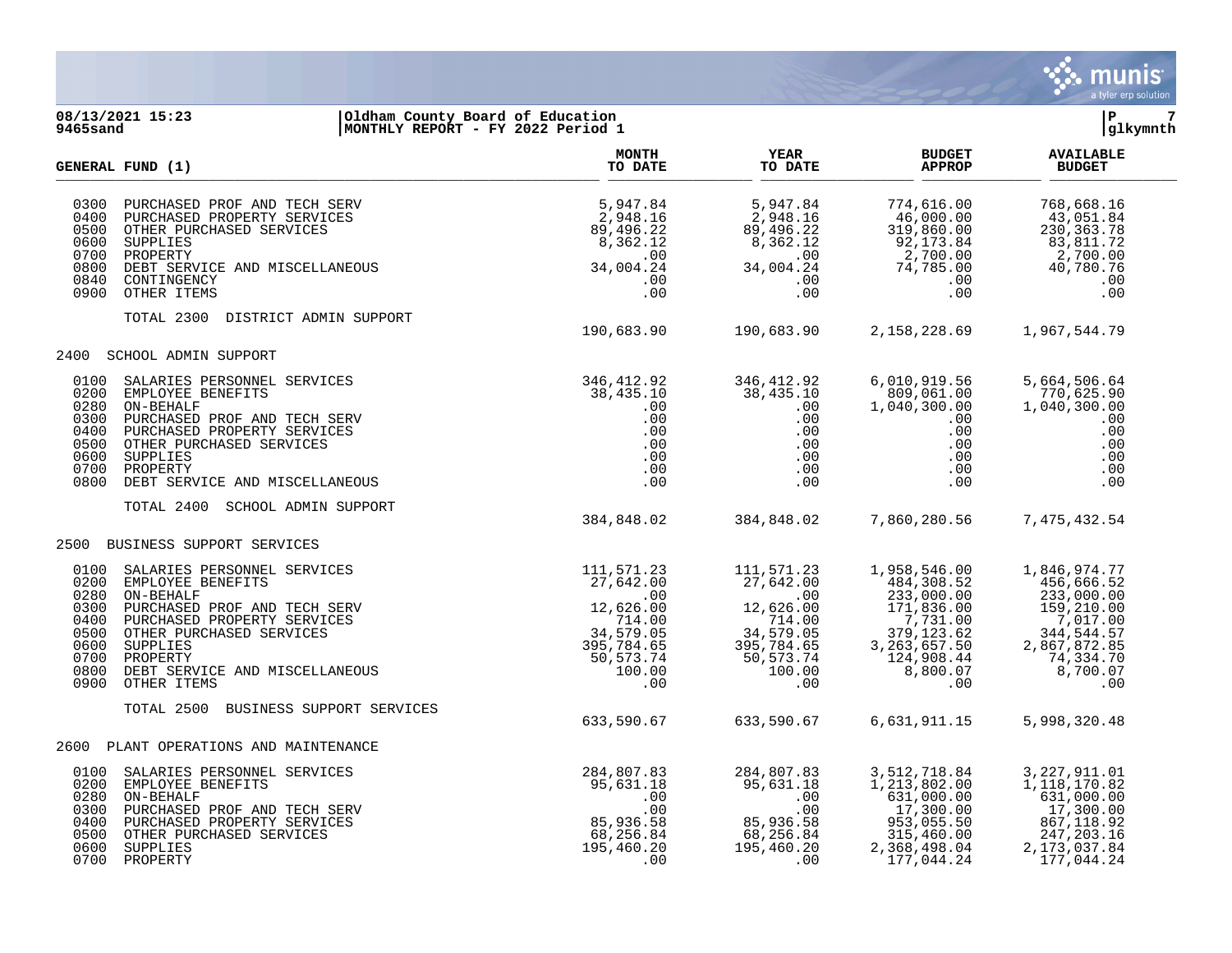

| 08/13/2021 15:23<br>Oldham County Board of Education<br>9465sand<br> MONTHLY REPORT - FY 2022 Period 1                                                                                                                                                                                                            | İР<br>8<br> glkymnth                                                                         |                                                                                             |                                                                                                                                |                                                                                                                              |  |
|-------------------------------------------------------------------------------------------------------------------------------------------------------------------------------------------------------------------------------------------------------------------------------------------------------------------|----------------------------------------------------------------------------------------------|---------------------------------------------------------------------------------------------|--------------------------------------------------------------------------------------------------------------------------------|------------------------------------------------------------------------------------------------------------------------------|--|
| GENERAL FUND (1)                                                                                                                                                                                                                                                                                                  | <b>MONTH</b><br>TO DATE                                                                      | <b>YEAR</b><br>TO DATE                                                                      | <b>BUDGET</b><br><b>APPROP</b>                                                                                                 | <b>AVAILABLE</b><br><b>BUDGET</b>                                                                                            |  |
| 0800<br>DEBT SERVICE AND MISCELLANEOUS                                                                                                                                                                                                                                                                            | 893.35                                                                                       | 893.35                                                                                      | 28,685.58                                                                                                                      | 27,792.23                                                                                                                    |  |
| TOTAL 2600 PLANT OPERATIONS AND MAINTENANCE                                                                                                                                                                                                                                                                       | 730,985.98                                                                                   | 730,985.98                                                                                  | 9, 217, 564. 20                                                                                                                | 8,486,578.22                                                                                                                 |  |
| 2700 STUDENT TRANSPORTATION                                                                                                                                                                                                                                                                                       |                                                                                              |                                                                                             |                                                                                                                                |                                                                                                                              |  |
| 0100<br>SALARIES PERSONNEL SERVICES<br>0200<br>EMPLOYEE BENEFITS<br>0280<br>ON-BEHALF<br>0300<br>PURCHASED PROF AND TECH SERV<br>0400<br>PURCHASED PROPERTY SERVICES<br>0500<br>OTHER PURCHASED SERVICES<br>0600<br>SUPPLIES<br>0700<br>PROPERTY<br>0800<br>DEBT SERVICE AND MISCELLANEOUS                        | 90,598.25<br>32,238.10<br>.00<br>.00<br>7,426.88<br>40,959.95<br>39, 477.92<br>.00<br>884.65 | 90,598.25<br>32,238.10<br>.00<br>.00<br>7,426.88<br>40,959.95<br>39,477.92<br>.00<br>884.65 | 3, 361, 819.41<br>1,003,853.00<br>573,500.00<br>2,250.00<br>81,328.54<br>143,700.00<br>1,351,723.10<br>690,000.00<br>15,800.00 | 3, 271, 221.16<br>971,614.90<br>573,500.00<br>2,250.00<br>73,901.66<br>102,740.05<br>1,312,245.18<br>690,000.00<br>14,915.35 |  |
| TOTAL 2700 STUDENT TRANSPORTATION                                                                                                                                                                                                                                                                                 | 211,585.75                                                                                   | 211,585.75                                                                                  | 7,223,974.05                                                                                                                   | 7,012,388.30                                                                                                                 |  |
| 3100<br>FOOD SERVICE OPERATION                                                                                                                                                                                                                                                                                    |                                                                                              |                                                                                             |                                                                                                                                |                                                                                                                              |  |
| 0280<br>ON-BEHALF                                                                                                                                                                                                                                                                                                 | .00                                                                                          | .00                                                                                         | .00                                                                                                                            | .00                                                                                                                          |  |
| TOTAL 3100<br>FOOD SERVICE OPERATION                                                                                                                                                                                                                                                                              | .00                                                                                          | .00                                                                                         | .00                                                                                                                            | .00                                                                                                                          |  |
| 3200<br>DAY CARE OPERATIONS                                                                                                                                                                                                                                                                                       |                                                                                              |                                                                                             |                                                                                                                                |                                                                                                                              |  |
| ON-BEHALF<br>0280                                                                                                                                                                                                                                                                                                 | .00                                                                                          | .00                                                                                         | .00                                                                                                                            | .00                                                                                                                          |  |
| TOTAL 3200<br>DAY CARE OPERATIONS                                                                                                                                                                                                                                                                                 | .00                                                                                          | .00                                                                                         | .00                                                                                                                            | .00                                                                                                                          |  |
| 3300<br>COMMUNITY SERVICES                                                                                                                                                                                                                                                                                        |                                                                                              |                                                                                             |                                                                                                                                |                                                                                                                              |  |
| 0100<br>SALARIES PERSONNEL SERVICES<br>0200<br>EMPLOYEE BENEFITS<br>0280<br>ON-BEHALF<br>0300<br>PURCHASED PROF AND TECH SERV<br>0400<br>PURCHASED PROPERTY SERVICES<br>0500<br>OTHER PURCHASED SERVICES<br>0600<br>SUPPLIES<br>0700<br>PROPERTY<br>0800<br>DEBT SERVICE AND MISCELLANEOUS<br>0900<br>OTHER ITEMS | .00<br>.00<br>.00<br>.00<br>.00<br>.00<br>.00<br>.00<br>.00<br>.00                           | .00<br>.00<br>.00<br>.00<br>.00<br>.00<br>.00<br>.00<br>.00<br>.00                          | .00<br>.00<br>.00<br>4,780.00<br>.00<br>2,600.00<br>1,700.00<br>.00<br>50.00<br>.00                                            | .00<br>.00<br>.00<br>4,780.00<br>.00<br>2,600.00<br>1,700.00<br>.00<br>50.00<br>.00                                          |  |
| TOTAL 3300<br>COMMUNITY SERVICES                                                                                                                                                                                                                                                                                  | .00                                                                                          | .00                                                                                         | 9,130.00                                                                                                                       | 9,130.00                                                                                                                     |  |
| LAND/SITE ACQUISITIONS<br>4100                                                                                                                                                                                                                                                                                    |                                                                                              |                                                                                             |                                                                                                                                |                                                                                                                              |  |
| 0300 PURCHASED PROF AND TECH SERV                                                                                                                                                                                                                                                                                 | .00                                                                                          | .00                                                                                         | .00                                                                                                                            | .00                                                                                                                          |  |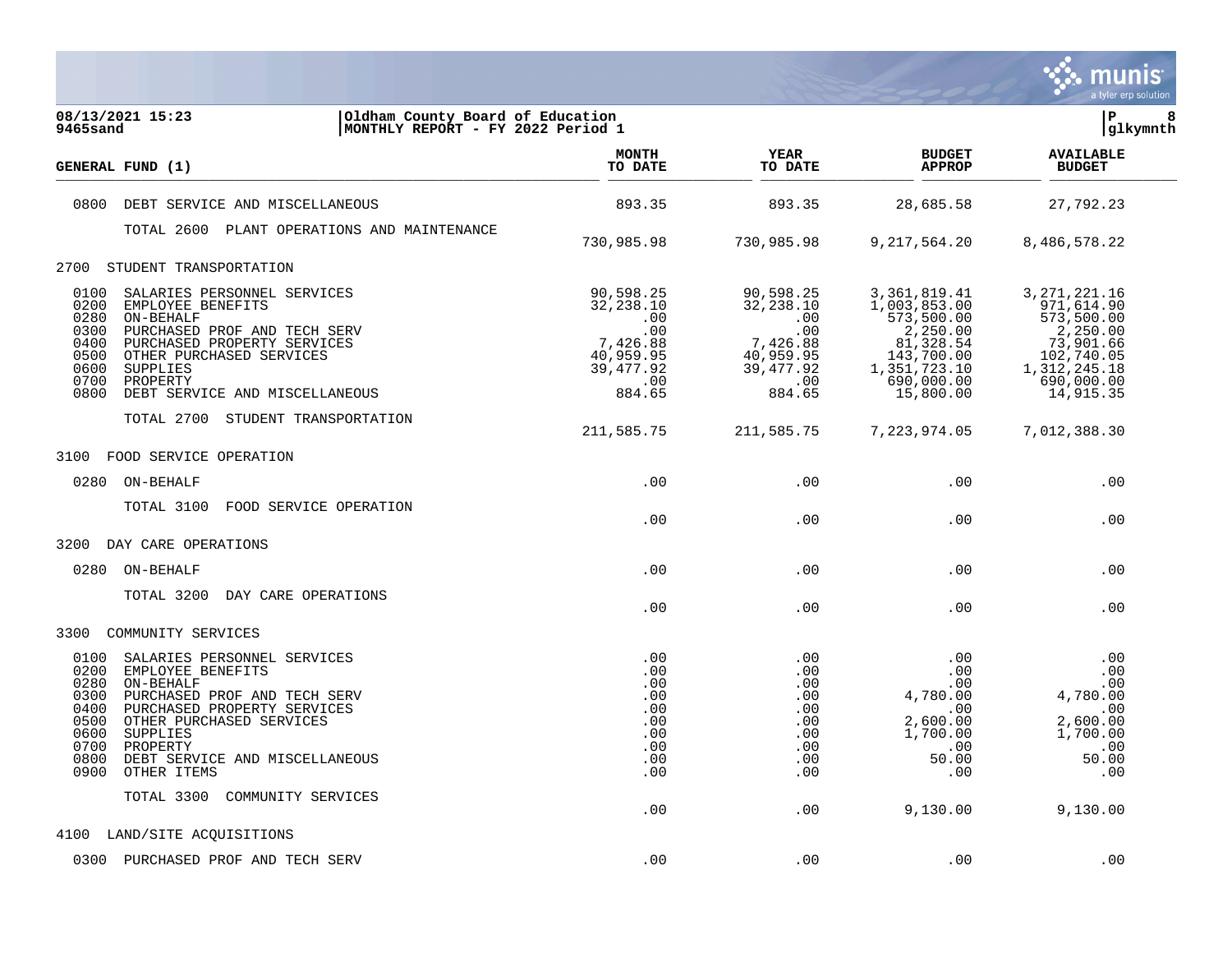

| 08/13/2021 15:23<br>Oldham County Board of Education<br>9465sand<br> MONTHLY REPORT - FY 2022 Period 1                                                                                                                                                                |                                                                            |                                                                            |                                                                                                       | lР<br>9<br> glkymnth                                                                                 |
|-----------------------------------------------------------------------------------------------------------------------------------------------------------------------------------------------------------------------------------------------------------------------|----------------------------------------------------------------------------|----------------------------------------------------------------------------|-------------------------------------------------------------------------------------------------------|------------------------------------------------------------------------------------------------------|
| <b>GENERAL FUND (1)</b>                                                                                                                                                                                                                                               | <b>MONTH</b><br>TO DATE                                                    | <b>YEAR</b><br>TO DATE                                                     | <b>BUDGET</b><br><b>APPROP</b>                                                                        | <b>AVAILABLE</b><br><b>BUDGET</b>                                                                    |
| 0700<br>PROPERTY                                                                                                                                                                                                                                                      | .00                                                                        | .00                                                                        | .00                                                                                                   | .00                                                                                                  |
| TOTAL 4100<br>LAND/SITE ACQUISITIONS                                                                                                                                                                                                                                  | .00                                                                        | .00                                                                        | .00                                                                                                   | .00                                                                                                  |
| 4200<br>LAND IMPROVEMENTS                                                                                                                                                                                                                                             |                                                                            |                                                                            |                                                                                                       |                                                                                                      |
| 0300<br>PURCHASED PROF AND TECH SERV<br>0400<br>PURCHASED PROPERTY SERVICES<br>0700<br>PROPERTY                                                                                                                                                                       | .00.<br>.00<br>.00                                                         | .00<br>.00<br>.00                                                          | 6,000.00<br>20,000.00<br>.00                                                                          | 6,000.00<br>20,000.00<br>.00                                                                         |
| TOTAL 4200<br>LAND IMPROVEMENTS                                                                                                                                                                                                                                       | .00                                                                        | .00                                                                        | 26,000.00                                                                                             | 26,000.00                                                                                            |
| ARCHITECTURAL/ENGIN<br>4300                                                                                                                                                                                                                                           |                                                                            |                                                                            |                                                                                                       |                                                                                                      |
| 0100<br>SALARIES PERSONNEL SERVICES<br>0200<br>EMPLOYEE BENEFITS<br>0300<br>PURCHASED PROF AND TECH SERV<br>0400<br>PURCHASED PROPERTY SERVICES<br>0500<br>OTHER PURCHASED SERVICES<br>0600<br>SUPPLIES<br>0700<br>PROPERTY<br>0800<br>DEBT SERVICE AND MISCELLANEOUS | 18,363.24<br>3,873.62<br>.00<br>544.73<br>90.03<br>109.00<br>.00<br>130.00 | 18,363.24<br>3,873.62<br>.00<br>544.73<br>90.03<br>109.00<br>.00<br>130.00 | 258,853.00<br>49,555.00<br>19,400.00<br>433,000.00<br>3,400.00<br>48,709.00<br>364,979.00<br>1,085.00 | 240,489.76<br>45,681.38<br>19,400.00<br>432, 455.27<br>3,309.97<br>48,600.00<br>364,979.00<br>955.00 |
| TOTAL 4300 ARCHITECTURAL/ENGIN                                                                                                                                                                                                                                        | 23,110.62                                                                  | 23,110.62                                                                  | 1,178,981.00                                                                                          | 1,155,870.38                                                                                         |
| 4400<br>EDUCATIONAL SPECIFIC                                                                                                                                                                                                                                          |                                                                            |                                                                            |                                                                                                       |                                                                                                      |
| 0700<br>PROPERTY                                                                                                                                                                                                                                                      | .00                                                                        | .00                                                                        | .00                                                                                                   | .00                                                                                                  |
| TOTAL 4400<br>EDUCATIONAL SPECIFIC                                                                                                                                                                                                                                    | .00                                                                        | .00                                                                        | .00                                                                                                   | .00                                                                                                  |
| 4500 BUILDING ACQUISTIONS & CONSTRUCTION                                                                                                                                                                                                                              |                                                                            |                                                                            |                                                                                                       |                                                                                                      |
| 0300<br>PURCHASED PROF AND TECH SERV<br>0400<br>PURCHASED PROPERTY SERVICES<br>0700<br>PROPERTY                                                                                                                                                                       | .00<br>.00<br>.00                                                          | .00<br>.00<br>.00                                                          | .00<br>.00<br>.00                                                                                     | .00<br>.00<br>.00                                                                                    |
| TOTAL 4500 BUILDING ACQUISTIONS & CONSTRUCTION                                                                                                                                                                                                                        | .00                                                                        | .00                                                                        | .00                                                                                                   | .00                                                                                                  |
| 4600<br>SITE IMPROVEMENT                                                                                                                                                                                                                                              |                                                                            |                                                                            |                                                                                                       |                                                                                                      |
| 0400<br>PURCHASED PROPERTY SERVICES                                                                                                                                                                                                                                   | .00                                                                        | .00                                                                        | .00                                                                                                   | .00                                                                                                  |
| TOTAL 4600 SITE IMPROVEMENT                                                                                                                                                                                                                                           | .00                                                                        | .00                                                                        | .00                                                                                                   | .00                                                                                                  |

4700 BUILDING IMPROVEMENTS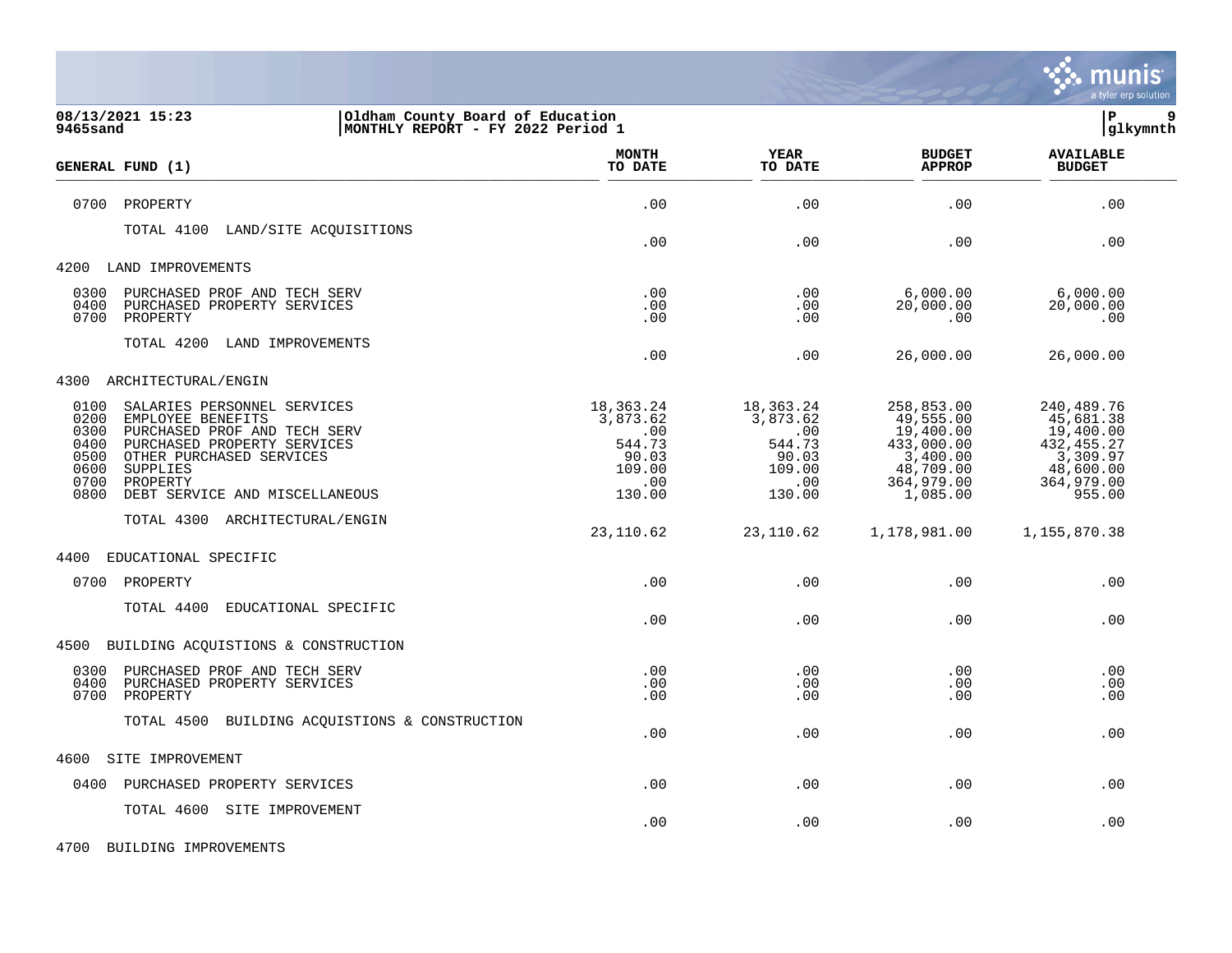

**08/13/2021 15:23 |Oldham County Board of Education |P 10 9465sand |MONTHLY REPORT - FY 2022 Period 1 |glkymnth**

| <b>GENERAL FUND (1)</b>                                                                                                | <b>MONTH</b><br>TO DATE  | <b>YEAR</b><br>TO DATE   | <b>BUDGET</b><br><b>APPROP</b> | <b>AVAILABLE</b><br><b>BUDGET</b> |  |
|------------------------------------------------------------------------------------------------------------------------|--------------------------|--------------------------|--------------------------------|-----------------------------------|--|
| 0300<br>PURCHASED PROF AND TECH SERV<br>0400<br>PURCHASED PROPERTY SERVICES<br>0700<br>PROPERTY<br>0900<br>OTHER ITEMS | .00<br>.00<br>.00<br>.00 | .00<br>.00<br>.00<br>.00 | .00<br>.00<br>.00<br>.00       | .00<br>.00<br>.00<br>.00          |  |
| TOTAL 4700<br>BUILDING IMPROVEMENTS                                                                                    | .00                      | .00                      | .00                            | .00                               |  |
| 5100<br>DEBT SERVICE                                                                                                   |                          |                          |                                |                                   |  |
| 0800<br>DEBT SERVICE AND MISCELLANEOUS                                                                                 | .00                      | .00                      | 189,173.00                     | 189,173.00                        |  |
| TOTAL 5100<br>DEBT SERVICE                                                                                             | .00                      | .00                      | 189,173.00                     | 189,173.00                        |  |
| 5200<br>FUND TRANSFERS                                                                                                 |                          |                          |                                |                                   |  |
| 0900<br>OTHER ITEMS                                                                                                    | .00                      | .00                      | 5,000.00                       | 5,000.00                          |  |
| TOTAL 5200<br><b>FUND TRANSFERS</b>                                                                                    | .00                      | .00                      | 5,000.00                       | 5,000.00                          |  |
| 5300 CONTINGENCY                                                                                                       |                          |                          |                                |                                   |  |
| 0840<br>CONTINGENCY                                                                                                    | .00                      | .00                      | 11,266,634.70                  | 11,266,634.70                     |  |
| TOTAL 5300 CONTINGENCY                                                                                                 | .00                      | .00                      | 11,266,634.70                  | 11,266,634.70                     |  |
| TOTAL EXPENDITURES                                                                                                     | 2,724,558.89             | 2,724,558.89             | 136,636,419.31                 | 133, 911, 860. 42                 |  |
| TOTAL FOR GENERAL FUND (1)                                                                                             | 1,584,598.80             | 1,584,598.80             | $-1,097,108.41$                | $-2,681,707.21$                   |  |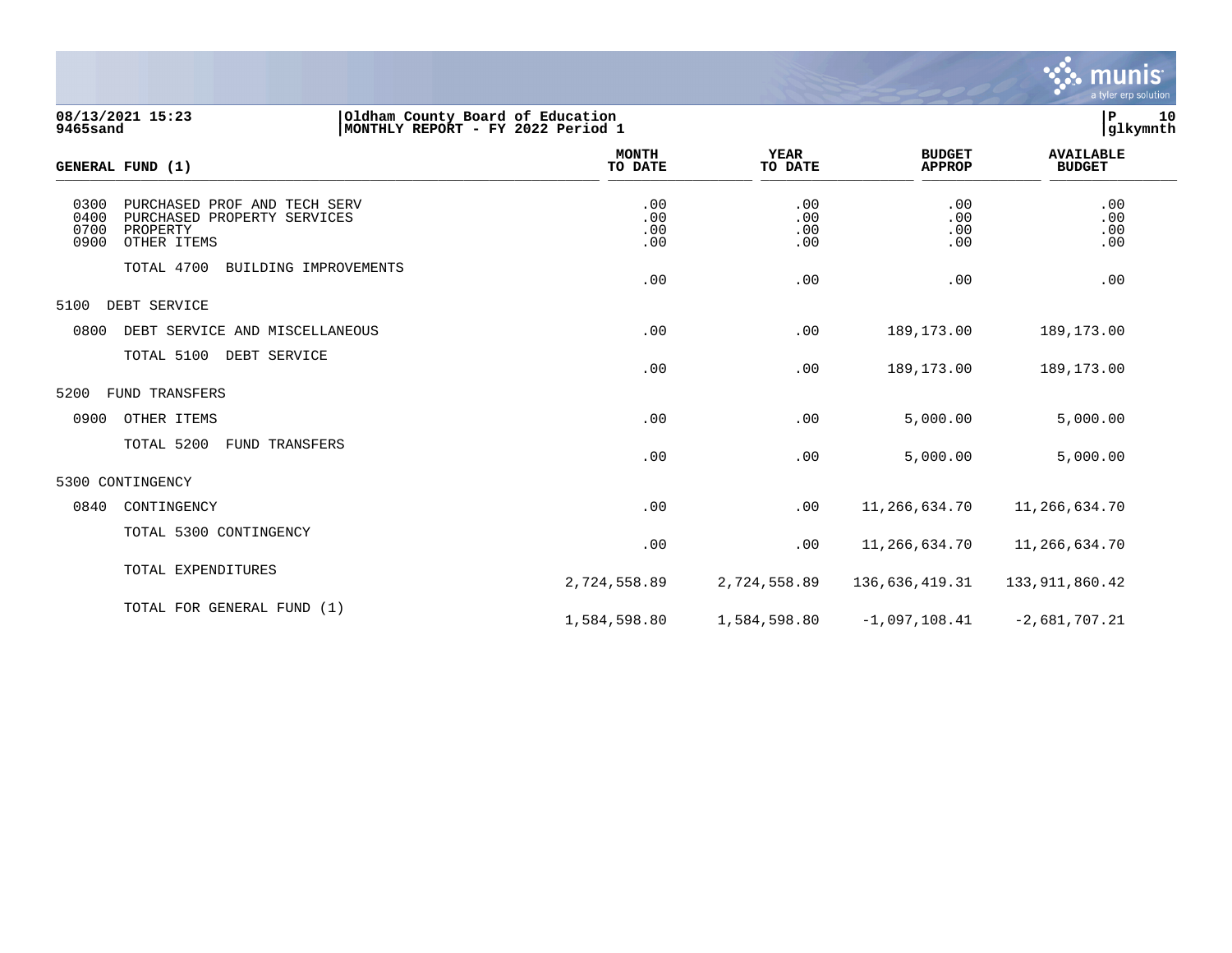|                                                                     |                                                                        |                 |                                | <u>ะ: munis</u><br>a tyler erp solution |
|---------------------------------------------------------------------|------------------------------------------------------------------------|-----------------|--------------------------------|-----------------------------------------|
| 08/13/2021 15:23<br>9465sand                                        | Oldham County Board of Education<br> MONTHLY REPORT - FY 2022 Period 1 |                 |                                | P<br>11<br>glkymnth                     |
| SPECIAL REVENUE (2)                                                 | <b>MONTH</b><br>TO DATE                                                | YEAR<br>TO DATE | <b>BUDGET</b><br><b>APPROP</b> | <b>AVAILABLE</b><br><b>BUDGET</b>       |
| <b>REVENUES</b>                                                     |                                                                        |                 |                                |                                         |
| 0999 BEGINNING BALANCE                                              |                                                                        |                 |                                |                                         |
| TOTAL 0999 BEGINNING BALANCE                                        | .00                                                                    | .00             | .00                            | .00                                     |
| RECEIPTS                                                            |                                                                        |                 |                                |                                         |
| REVENUE FROM LOCAL SOURCES                                          |                                                                        |                 |                                |                                         |
| EARNINGS ON INVESTMENTS                                             |                                                                        |                 |                                |                                         |
| 1510 INTEREST ON INVESTMENTS                                        | .00                                                                    | .00             | .00                            | .00                                     |
| TOTAL EARNINGS ON INVESTMENTS                                       | .00                                                                    | .00             | .00                            | .00                                     |
| STUDENT ACTIVITIES                                                  |                                                                        |                 |                                |                                         |
| 1740 REV-BAND DIRECTOR FY 09<br>1790 OTHER DIST/STUDENT ACTIVIT INC | .00<br>.00                                                             | .00<br>.00      | .00<br>.00                     | .00<br>.00                              |
| TOTAL STUDENT ACTIVITIES                                            | .00                                                                    | .00             | .00                            | .00                                     |
| OTHER REVENUE FROM LOCAL SOURCES                                    |                                                                        |                 |                                |                                         |
| 1920 CONTRIBUTIONS / DONATIONS                                      | 55,771.25                                                              | 55,771.25       | 358,090.16                     | 302, 318.91                             |
| TOTAL OTHER REVENUE FROM LOCAL SOURCES                              | 55,771.25                                                              | 55,771.25       | 358,090.16                     | 302, 318.91                             |
| TOTAL REVENUE FROM LOCAL SOURCES                                    | 55,771.25                                                              | 55,771.25       | 358,090.16                     | 302, 318.91                             |
| REVENUE FROM STATE SOURCES                                          |                                                                        |                 |                                |                                         |
| STATE PROGRAM                                                       |                                                                        |                 |                                |                                         |
| 3111 SEEK PROGRAM                                                   | .00                                                                    | .00             | .00                            | .00                                     |
| TOTAL STATE PROGRAM                                                 | .00                                                                    | .00             | .00                            | .00                                     |
| RESTRICTED                                                          |                                                                        |                 |                                |                                         |
| 3200 RESTRICTED STATE REVENUE                                       | 424,325.64                                                             | 424,325.64      | 1,996,090.26                   | 1,571,764.62                            |
| TOTAL RESTRICTED                                                    | 424, 325.64                                                            | 424, 325.64     | 1,996,090.26                   | 1,571,764.62                            |

and the contract of the contract of the contract of the contract of the contract of the contract of the contract of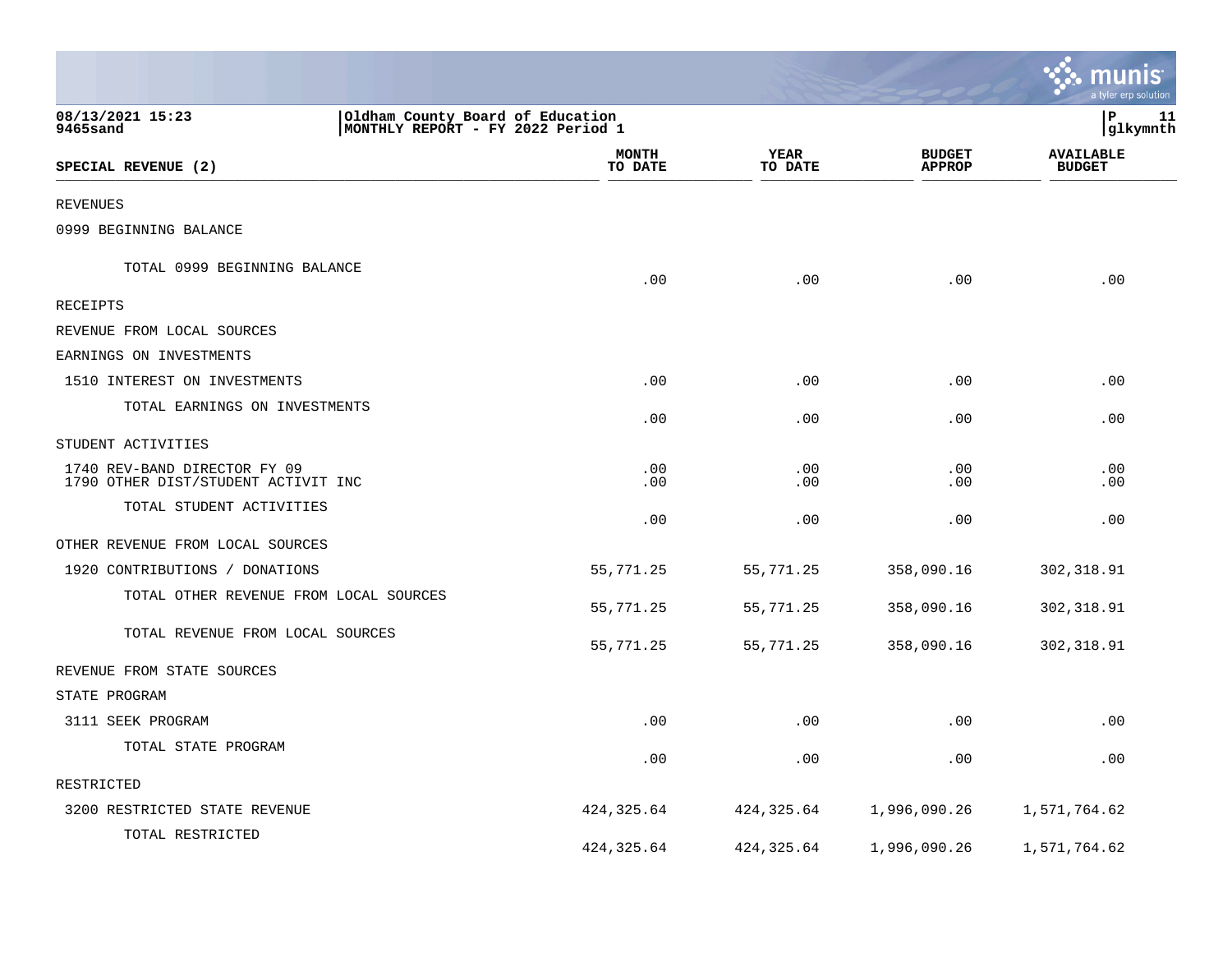|                                                                                                                                                                                                 |                                                                       |                                          |                                                         | munis<br>a tyler erp solution                       |
|-------------------------------------------------------------------------------------------------------------------------------------------------------------------------------------------------|-----------------------------------------------------------------------|------------------------------------------|---------------------------------------------------------|-----------------------------------------------------|
| 08/13/2021 15:23<br>9465sand                                                                                                                                                                    | Oldham County Board of Education<br>MONTHLY REPORT - FY 2022 Period 1 |                                          |                                                         | lР<br>12<br> glkymnth                               |
| SPECIAL REVENUE (2)                                                                                                                                                                             | <b>MONTH</b><br>TO DATE                                               | <b>YEAR</b><br>TO DATE                   | <b>BUDGET</b><br><b>APPROP</b>                          | <b>AVAILABLE</b><br><b>BUDGET</b>                   |
| REVENUE ON BEHALF PAYMENTS                                                                                                                                                                      |                                                                       |                                          |                                                         |                                                     |
| 3900 REVENUE-ON BEHALF IDU FY 08                                                                                                                                                                | .00                                                                   | .00                                      | .00                                                     | .00                                                 |
| TOTAL REVENUE ON BEHALF PAYMENTS                                                                                                                                                                | .00                                                                   | .00                                      | .00                                                     | .00                                                 |
| TOTAL REVENUE FROM STATE SOURCES                                                                                                                                                                | 424, 325.64                                                           | 424,325.64                               | 1,996,090.26                                            | 1,571,764.62                                        |
| REVENUE FROM FEDERAL SOURCES                                                                                                                                                                    |                                                                       |                                          |                                                         |                                                     |
| RESTRICTED DIRECT                                                                                                                                                                               |                                                                       |                                          |                                                         |                                                     |
| 4300 REV-HEAD START FY16                                                                                                                                                                        | .00                                                                   | .00                                      | .00                                                     | .00                                                 |
| TOTAL RESTRICTED DIRECT                                                                                                                                                                         | .00                                                                   | .00                                      | .00                                                     | .00                                                 |
| RESTRICTED THROUGH THE STATE                                                                                                                                                                    |                                                                       |                                          |                                                         |                                                     |
| 4500 RESTRICTED FED THRU STATE                                                                                                                                                                  | 56,571.07                                                             | 56,571.07                                | 3,553,788.62                                            | 3,497,217.55                                        |
| TOTAL RESTRICTED THROUGH THE STATE                                                                                                                                                              | 56,571.07                                                             | 56,571.07                                | 3,553,788.62                                            | 3,497,217.55                                        |
| TOTAL REVENUE FROM FEDERAL SOURCES                                                                                                                                                              | 56,571.07                                                             | 56,571.07                                | 3,553,788.62                                            | 3, 497, 217.55                                      |
| OTHER RECEIPTS                                                                                                                                                                                  |                                                                       |                                          |                                                         |                                                     |
| INTERFUND TRANSFERS                                                                                                                                                                             |                                                                       |                                          |                                                         |                                                     |
| 5210 FUND TRANSFER IN<br>5231 GRANT XFRS FROM TITLE II<br>5232 NCLB XFR FROM TITLE IV<br>5241 GRANT XFRS TO TITLE I                                                                             | .00<br>35,000.00<br>.00<br>$-35,000.00$                               | .00<br>35,000.00<br>.00.<br>$-35,000.00$ | 26,039.04<br>.00<br>41,190.00<br>$.00 \,$               | 26,039.04<br>$-35,000.00$<br>41,190.00<br>35,000.00 |
| 5242 NCLB XFR TO TITLE II<br>5251 FLEX FOCUS TRNSFR FROM ESS<br>5252 FLEX FOCUS TRNSFR FROM PD<br>5253 FLEX FOCUS TRNSFR FROM IR<br>5254 FLEX TRANSFER IN<br>5261 FLEX TRNSF TO FLEX OPERATIONL | .00<br>.00<br>.00<br>.00<br>.00<br>.00                                | .00<br>.00<br>.00<br>.00<br>.00<br>.00   | $-41, 190.00$<br>$.00 \,$<br>.00<br>.00.<br>.00.<br>.00 | $-41,190.00$<br>.00<br>.00<br>.00<br>.00<br>.00     |
| TOTAL INTERFUND TRANSFERS                                                                                                                                                                       | .00                                                                   | .00                                      | 26,039.04                                               | 26,039.04                                           |
| TOTAL OTHER RECEIPTS                                                                                                                                                                            | .00                                                                   | .00                                      | 26,039.04                                               | 26,039.04                                           |
| TOTAL RECEIPTS                                                                                                                                                                                  | 536,667.96                                                            | 536,667.96                               | 5,934,008.08                                            | 5,397,340.12                                        |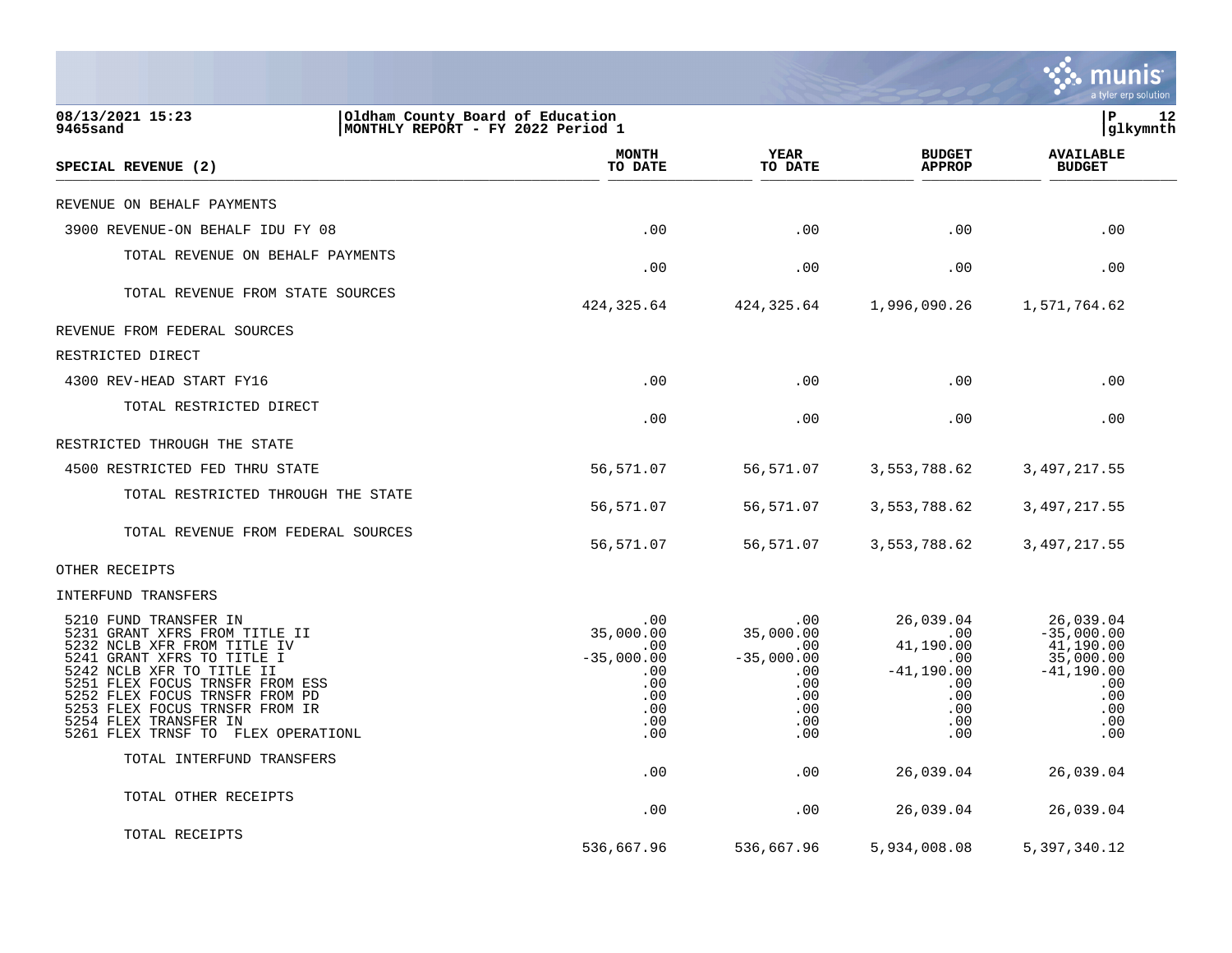|                              |                                                                       |                 |                                | munis<br>a tyler erp solution     |
|------------------------------|-----------------------------------------------------------------------|-----------------|--------------------------------|-----------------------------------|
| 08/13/2021 15:23<br>9465sand | Oldham County Board of Education<br>MONTHLY REPORT - FY 2022 Period 1 |                 |                                | 13<br> glkymnth                   |
| SPECIAL REVENUE (2)          | <b>MONTH</b><br>TO DATE                                               | YEAR<br>TO DATE | <b>BUDGET</b><br><b>APPROP</b> | <b>AVAILABLE</b><br><b>BUDGET</b> |
| TOTAL REVENUE                | 536,667.96                                                            | 536,667.96      | 5,934,008.08                   | 5,397,340.12                      |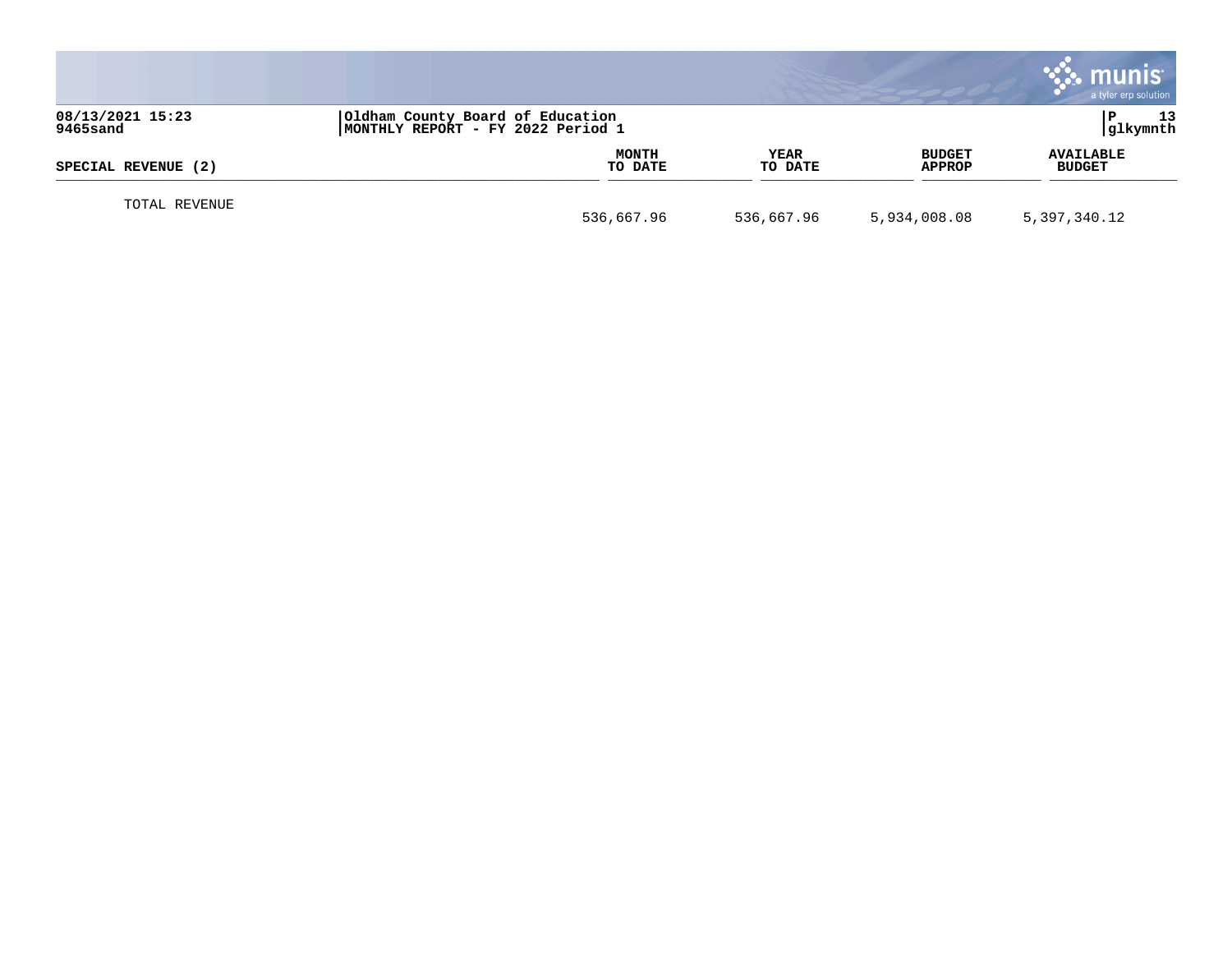|                                                                                                                                                                                                                                                                                              |                                                                                               |                                                                                               |                                                                                                                        | <b>munis</b><br>a tyler erp solution                                                                             |
|----------------------------------------------------------------------------------------------------------------------------------------------------------------------------------------------------------------------------------------------------------------------------------------------|-----------------------------------------------------------------------------------------------|-----------------------------------------------------------------------------------------------|------------------------------------------------------------------------------------------------------------------------|------------------------------------------------------------------------------------------------------------------|
| 08/13/2021 15:23<br>Oldham County Board of Education<br>9465sand<br>MONTHLY REPORT - FY 2022 Period 1                                                                                                                                                                                        |                                                                                               |                                                                                               |                                                                                                                        | lР<br>14<br>glkymnth                                                                                             |
| <b>SPECIAL REVENUE (2)</b>                                                                                                                                                                                                                                                                   | <b>MONTH</b><br>TO DATE                                                                       | YEAR<br>TO DATE                                                                               | <b>BUDGET</b><br><b>APPROP</b>                                                                                         | <b>AVAILABLE</b><br><b>BUDGET</b>                                                                                |
| <b>EXPENDITURES</b>                                                                                                                                                                                                                                                                          |                                                                                               |                                                                                               |                                                                                                                        |                                                                                                                  |
| 0000 RESTRICT TO REV & BAL SHT ONLY                                                                                                                                                                                                                                                          |                                                                                               |                                                                                               |                                                                                                                        |                                                                                                                  |
| SALARIES PERSONNEL SERVICES<br>0100<br>0900<br>OTHER ITEMS                                                                                                                                                                                                                                   | .00<br>.00                                                                                    | $.00 \ \,$<br>$.00 \,$                                                                        | $.00 \,$<br>$.00 \,$                                                                                                   | .00<br>.00                                                                                                       |
| TOTAL 0000<br>RESTRICT TO REV & BAL SHT ONLY                                                                                                                                                                                                                                                 | .00                                                                                           | .00                                                                                           | $.00 \,$                                                                                                               | .00                                                                                                              |
| INSTRUCTION<br>1000                                                                                                                                                                                                                                                                          |                                                                                               |                                                                                               |                                                                                                                        |                                                                                                                  |
| 0100<br>SALARIES PERSONNEL SERVICES<br>0200<br>EMPLOYEE BENEFITS<br>0300<br>PURCHASED PROF AND TECH SERV<br>0400<br>PURCHASED PROPERTY SERVICES<br>0500<br>OTHER PURCHASED SERVICES<br>0600<br>SUPPLIES<br>0700<br>PROPERTY<br>0800<br>DEBT SERVICE AND MISCELLANEOUS<br>0900<br>OTHER ITEMS | 182,691.54<br>22, 272.53<br>2,625.00<br>.00<br>115.06<br>350,514.98<br>.00<br>9,062.65<br>.00 | 182,691.54<br>22, 272.53<br>2,625.00<br>.00<br>115.06<br>350,514.98<br>.00<br>9,062.65<br>.00 | 1,350,328.36<br>186,388.04<br>193,418.00<br>$\sim 00$<br>12,500.00<br>84,381.58<br>571,384.18<br>98,204.00<br>$.00 \,$ | 1,167,636.82<br>164,115.51<br>190,793.00<br>.00<br>12,384.94<br>$-266, 133.40$<br>571,384.18<br>89,141.35<br>.00 |
| TOTAL 1000<br>INSTRUCTION                                                                                                                                                                                                                                                                    | 567,281.76                                                                                    | 567,281.76                                                                                    | 2,496,604.16                                                                                                           | 1,929,322.40                                                                                                     |
| 2100<br>STUDENT SUPPORT SERVICES                                                                                                                                                                                                                                                             |                                                                                               |                                                                                               |                                                                                                                        |                                                                                                                  |
| 0100<br>SALARIES PERSONNEL SERVICES<br>0200<br>EMPLOYEE BENEFITS<br>0300<br>PURCHASED PROF AND TECH SERV<br>PURCHASED PROPERTY SERVICES<br>0400<br>0500<br>OTHER PURCHASED SERVICES<br>0600<br>SUPPLIES<br>PROPERTY<br>0700<br>0800<br>DEBT SERVICE AND MISCELLANEOUS                        | 15,917.66<br>826.11<br>6,925.00<br>.00<br>$-163.81$<br>$-13, 161.95$<br>.00<br>.00            | 15,917.66<br>826.11<br>6,925.00<br>.00<br>$-163.81$<br>$-13, 161.95$<br>$.00 \ \,$<br>.00     | 562,611.09<br>85,485.12<br>5,800.00<br>$.00 \,$<br>7,200.00<br>92,166.07<br>$.00 \ \rm$<br>.00                         | 546,693.43<br>84,659.01<br>$-1, 125.00$<br>.00<br>7,363.81<br>105,328.02<br>.00<br>.00                           |
| TOTAL 2100<br>STUDENT SUPPORT SERVICES                                                                                                                                                                                                                                                       | 10,343.01                                                                                     | 10,343.01                                                                                     | 753, 262. 28                                                                                                           | 742,919.27                                                                                                       |
| 2200<br>INSTRUCTIONAL STAFF SUPP SERV                                                                                                                                                                                                                                                        |                                                                                               |                                                                                               |                                                                                                                        |                                                                                                                  |
| SALARIES PERSONNEL SERVICES<br>0100<br>0200<br>EMPLOYEE BENEFITS<br>0300 PURCHASED PROF AND TECH SERV<br>0400 PURCHASED PROPERTY SERVICES<br>0500 OTHER PURCHASED SERVICES<br>0600 SUPPLIES<br>0700 PROPERTY<br>0800<br>DEBT SERVICE AND MISCELLANEOUS<br>0900<br>OTHER ITEMS                | 22,666.00<br>7,072.73<br>7,225.35<br>.00<br>1,549.92<br>2,073.47<br>.00<br>.00<br>.00         | 22,666.00<br>7,072.73<br>7,225.35<br>.00<br>1,549.92<br>2,073.47<br>.00<br>.00<br>.00         | 1,799,843.34<br>421,144.58<br>184,795.45<br>300.00<br>60,099.31<br>133,849.64<br>$.00 \,$<br>16,000.00<br>.00          | 1,777,177.34<br>414,071.85<br>177,570.10<br>300.00<br>58,549.39<br>131,776.17<br>.00<br>16,000.00<br>.00         |
| TOTAL 2200<br>INSTRUCTIONAL STAFF SUPP SERV                                                                                                                                                                                                                                                  | 40,587.47                                                                                     | 40,587.47                                                                                     | 2,616,032.32                                                                                                           | 2,575,444.85                                                                                                     |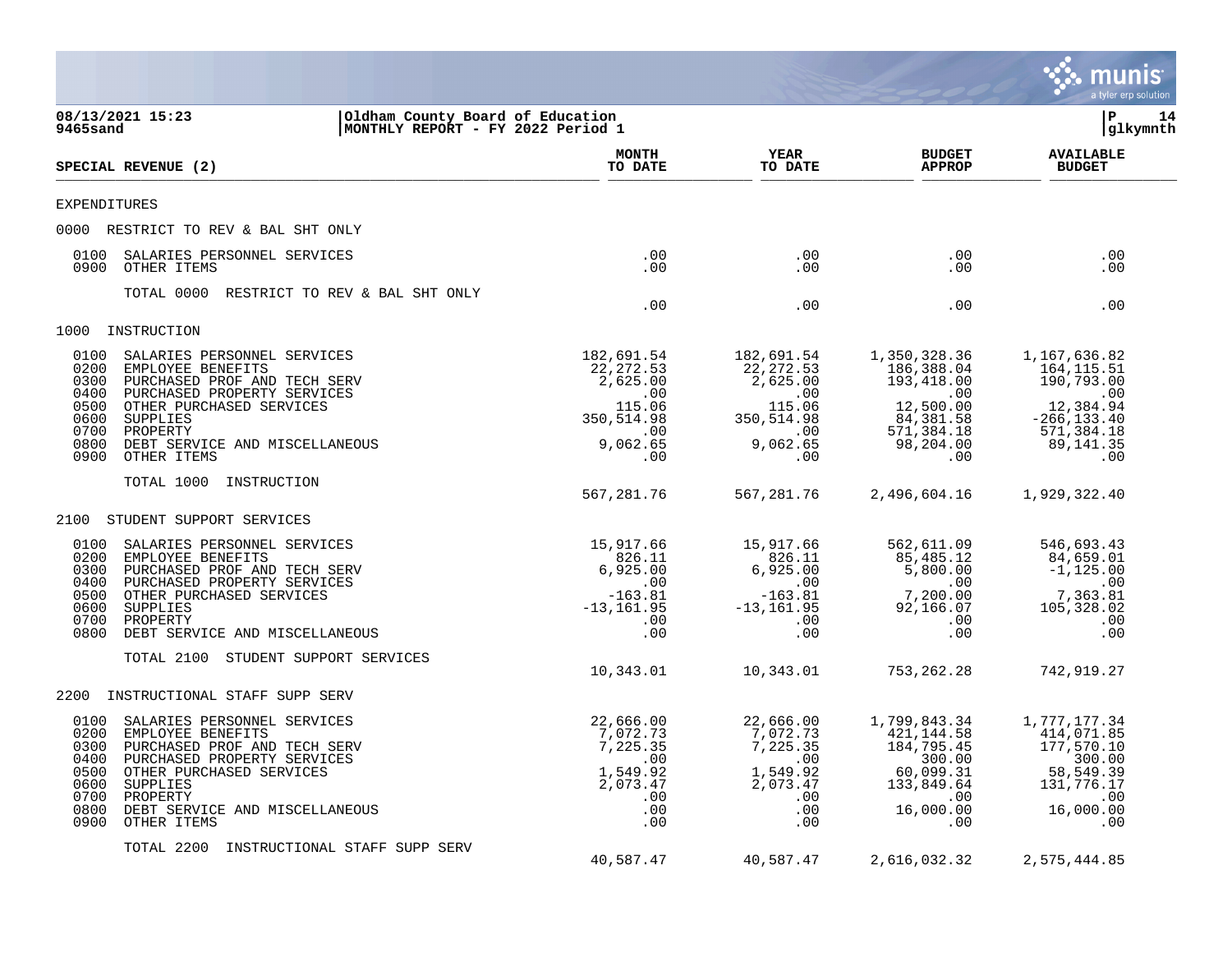|                                                                                                                                                                                        |                                                     |                                                     |                                             | a tyler erp solution                                       |
|----------------------------------------------------------------------------------------------------------------------------------------------------------------------------------------|-----------------------------------------------------|-----------------------------------------------------|---------------------------------------------|------------------------------------------------------------|
| 08/13/2021 15:23<br>Oldham County Board of Education<br>MONTHLY REPORT - FY 2022 Period 1<br>9465sand                                                                                  |                                                     |                                                     |                                             | l P<br>15<br> glkymnth                                     |
| SPECIAL REVENUE (2)                                                                                                                                                                    | <b>MONTH</b><br>TO DATE                             | <b>YEAR</b><br>TO DATE                              | <b>BUDGET</b><br><b>APPROP</b>              | <b>AVAILABLE</b><br><b>BUDGET</b>                          |
| 2300 DISTRICT ADMIN SUPPORT                                                                                                                                                            |                                                     |                                                     |                                             |                                                            |
| 0300<br>PURCHASED PROF AND TECH SERV<br>0500 OTHER PURCHASED SERVICES                                                                                                                  | .00<br>.00                                          | .00<br>.00                                          | .00<br>.00                                  | .00<br>.00                                                 |
| TOTAL 2300 DISTRICT ADMIN SUPPORT                                                                                                                                                      | .00                                                 | .00                                                 | .00                                         | .00                                                        |
| 2400<br>SCHOOL ADMIN SUPPORT                                                                                                                                                           |                                                     |                                                     |                                             |                                                            |
| 0100<br>SALARIES PERSONNEL SERVICES<br>0200<br>EMPLOYEE BENEFITS                                                                                                                       | .00<br>.00                                          | .00<br>.00                                          | .00<br>.00                                  | .00<br>.00                                                 |
| TOTAL 2400 SCHOOL ADMIN SUPPORT                                                                                                                                                        | .00                                                 | .00                                                 | .00                                         | .00                                                        |
| 2500 BUSINESS SUPPORT SERVICES                                                                                                                                                         |                                                     |                                                     |                                             |                                                            |
| 0100<br>SALARIES PERSONNEL SERVICES<br>0200<br>EMPLOYEE BENEFITS<br>OTHER PURCHASED SERVICES<br>0500<br>0600<br><b>SUPPLIES</b>                                                        | .00<br>.00<br>.00<br>.00                            | .00<br>.00<br>.00<br>.00                            | .00<br>.00<br>.00<br>.00                    | .00<br>.00<br>.00<br>.00                                   |
| TOTAL 2500<br>BUSINESS SUPPORT SERVICES                                                                                                                                                | .00                                                 | .00                                                 | .00                                         | .00                                                        |
| PLANT OPERATIONS AND MAINTENANCE<br>2600                                                                                                                                               |                                                     |                                                     |                                             |                                                            |
| 0100<br>SALARIES PERSONNEL SERVICES<br>0200<br>EMPLOYEE BENEFITS<br>PURCHASED PROF AND TECH SERV<br>0300<br>OTHER PURCHASED SERVICES<br>0500<br>0600<br>SUPPLIES<br>PROPERTY<br>0700   | .00<br>.00<br>.00<br>.00<br>.00<br>.00              | .00<br>.00<br>.00<br>.00<br>.00<br>.00              | .00<br>.00<br>$.00 \,$<br>.00<br>.00<br>.00 | .00<br>.00<br>.00<br>.00<br>.00<br>.00                     |
| TOTAL 2600<br>PLANT OPERATIONS AND MAINTENANCE                                                                                                                                         | .00                                                 | .00                                                 | .00                                         | .00                                                        |
| STUDENT TRANSPORTATION<br>2700                                                                                                                                                         |                                                     |                                                     |                                             |                                                            |
| 0100<br>SALARIES PERSONNEL SERVICES<br>0200<br>EMPLOYEE BENEFITS<br>OTHER PURCHASED SERVICES<br>0500<br>0600<br>SUPPLIES<br>0700<br>PROPERTY<br>DEBT SERVICE AND MISCELLANEOUS<br>0800 | 32, 317.76<br>12,106.50<br>.00<br>.00<br>.00<br>.00 | 32, 317.76<br>12,106.50<br>.00<br>.00<br>.00<br>.00 | .00<br>.00<br>.00<br>.00<br>.00<br>.00      | $-32, 317.76$<br>$-12, 106.50$<br>.00<br>.00<br>.00<br>.00 |
| TOTAL 2700 STUDENT TRANSPORTATION                                                                                                                                                      | 44, 424. 26                                         | 44, 424. 26                                         | .00                                         | $-44, 424.26$                                              |
| 3100 FOOD SERVICE OPERATION                                                                                                                                                            |                                                     |                                                     |                                             |                                                            |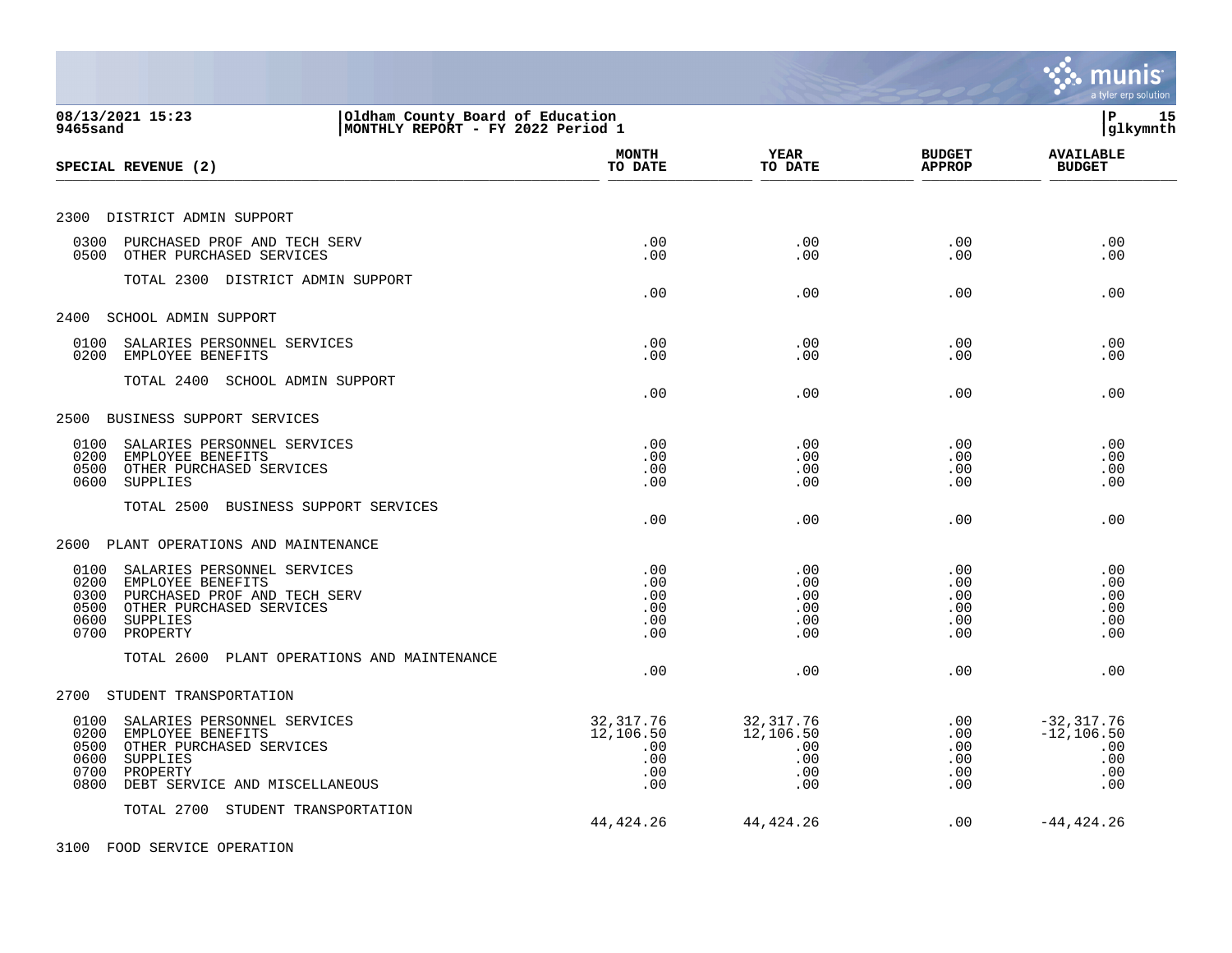

| 9465sand                                             | 08/13/2021 15:23                                                                                                                                                       | Oldham County Board of Education<br>MONTHLY REPORT - FY 2022 Period 1 |                                                            |                                                                             | lР<br>16<br>glkymnth                                                        |
|------------------------------------------------------|------------------------------------------------------------------------------------------------------------------------------------------------------------------------|-----------------------------------------------------------------------|------------------------------------------------------------|-----------------------------------------------------------------------------|-----------------------------------------------------------------------------|
|                                                      | SPECIAL REVENUE (2)                                                                                                                                                    | <b>MONTH</b><br>TO DATE                                               | YEAR<br>TO DATE                                            | <b>BUDGET</b><br><b>APPROP</b>                                              | <b>AVAILABLE</b><br><b>BUDGET</b>                                           |
| 0600<br>0700                                         | <b>SUPPLIES</b><br>PROPERTY                                                                                                                                            | .00<br>.00                                                            | .00<br>.00                                                 | .00<br>.00.                                                                 | .00<br>.00                                                                  |
|                                                      | TOTAL 3100<br>FOOD SERVICE OPERATION                                                                                                                                   | .00                                                                   | .00                                                        | .00                                                                         | .00                                                                         |
| 3200                                                 | DAY CARE OPERATIONS                                                                                                                                                    |                                                                       |                                                            |                                                                             |                                                                             |
| 0100<br>0200<br>0600<br>0800                         | SALARIES PERSONNEL SERVICES<br>EMPLOYEE BENEFITS<br>SUPPLIES<br>DEBT SERVICE AND MISCELLANEOUS                                                                         | 175,953.80<br>84,030.58<br>3,009.63<br>7,673.01                       | 175,953.80<br>84,030.58<br>3,009.63<br>7,673.01            | .00<br>.00<br>.00<br>.00                                                    | $-175,953.80$<br>$-84,030.58$<br>$-3,009.63$<br>$-7,673.01$                 |
|                                                      | TOTAL 3200 DAY CARE OPERATIONS                                                                                                                                         | 270,667.02                                                            | 270,667.02                                                 | .00                                                                         | $-270,667.02$                                                               |
| 3300                                                 | COMMUNITY SERVICES                                                                                                                                                     |                                                                       |                                                            |                                                                             |                                                                             |
| 0100<br>0200<br>0300<br>0500<br>0600<br>0700<br>0800 | SALARIES PERSONNEL SERVICES<br>EMPLOYEE BENEFITS<br>PURCHASED PROF AND TECH SERV<br>OTHER PURCHASED SERVICES<br>SUPPLIES<br>PROPERTY<br>DEBT SERVICE AND MISCELLANEOUS | 4,627.01<br>442.98<br>.00<br>.00<br>.00<br>.00<br>.00                 | 4,627.01<br>442.98<br>.00<br>$.00 \,$<br>.00<br>.00<br>.00 | 67,969.00<br>9,704.00<br>800.00<br>2,200.00<br>10,550.24<br>.00<br>4,379.00 | 63,341.99<br>9,261.02<br>800.00<br>2,200.00<br>10,550.24<br>.00<br>4,379.00 |
|                                                      | TOTAL 3300 COMMUNITY SERVICES                                                                                                                                          | 5,069.99                                                              | 5,069.99                                                   | 95,602.24                                                                   | 90,532.25                                                                   |
| 4300                                                 | ARCHITECTURAL/ENGIN                                                                                                                                                    |                                                                       |                                                            |                                                                             |                                                                             |
| 0400<br>0700                                         | PURCHASED PROPERTY SERVICES<br>PROPERTY                                                                                                                                | .00<br>.00                                                            | .00<br>.00                                                 | .00<br>.00                                                                  | .00<br>.00                                                                  |
|                                                      | TOTAL 4300 ARCHITECTURAL/ENGIN                                                                                                                                         | .00                                                                   | .00                                                        | .00                                                                         | .00                                                                         |
| 4900                                                 | OTHER - FACILITIES                                                                                                                                                     |                                                                       |                                                            |                                                                             |                                                                             |
| 0400                                                 | PURCHASED PROPERTY SERVICES                                                                                                                                            | .00                                                                   | .00                                                        | .00                                                                         | .00                                                                         |
|                                                      | TOTAL 4900 OTHER - FACILITIES                                                                                                                                          | .00                                                                   | .00                                                        | .00                                                                         | .00                                                                         |
| 5200                                                 | FUND TRANSFERS                                                                                                                                                         |                                                                       |                                                            |                                                                             |                                                                             |
| 0100<br>0200<br>0900                                 | SALARIES PERSONNEL SERVICES<br>EMPLOYEE BENEFITS<br>OTHER ITEMS                                                                                                        | .00<br>.00<br>.00                                                     | .00<br>.00<br>.00                                          | .00<br>.00<br>.00                                                           | .00<br>.00<br>.00                                                           |

TOTAL 5200 FUND TRANSFERS

 $.00$  .  $.00$  .  $.00$  .  $.00$  .  $.00$  .  $.00$  .  $.00$  .  $.00$  .  $.00$  .  $.00$  .  $.00$  .  $.00$  .  $.00$  .  $.00$  .  $.00$  .  $.00$  .  $.00$  .  $.00$  .  $.00$  .  $.00$  .  $.00$  .  $.00$  .  $.00$  .  $.00$  .  $.00$  .  $.00$  .  $.00$  .  $.00$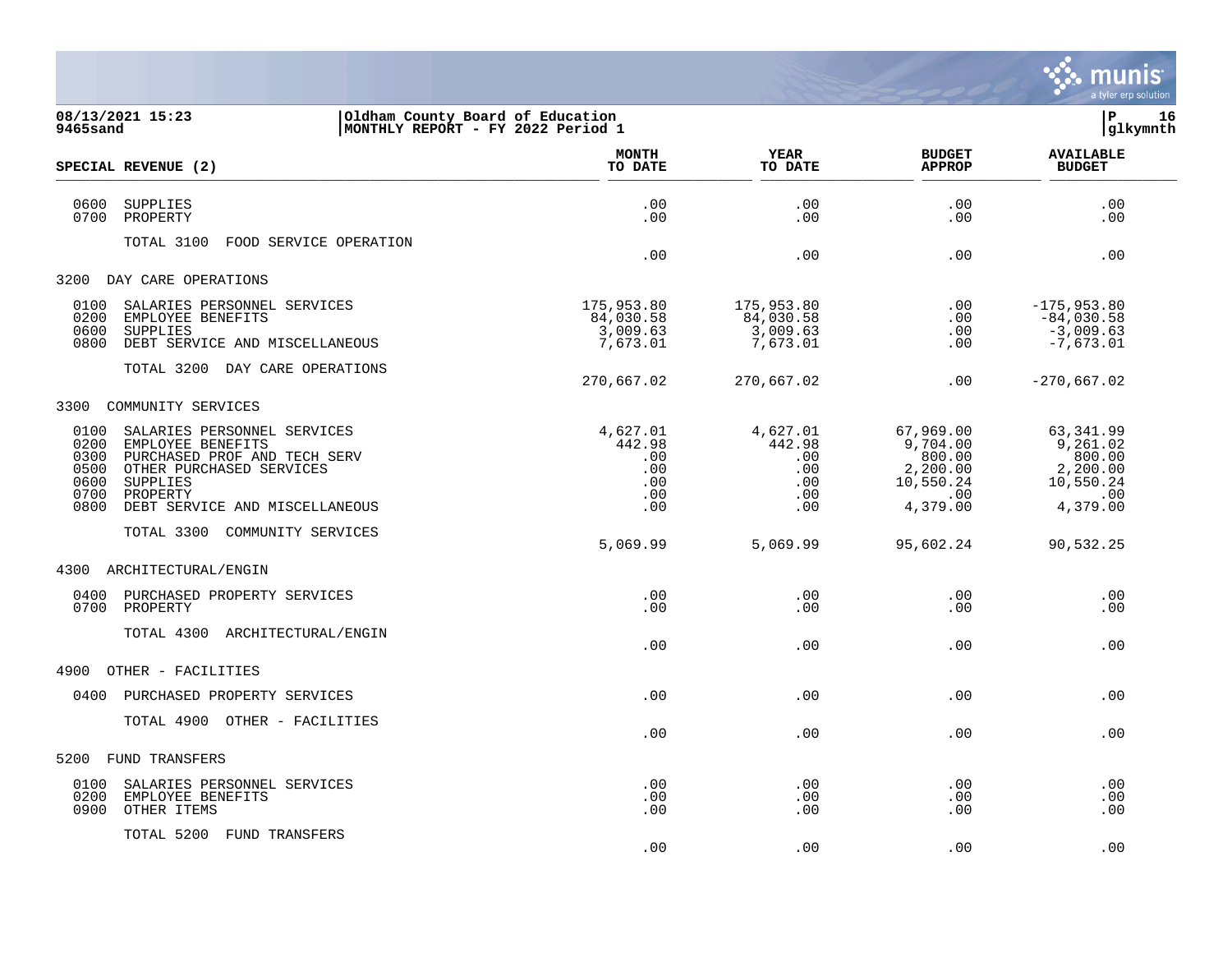|                               |                                                                       |                         |                        |                         | munis<br>a tyler erp solution     |
|-------------------------------|-----------------------------------------------------------------------|-------------------------|------------------------|-------------------------|-----------------------------------|
| 08/13/2021 15:23<br>9465sand  | Oldham County Board of Education<br>MONTHLY REPORT - FY 2022 Period 1 |                         |                        |                         | 17<br> glkymnth                   |
| SPECIAL REVENUE (2)           |                                                                       | <b>MONTH</b><br>TO DATE | <b>YEAR</b><br>TO DATE | <b>BUDGET</b><br>APPROP | <b>AVAILABLE</b><br><b>BUDGET</b> |
| TOTAL EXPENDITURES            |                                                                       | 938,373.51              | 938,373.51             | 5,961,501.00            | 5,023,127.49                      |
| TOTAL FOR SPECIAL REVENUE (2) |                                                                       | $-401,705.55$           | $-401,705.55$          | $-27,492.92$            | 374, 212.63                       |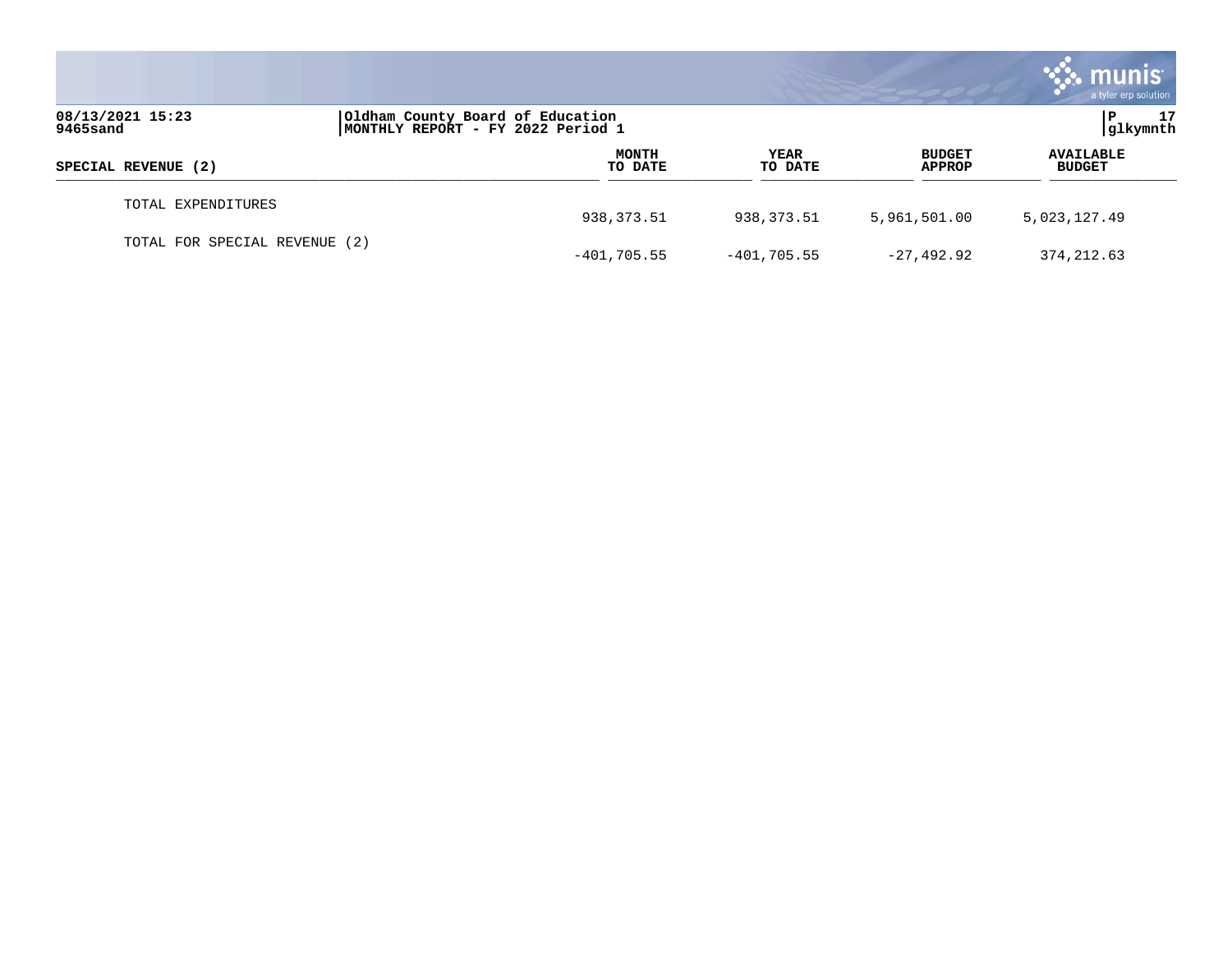|                                                                                                                                                          |                                                                       |                                     |                                | munis<br>a tyler erp solution               |
|----------------------------------------------------------------------------------------------------------------------------------------------------------|-----------------------------------------------------------------------|-------------------------------------|--------------------------------|---------------------------------------------|
| 08/13/2021 15:23<br>9465sand                                                                                                                             | Oldham County Board of Education<br>MONTHLY REPORT - FY 2022 Period 1 |                                     |                                | lР<br>18<br>glkymnth                        |
| DISTRICT ACTIVITY FUND 21 AY (                                                                                                                           | <b>MONTH</b><br>TO DATE                                               | <b>YEAR</b><br>TO DATE              | <b>BUDGET</b><br><b>APPROP</b> | <b>AVAILABLE</b><br><b>BUDGET</b>           |
| <b>REVENUES</b>                                                                                                                                          |                                                                       |                                     |                                |                                             |
| 0999 BEGINNING BALANCE                                                                                                                                   |                                                                       |                                     |                                |                                             |
| TOTAL 0999 BEGINNING BALANCE                                                                                                                             | .00                                                                   | .00                                 | 1,656,502.27                   | 1,656,502.27                                |
| RECEIPTS                                                                                                                                                 |                                                                       |                                     |                                |                                             |
| REVENUE FROM LOCAL SOURCES                                                                                                                               |                                                                       |                                     |                                |                                             |
| EARNINGS ON INVESTMENTS                                                                                                                                  |                                                                       |                                     |                                |                                             |
| 1510 INTEREST ON INVESTMENTS                                                                                                                             | 86.75                                                                 | 86.75                               | .00                            | $-86.75$                                    |
| TOTAL EARNINGS ON INVESTMENTS                                                                                                                            | 86.75                                                                 | 86.75                               | .00                            | $-86.75$                                    |
| STUDENT ACTIVITIES                                                                                                                                       |                                                                       |                                     |                                |                                             |
| 1710 ADMISSIONS - DISTRICT ACTIVITY<br>1720 BOOKSTORE SALES-DISTRICT ACTIV<br>1740 STUDENT FEES-DISTRICT ACTIVITY<br>1790 OTHER DIST/STUDENT ACTIVIT INC | .00<br>.00<br>13,341.17<br>2,112.01                                   | .00<br>.00<br>13,341.17<br>2,112.01 | .00<br>.00<br>$.00 \,$<br>.00  | .00<br>.00<br>$-13, 341.17$<br>$-2, 112.01$ |
| TOTAL STUDENT ACTIVITIES                                                                                                                                 | 15,453.18                                                             | 15,453.18                           | .00                            | $-15, 453.18$                               |
| OTHER REVENUE FROM LOCAL SOURCES                                                                                                                         |                                                                       |                                     |                                |                                             |
| 1920 CONTRIBUTIONS / DONATIONS                                                                                                                           | 1,812.23                                                              | 1,812.23                            | .00                            | $-1,812.23$                                 |
| TOTAL OTHER REVENUE FROM LOCAL SOURCES                                                                                                                   | 1,812.23                                                              | 1,812.23                            | .00                            | $-1,812.23$                                 |
| TOTAL REVENUE FROM LOCAL SOURCES                                                                                                                         | 17,352.16                                                             | 17,352.16                           | .00                            | $-17, 352.16$                               |
| TOTAL RECEIPTS                                                                                                                                           | 17,352.16                                                             | 17,352.16                           | .00                            | $-17, 352.16$                               |
| TOTAL REVENUE                                                                                                                                            | 17,352.16                                                             | 17,352.16                           | 1,656,502.27                   | 1,639,150.11                                |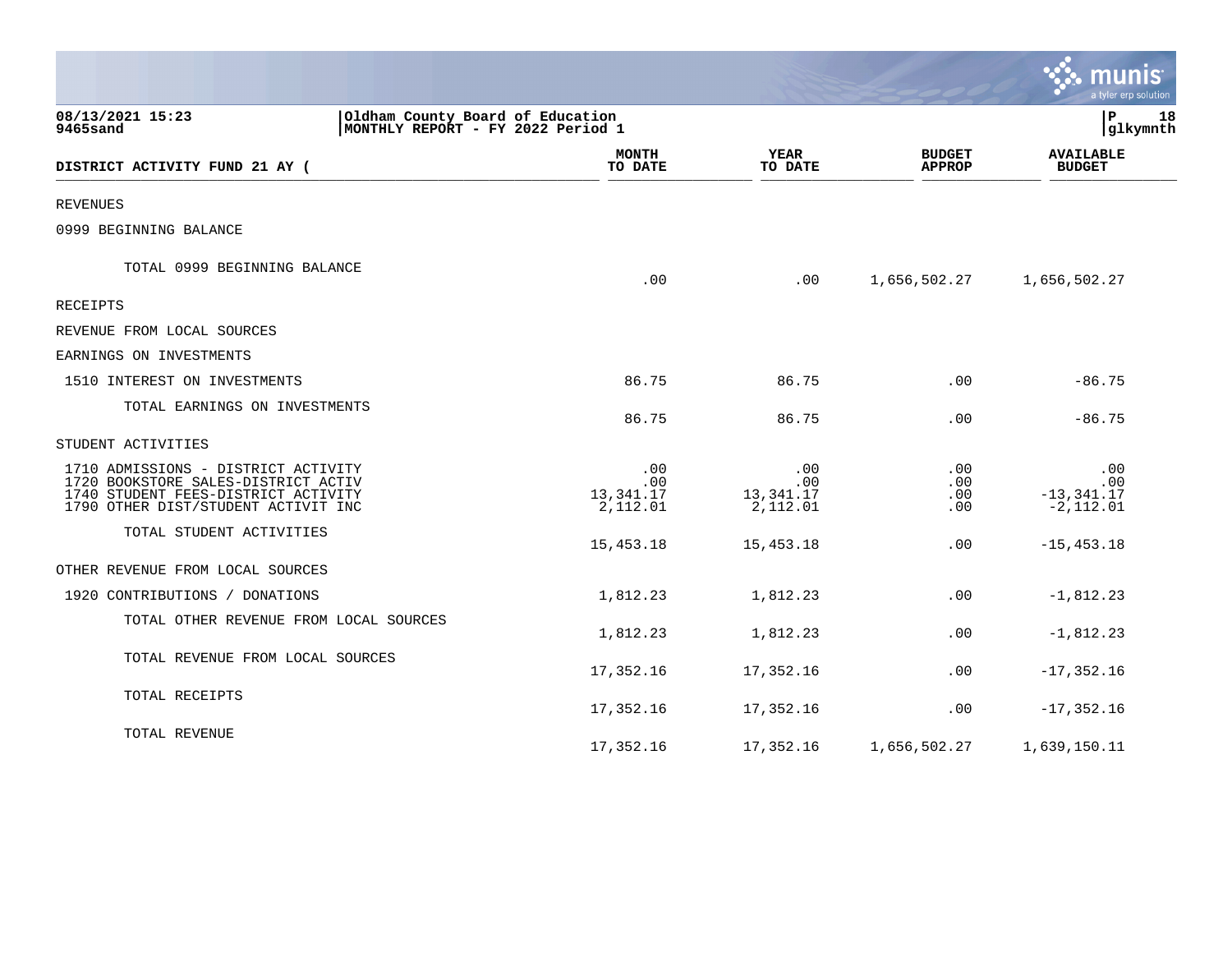

### **08/13/2021 15:23 |Oldham County Board of Education |P 19 9465sand |MONTHLY REPORT - FY 2022 Period 1 |glkymnth**

| DISTRICT ACTIVITY FUND 21 AY (                                                                                                                                                                                                                    | <b>MONTH</b><br>TO DATE                                                         | <b>YEAR</b><br>TO DATE                                                          | <b>BUDGET</b><br><b>APPROP</b>                         | <b>AVAILABLE</b><br><b>BUDGET</b>                                                                       |  |
|---------------------------------------------------------------------------------------------------------------------------------------------------------------------------------------------------------------------------------------------------|---------------------------------------------------------------------------------|---------------------------------------------------------------------------------|--------------------------------------------------------|---------------------------------------------------------------------------------------------------------|--|
| <b>EXPENDITURES</b>                                                                                                                                                                                                                               |                                                                                 |                                                                                 |                                                        |                                                                                                         |  |
| 1000<br>INSTRUCTION                                                                                                                                                                                                                               |                                                                                 |                                                                                 |                                                        |                                                                                                         |  |
| 0100<br>SALARIES PERSONNEL SERVICES<br>EMPLOYEE BENEFITS<br>0200<br>0300<br>PURCHASED PROF AND TECH SERV<br>0400<br>PURCHASED PROPERTY SERVICES<br>0500<br>OTHER PURCHASED SERVICES<br>0600<br>SUPPLIES<br>DEBT SERVICE AND MISCELLANEOUS<br>0800 | 1,150.00<br>78.71<br>2,125.00<br>14,352.81<br>2,054.56<br>48,382.38<br>3,465.37 | 1,150.00<br>78.71<br>2,125.00<br>14,352.81<br>2,054.56<br>48,382.38<br>3,465.37 | .00<br>.00<br>.00<br>.00<br>.00<br>1,621,094.27<br>.00 | $-1,150.00$<br>$-78.71$<br>$-2, 125.00$<br>$-14, 352.81$<br>$-2,054.56$<br>1,572,711.89<br>$-3, 465.37$ |  |
| TOTAL 1000<br>INSTRUCTION                                                                                                                                                                                                                         | 71,608.83                                                                       | 71,608.83                                                                       | 1,621,094.27                                           | 1,549,485.44                                                                                            |  |
| PLANT OPERATIONS AND MAINTENANCE<br>2600                                                                                                                                                                                                          |                                                                                 |                                                                                 |                                                        |                                                                                                         |  |
| 0400<br>PURCHASED PROPERTY SERVICES<br>0600<br>SUPPLIES                                                                                                                                                                                           | .00<br>.00                                                                      | .00<br>.00                                                                      | .00<br>35,408.00                                       | .00<br>35,408.00                                                                                        |  |
| TOTAL 2600<br>PLANT OPERATIONS AND MAINTENANCE                                                                                                                                                                                                    | .00                                                                             | .00                                                                             | 35,408.00                                              | 35,408.00                                                                                               |  |
| 5200<br><b>FUND TRANSFERS</b>                                                                                                                                                                                                                     |                                                                                 |                                                                                 |                                                        |                                                                                                         |  |
| OTHER ITEMS<br>0900                                                                                                                                                                                                                               | .00                                                                             | .00.                                                                            | .00                                                    | .00                                                                                                     |  |
| TOTAL 5200<br><b>FUND TRANSFERS</b>                                                                                                                                                                                                               | .00                                                                             | .00                                                                             | .00                                                    | .00                                                                                                     |  |
| TOTAL EXPENDITURES                                                                                                                                                                                                                                | 71,608.83                                                                       | 71,608.83                                                                       | 1,656,502.27                                           | 1,584,893.44                                                                                            |  |
| TOTAL FOR DISTRICT ACTIVITY FUND 21 AY (21)                                                                                                                                                                                                       | $-54, 256.67$                                                                   | $-54, 256.67$                                                                   | .00                                                    | 54,256.67                                                                                               |  |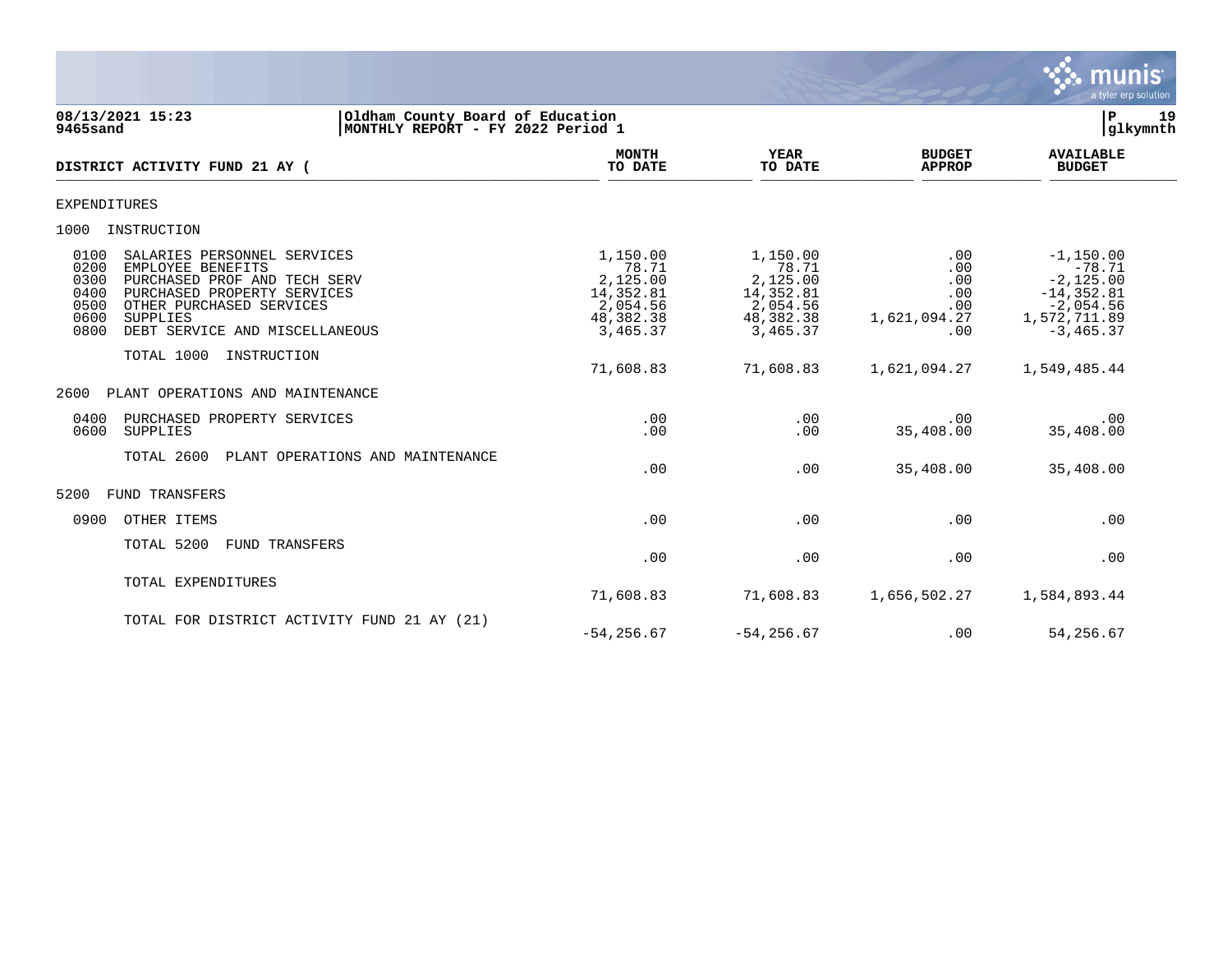|                                                                                                                                                                                                                                                                                            |                                                               |                                                               |                                                                                        | <b>INUMIS</b><br>a tyler erp solution                                      |    |
|--------------------------------------------------------------------------------------------------------------------------------------------------------------------------------------------------------------------------------------------------------------------------------------------|---------------------------------------------------------------|---------------------------------------------------------------|----------------------------------------------------------------------------------------|----------------------------------------------------------------------------|----|
| 08/13/2021 15:23<br>Oldham County Board of Education<br>9465sand<br>MONTHLY REPORT - FY 2022 Period 1                                                                                                                                                                                      |                                                               |                                                               |                                                                                        | l P<br> glkymnth                                                           | 20 |
| DISTRICT ACTIVITY FUND 22 MY (                                                                                                                                                                                                                                                             | <b>MONTH</b><br>TO DATE                                       | YEAR<br>TO DATE                                               | <b>BUDGET</b><br><b>APPROP</b>                                                         | <b>AVAILABLE</b><br><b>BUDGET</b>                                          |    |
| <b>REVENUES</b>                                                                                                                                                                                                                                                                            |                                                               |                                                               |                                                                                        |                                                                            |    |
| 0999 BEGINNING BALANCE                                                                                                                                                                                                                                                                     |                                                               |                                                               |                                                                                        |                                                                            |    |
| TOTAL 0999 BEGINNING BALANCE                                                                                                                                                                                                                                                               | .00                                                           | .00                                                           | 244, 207.65                                                                            | 244, 207.65                                                                |    |
| RECEIPTS                                                                                                                                                                                                                                                                                   |                                                               |                                                               |                                                                                        |                                                                            |    |
| REVENUE FROM LOCAL SOURCES                                                                                                                                                                                                                                                                 |                                                               |                                                               |                                                                                        |                                                                            |    |
| EARNINGS ON INVESTMENTS                                                                                                                                                                                                                                                                    |                                                               |                                                               |                                                                                        |                                                                            |    |
| 1510 INTEREST ON INVESTMENTS                                                                                                                                                                                                                                                               | .00                                                           | .00                                                           | .00                                                                                    | .00                                                                        |    |
| TOTAL EARNINGS ON INVESTMENTS                                                                                                                                                                                                                                                              | .00                                                           | .00                                                           | .00                                                                                    | .00                                                                        |    |
| STUDENT ACTIVITIES                                                                                                                                                                                                                                                                         |                                                               |                                                               |                                                                                        |                                                                            |    |
| 1710 ADMISSIONS - DISTRICT ACTIVITY<br>1720 BOOKSTORE SALES-DISTRICT ACTIV<br>1730 CLUB DUES-DISTRICT ACTIVITY FD<br>1740 STUDENT FEES-DISTRICT ACTIVITY<br>1740 STUDENT FEES - ATHLETIC<br>1750 SALES REVENUE<br>1790 OTHER DIST/STUDENT ACTIVIT INC<br>1790 FIELD TRIP FEES - OPER/MAINT | .00<br>.00<br>.00<br>.00<br>.00<br>320.00<br>29,760.26<br>.00 | .00<br>.00<br>.00<br>.00<br>.00<br>320.00<br>29,760.26<br>.00 | .00<br>$.00 \,$<br>$.00 \,$<br>2,402,750.72<br>.00<br>$.00 \ \rm$<br>398,475.18<br>.00 | .00<br>.00<br>.00<br>2,402,750.72<br>.00<br>$-320.00$<br>368,714.92<br>.00 |    |
| TOTAL STUDENT ACTIVITIES                                                                                                                                                                                                                                                                   | 30,080.26                                                     | 30,080.26                                                     | 2,801,225.90                                                                           | 2,771,145.64                                                               |    |
| OTHER REVENUE FROM LOCAL SOURCES                                                                                                                                                                                                                                                           |                                                               |                                                               |                                                                                        |                                                                            |    |
| 1920 CONTRIBUTIONS / DONATIONS                                                                                                                                                                                                                                                             | .00                                                           | .00                                                           | .00                                                                                    | .00                                                                        |    |
| TOTAL OTHER REVENUE FROM LOCAL SOURCES                                                                                                                                                                                                                                                     | .00                                                           | .00                                                           | .00                                                                                    | .00                                                                        |    |
| TOTAL REVENUE FROM LOCAL SOURCES                                                                                                                                                                                                                                                           | 30,080.26                                                     | 30,080.26                                                     | 2,801,225.90                                                                           | 2,771,145.64                                                               |    |
| REVENUE FROM FEDERAL SOURCES                                                                                                                                                                                                                                                               |                                                               |                                                               |                                                                                        |                                                                            |    |
| RESTRICTED THROUGH THE STATE                                                                                                                                                                                                                                                               |                                                               |                                                               |                                                                                        |                                                                            |    |
| 4500 RESTRICTED FED THRU STATE                                                                                                                                                                                                                                                             | .00                                                           | .00                                                           | .00                                                                                    | .00                                                                        |    |
| TOTAL RESTRICTED THROUGH THE STATE                                                                                                                                                                                                                                                         | .00                                                           | .00                                                           | .00                                                                                    | .00                                                                        |    |
| TOTAL REVENUE FROM FEDERAL SOURCES                                                                                                                                                                                                                                                         |                                                               |                                                               |                                                                                        |                                                                            |    |

 $\mathcal{L}$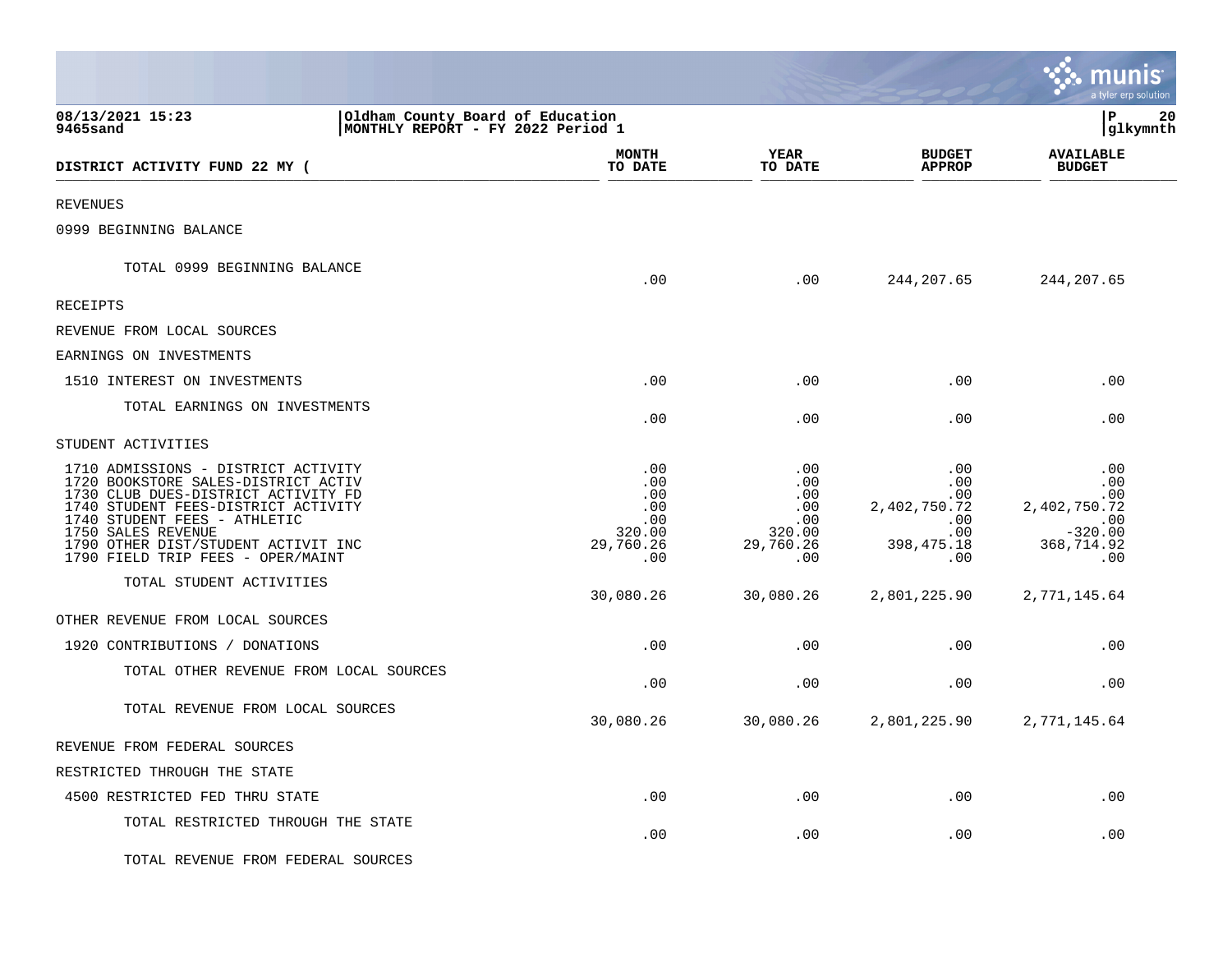

## **08/13/2021 15:23 |Oldham County Board of Education |P 21 9465sand |MONTHLY REPORT - FY 2022 Period 1 |glkymnth**

| DISTRICT ACTIVITY FUND 22 MY (                            | <b>MONTH</b><br>TO DATE | <b>YEAR</b><br>TO DATE | <b>BUDGET</b><br><b>APPROP</b> | <b>AVAILABLE</b><br><b>BUDGET</b> |
|-----------------------------------------------------------|-------------------------|------------------------|--------------------------------|-----------------------------------|
|                                                           | .00                     | .00                    | .00                            | .00                               |
| OTHER RECEIPTS                                            |                         |                        |                                |                                   |
| INTERFUND TRANSFERS                                       |                         |                        |                                |                                   |
| 5210 FUND TRANSFER<br>5210 FUND 22 PREV YR END BAL TRNSFR | .00<br>.00              | $.00 \,$<br>.00        | -2,402,750.72<br>.00           | $-2,402,750.72$<br>.00            |
| TOTAL INTERFUND TRANSFERS                                 | .00                     | .00                    | $-2,402,750.72$                | $-2,402,750.72$                   |
| TOTAL OTHER RECEIPTS                                      | .00                     | .00                    | $-2,402,750.72$                | $-2,402,750.72$                   |
| TOTAL RECEIPTS                                            | 30,080.26               | 30,080.26              | 398,475.18                     | 368,394.92                        |
| TOTAL REVENUE                                             | 30,080.26               | 30,080.26              | 642,682.83                     | 612,602.57                        |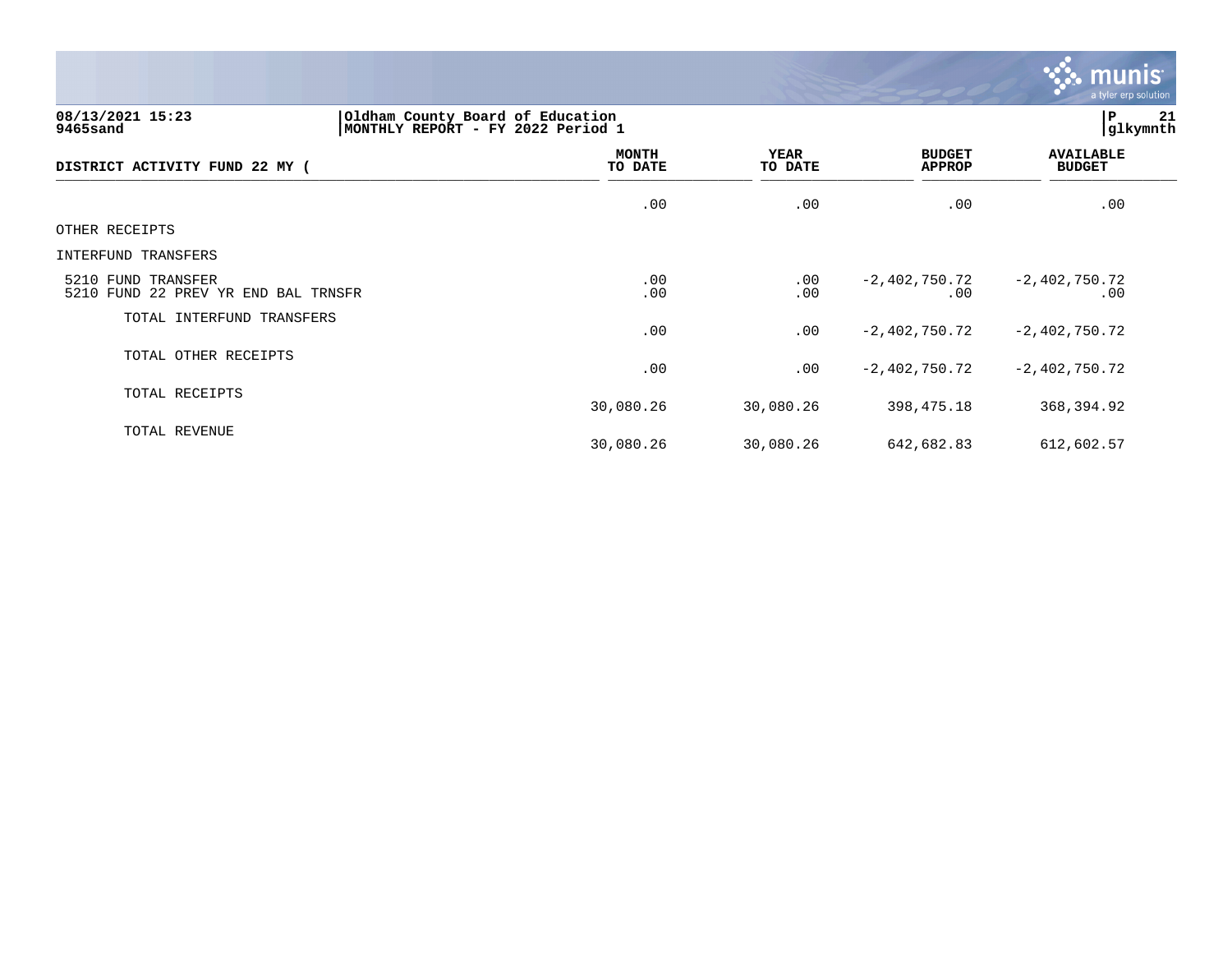|                                                                                                                                                                                                                                                                                              |                                                                                  |                                                                                                          |                                                                                                    | a tyler erp solution                                                                                     |
|----------------------------------------------------------------------------------------------------------------------------------------------------------------------------------------------------------------------------------------------------------------------------------------------|----------------------------------------------------------------------------------|----------------------------------------------------------------------------------------------------------|----------------------------------------------------------------------------------------------------|----------------------------------------------------------------------------------------------------------|
| 08/13/2021 15:23<br>9465sand                                                                                                                                                                                                                                                                 | Oldham County Board of Education<br>MONTHLY REPORT - FY 2022 Period 1            |                                                                                                          |                                                                                                    | ΙP<br>22<br>glkymnth                                                                                     |
| DISTRICT ACTIVITY FUND 22 MY (                                                                                                                                                                                                                                                               | <b>MONTH</b><br>TO DATE                                                          | <b>YEAR</b><br>TO DATE                                                                                   | <b>BUDGET</b><br><b>APPROP</b>                                                                     | <b>AVAILABLE</b><br><b>BUDGET</b>                                                                        |
| <b>EXPENDITURES</b>                                                                                                                                                                                                                                                                          |                                                                                  |                                                                                                          |                                                                                                    |                                                                                                          |
| 0000<br>RESTRICT TO REV & BAL SHT ONLY                                                                                                                                                                                                                                                       |                                                                                  |                                                                                                          |                                                                                                    |                                                                                                          |
| 0600<br>SUPPLIES<br>0900<br>OTHER ITEMS                                                                                                                                                                                                                                                      | .00<br>.00                                                                       | .00<br>.00                                                                                               | .00<br>.00                                                                                         | .00<br>.00                                                                                               |
| TOTAL 0000<br>RESTRICT TO REV & BAL SHT ONLY                                                                                                                                                                                                                                                 | .00                                                                              | .00                                                                                                      | .00                                                                                                | .00                                                                                                      |
| 1000<br>INSTRUCTION                                                                                                                                                                                                                                                                          |                                                                                  |                                                                                                          |                                                                                                    |                                                                                                          |
| 0100<br>SALARIES PERSONNEL SERVICES<br>0200<br>EMPLOYEE BENEFITS<br>0300<br>PURCHASED PROF AND TECH SERV<br>0400<br>PURCHASED PROPERTY SERVICES<br>0500<br>OTHER PURCHASED SERVICES<br>0600<br>SUPPLIES<br>0700<br>PROPERTY<br>0800<br>DEBT SERVICE AND MISCELLANEOUS<br>0900<br>OTHER ITEMS | 42,206.99<br>5,309.12<br>.00<br>.00<br>.00<br>2,977.01<br>.00<br>1,725.56<br>.00 | 42,206.99<br>5,309.12<br>.00<br>$\boldsymbol{\mathsf{.00}}$<br>.00<br>2,977.01<br>.00<br>1,725.56<br>.00 | 195,988.29<br>33,150.00<br>79,400.00<br>1,936.89<br>9,000.00<br>322,360.65<br>.00<br>450.00<br>.00 | 153,781.30<br>27,840.88<br>79,400.00<br>1,936.89<br>9,000.00<br>319,383.64<br>.00<br>$-1, 275.56$<br>.00 |
| TOTAL 1000<br>INSTRUCTION                                                                                                                                                                                                                                                                    |                                                                                  |                                                                                                          |                                                                                                    |                                                                                                          |
|                                                                                                                                                                                                                                                                                              | 52,218.68                                                                        | 52,218.68                                                                                                | 642, 285.83                                                                                        | 590,067.15                                                                                               |
| 2200<br>INSTRUCTIONAL STAFF SUPP SERV                                                                                                                                                                                                                                                        |                                                                                  |                                                                                                          |                                                                                                    |                                                                                                          |
| 0100<br>SALARIES PERSONNEL SERVICES<br>0200<br>EMPLOYEE BENEFITS<br>0400<br>PURCHASED PROPERTY SERVICES<br>0600<br>SUPPLIES<br>0700<br>PROPERTY<br>0800<br>DEBT SERVICE AND MISCELLANEOUS<br>TOTAL 2200<br>INSTRUCTIONAL STAFF SUPP SERV                                                     | .00<br>.00<br>.00<br>.00<br>.00<br>.00                                           | .00<br>.00<br>.00<br>.00<br>.00<br>.00                                                                   | .00<br>.00<br>.00<br>.00<br>.00<br>.00                                                             | .00<br>.00<br>.00<br>.00<br>.00<br>.00                                                                   |
|                                                                                                                                                                                                                                                                                              | .00                                                                              | .00                                                                                                      | .00                                                                                                | .00                                                                                                      |
| 2600<br>PLANT OPERATIONS AND MAINTENANCE                                                                                                                                                                                                                                                     |                                                                                  |                                                                                                          |                                                                                                    |                                                                                                          |
| 0200<br>EMPLOYEE BENEFITS<br>0300<br>PURCHASED PROF AND TECH SERV<br>PURCHASED PROPERTY SERVICES<br>0400<br>0600<br>SUPPLIES<br>0700<br>PROPERTY<br>0800<br>DEBT SERVICE AND MISCELLANEOUS                                                                                                   | .00<br>.00<br>.00<br>.00<br>.00<br>.00                                           | .00<br>.00<br>.00<br>.00<br>.00<br>.00                                                                   | .00<br>.00<br>.00<br>.00<br>.00<br>.00                                                             | .00<br>.00<br>.00<br>.00<br>.00<br>.00                                                                   |
| TOTAL 2600 PLANT OPERATIONS AND MAINTENANCE                                                                                                                                                                                                                                                  | .00                                                                              | .00                                                                                                      | .00                                                                                                | .00                                                                                                      |
| STUDENT TRANSPORTATION<br>2700                                                                                                                                                                                                                                                               |                                                                                  |                                                                                                          |                                                                                                    |                                                                                                          |
| 0800 DEBT SERVICE AND MISCELLANEOUS                                                                                                                                                                                                                                                          | .00                                                                              | .00                                                                                                      | .00                                                                                                | .00                                                                                                      |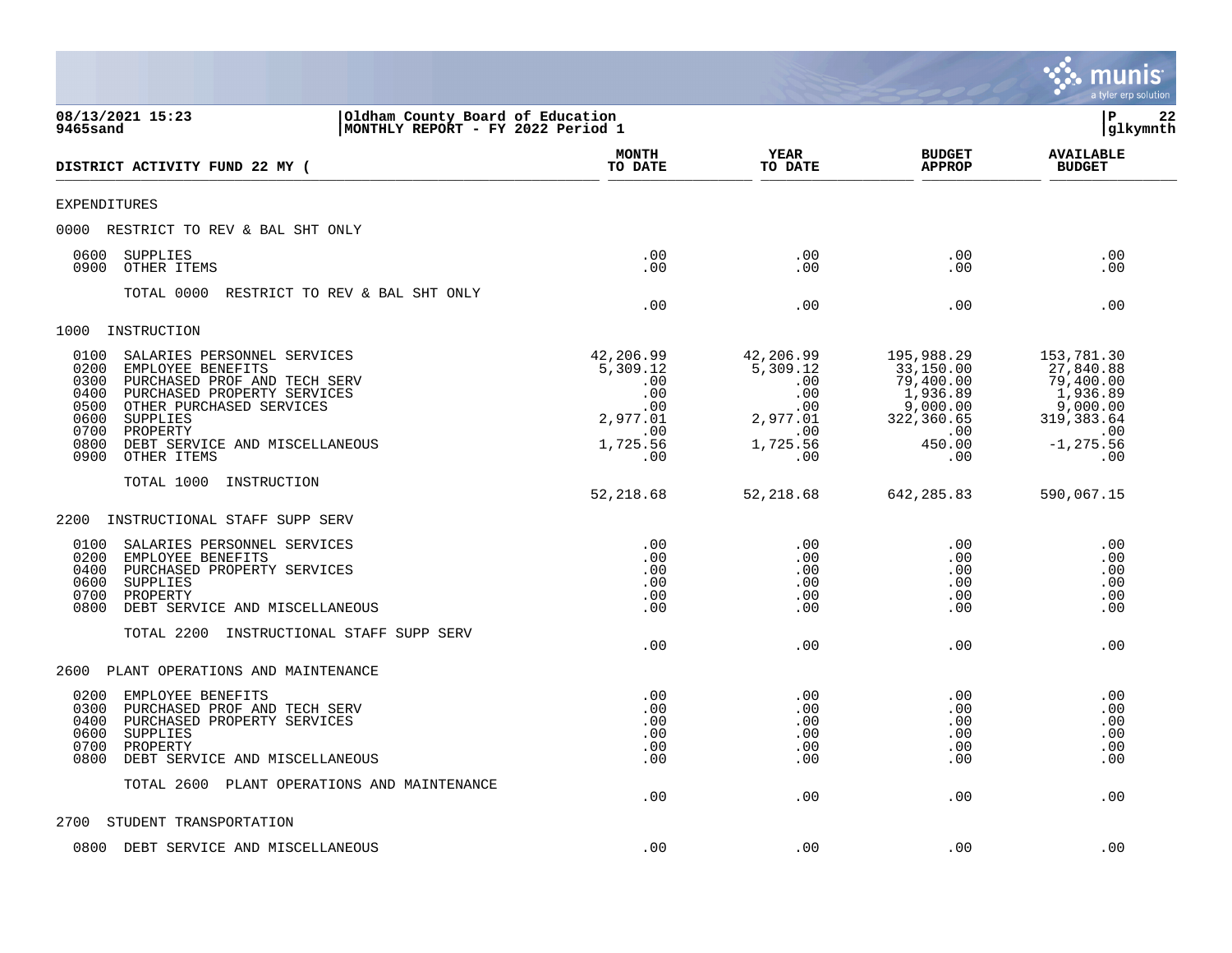

### **08/13/2021 15:23 |Oldham County Board of Education |P 23 9465sand |MONTHLY REPORT - FY 2022 Period 1 |glkymnth**

| DISTRICT ACTIVITY FUND 22 MY (              | MONTH<br>TO DATE | <b>YEAR</b><br>TO DATE | <b>BUDGET</b><br><b>APPROP</b> | <b>AVAILABLE</b><br><b>BUDGET</b> |  |
|---------------------------------------------|------------------|------------------------|--------------------------------|-----------------------------------|--|
| TOTAL 2700<br>STUDENT TRANSPORTATION        | .00              | .00                    | .00                            | .00                               |  |
| 5200<br>FUND TRANSFERS                      |                  |                        |                                |                                   |  |
| 0900<br>OTHER ITEMS                         | .00              | .00                    | .00                            | .00                               |  |
| TOTAL 5200<br>FUND TRANSFERS                | .00              | .00                    | .00                            | .00                               |  |
| TOTAL EXPENDITURES                          | 52,218.68        | 52,218.68              | 642, 285.83                    | 590,067.15                        |  |
| TOTAL FOR DISTRICT ACTIVITY FUND 22 MY (22) | $-22, 138.42$    | $-22, 138.42$          | 397.00                         | 22,535.42                         |  |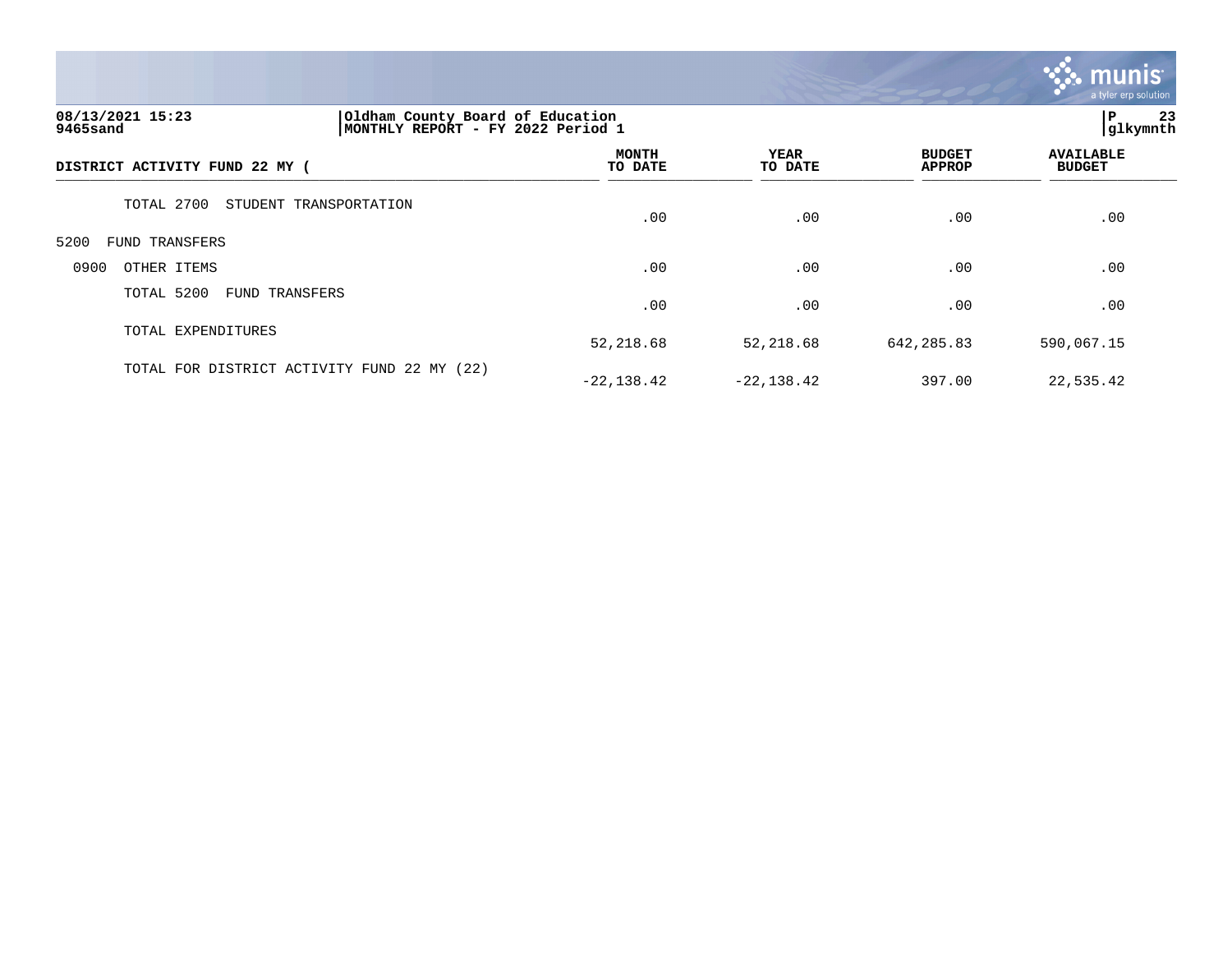|                                                                            |                                                                       |                        |                                | $\sim$ munis<br>a tyler erp solution |
|----------------------------------------------------------------------------|-----------------------------------------------------------------------|------------------------|--------------------------------|--------------------------------------|
| 08/13/2021 15:23<br>9465sand                                               | Oldham County Board of Education<br>MONTHLY REPORT - FY 2022 Period 1 |                        |                                | P<br>24<br>glkymnth                  |
| SCHOOL ACTIVITY FUND 25 (25)                                               | <b>MONTH</b><br>TO DATE                                               | <b>YEAR</b><br>TO DATE | <b>BUDGET</b><br><b>APPROP</b> | <b>AVAILABLE</b><br><b>BUDGET</b>    |
| <b>REVENUES</b>                                                            |                                                                       |                        |                                |                                      |
| 0999 BEGINNING BALANCE                                                     |                                                                       |                        |                                |                                      |
| TOTAL 0999 BEGINNING BALANCE                                               | .00                                                                   | .00                    | .00                            | .00                                  |
| RECEIPTS                                                                   |                                                                       |                        |                                |                                      |
| REVENUE FROM LOCAL SOURCES                                                 |                                                                       |                        |                                |                                      |
| STUDENT ACTIVITIES                                                         |                                                                       |                        |                                |                                      |
| 1740 STUDENT FEES-DISTRICT ACTIVITY<br>1790 OTHER DIST/STUDENT ACTIVIT INC | .00<br>.00                                                            | .00<br>.00             | .00<br>2,600,000.00            | .00<br>2,600,000.00                  |
| TOTAL STUDENT ACTIVITIES                                                   | .00                                                                   | .00                    | 2,600,000.00                   | 2,600,000.00                         |
| TOTAL REVENUE FROM LOCAL SOURCES                                           | .00                                                                   | .00                    | 2,600,000.00                   | 2,600,000.00                         |
| TOTAL RECEIPTS                                                             | .00                                                                   | .00                    | 2,600,000.00                   | 2,600,000.00                         |
| TOTAL REVENUE                                                              | .00                                                                   | .00                    | 2,600,000.00                   | 2,600,000.00                         |

 $\mathcal{L}$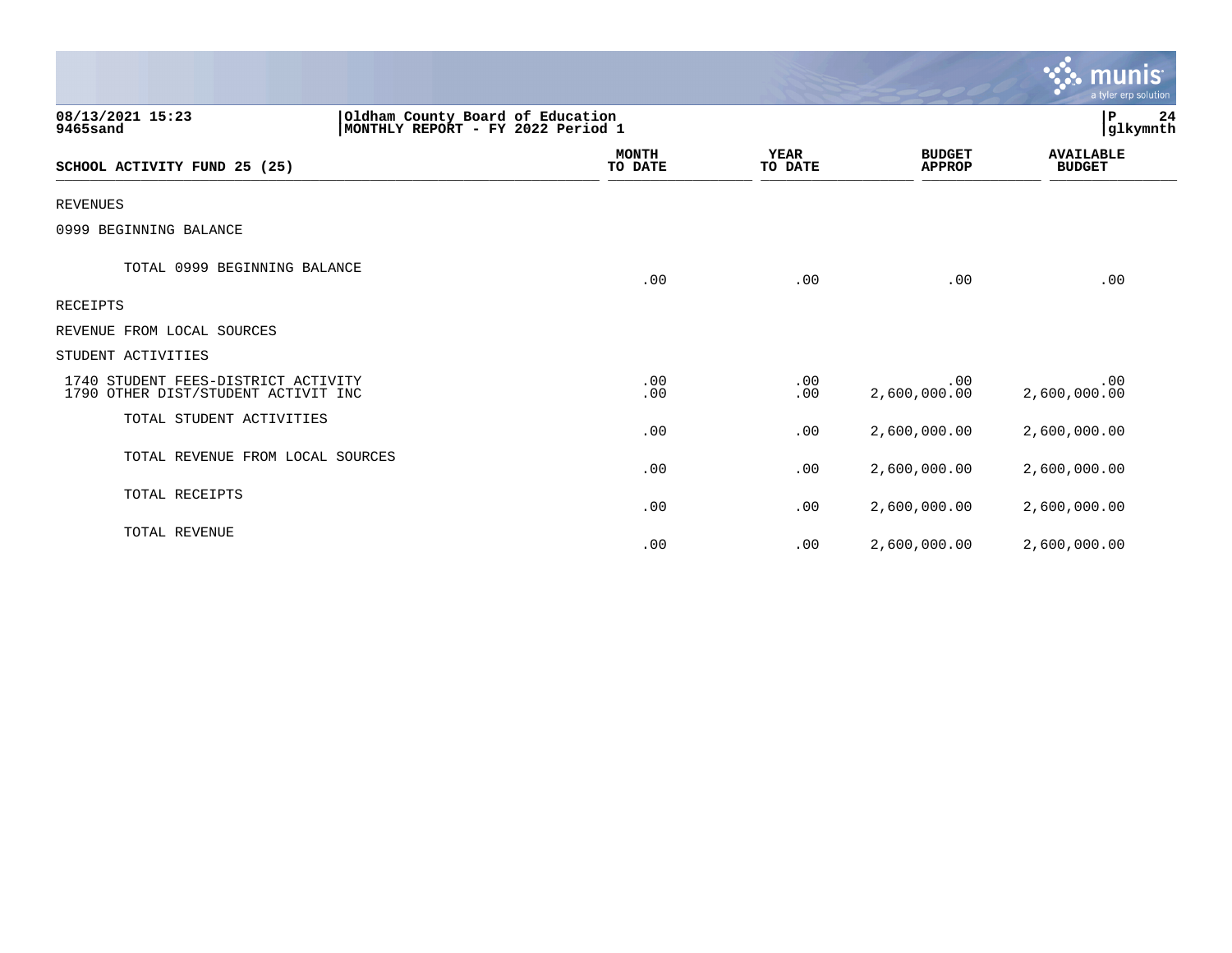

| 08/13/2021 15:23<br>9465sand                               |                                        | Oldham County Board of Education<br> MONTHLY REPORT - FY 2022 Period 1 |                        |                                |                                   |
|------------------------------------------------------------|----------------------------------------|------------------------------------------------------------------------|------------------------|--------------------------------|-----------------------------------|
| SCHOOL ACTIVITY FUND 25 (25)                               |                                        | <b>MONTH</b><br>TO DATE                                                | <b>YEAR</b><br>TO DATE | <b>BUDGET</b><br><b>APPROP</b> | <b>AVAILABLE</b><br><b>BUDGET</b> |
| EXPENDITURES                                               |                                        |                                                                        |                        |                                |                                   |
| 1000<br>INSTRUCTION                                        |                                        |                                                                        |                        |                                |                                   |
| 0600<br>SUPPLIES<br>0800<br>DEBT SERVICE AND MISCELLANEOUS |                                        | .00<br>.00                                                             | .00<br>.00             | 2,600,000.00<br>.00            | 2,600,000.00<br>.00               |
| TOTAL 1000                                                 | INSTRUCTION                            | .00                                                                    | .00                    | 2,600,000.00                   | 2,600,000.00                      |
| 5200<br>FUND TRANSFERS                                     |                                        |                                                                        |                        |                                |                                   |
| 0900<br>OTHER ITEMS                                        |                                        | .00                                                                    | .00                    | .00                            | .00                               |
| TOTAL 5200                                                 | FUND TRANSFERS                         | .00                                                                    | .00                    | .00                            | .00                               |
| TOTAL EXPENDITURES                                         |                                        | .00                                                                    | .00                    | 2,600,000.00                   | 2,600,000.00                      |
|                                                            | TOTAL FOR SCHOOL ACTIVITY FUND 25 (25) | .00                                                                    | .00                    | .00                            | .00                               |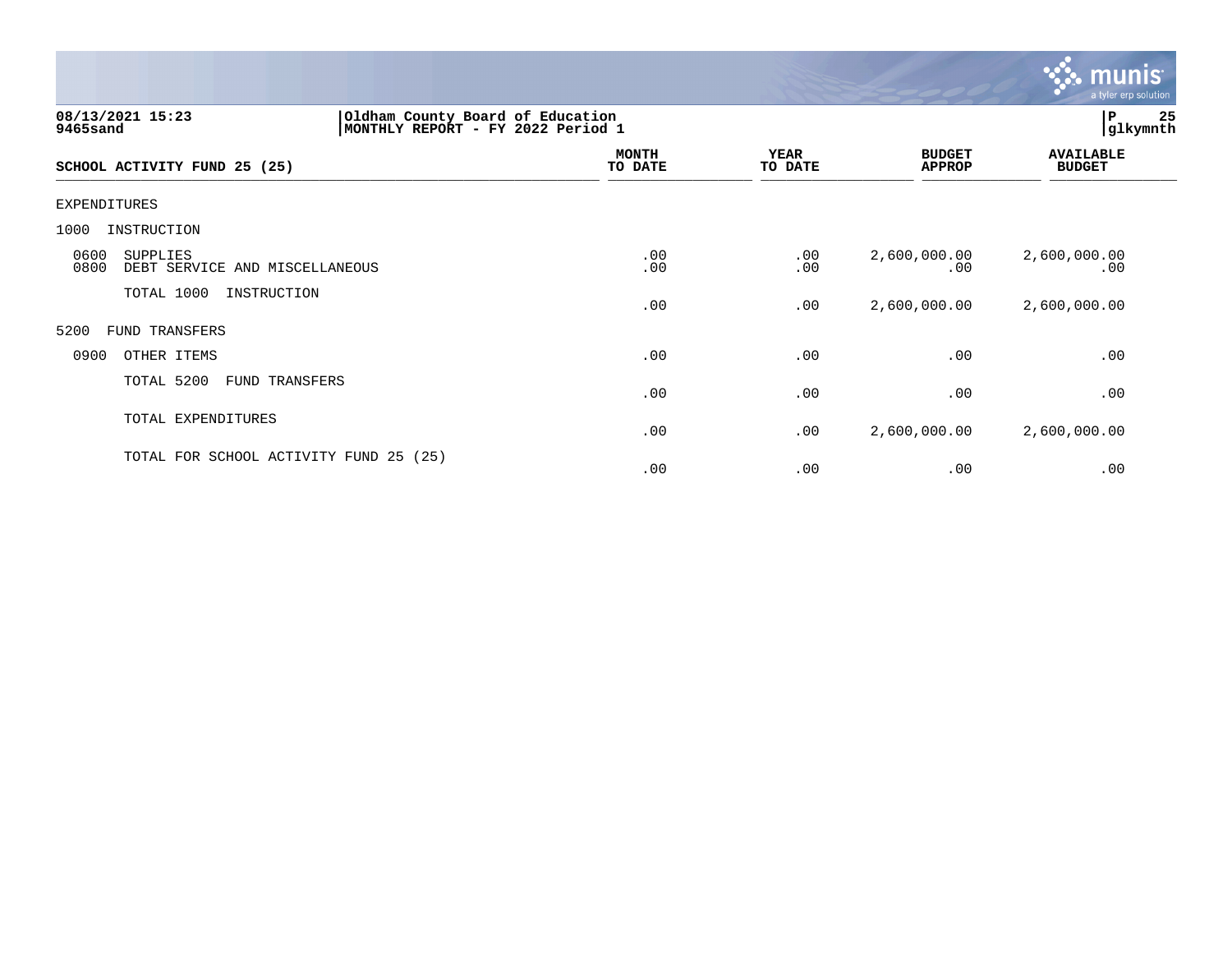|                                  |                                                                       |                 |                                | <b>W. munis</b><br>a tyler erp solution |
|----------------------------------|-----------------------------------------------------------------------|-----------------|--------------------------------|-----------------------------------------|
| 08/13/2021 15:23<br>9465sand     | Oldham County Board of Education<br>MONTHLY REPORT - FY 2022 Period 1 |                 |                                | lР<br>26<br>glkymnth                    |
| CAPITAL OUTLAY FUND (310)        | <b>MONTH</b><br>TO DATE                                               | YEAR<br>TO DATE | <b>BUDGET</b><br><b>APPROP</b> | <b>AVAILABLE</b><br><b>BUDGET</b>       |
| <b>REVENUES</b>                  |                                                                       |                 |                                |                                         |
| 0999 BEGINNING BALANCE           |                                                                       |                 |                                |                                         |
| TOTAL 0999 BEGINNING BALANCE     | .00                                                                   | .00             | .00                            | .00                                     |
| <b>RECEIPTS</b>                  |                                                                       |                 |                                |                                         |
| REVENUE FROM LOCAL SOURCES       |                                                                       |                 |                                |                                         |
| EARNINGS ON INVESTMENTS          |                                                                       |                 |                                |                                         |
| 1510 INTEREST ON INVESTMENTS     | .00                                                                   | .00             | .00                            | .00                                     |
| TOTAL EARNINGS ON INVESTMENTS    | .00                                                                   | .00             | .00                            | .00                                     |
| TOTAL REVENUE FROM LOCAL SOURCES | .00                                                                   | .00             | .00                            | .00                                     |
| REVENUE FROM STATE SOURCES       |                                                                       |                 |                                |                                         |
| RESTRICTED                       |                                                                       |                 |                                |                                         |
| 3200 REVENUE-CAPITAL OUTLAY      | 601,762.00                                                            | 601,762.00      | 1,203,523.00                   | 601,761.00                              |
| TOTAL RESTRICTED                 | 601,762.00                                                            | 601,762.00      | 1,203,523.00                   | 601,761.00                              |
| TOTAL REVENUE FROM STATE SOURCES | 601,762.00                                                            | 601,762.00      | 1,203,523.00                   | 601,761.00                              |
| OTHER RECEIPTS                   |                                                                       |                 |                                |                                         |
| INTERFUND TRANSFERS              |                                                                       |                 |                                |                                         |
| 5210 FUND TRANSFER               | .00                                                                   | .00             | .00                            | .00                                     |
| TOTAL INTERFUND TRANSFERS        | .00                                                                   | .00             | .00                            | .00                                     |
| TOTAL OTHER RECEIPTS             | .00                                                                   | .00             | .00                            | .00                                     |
| TOTAL RECEIPTS                   | 601,762.00                                                            | 601,762.00      | 1,203,523.00                   | 601,761.00                              |
| TOTAL REVENUE                    | 601,762.00                                                            | 601,762.00      | 1,203,523.00                   | 601,761.00                              |

and the state of the state of the state of the state of the state of the state of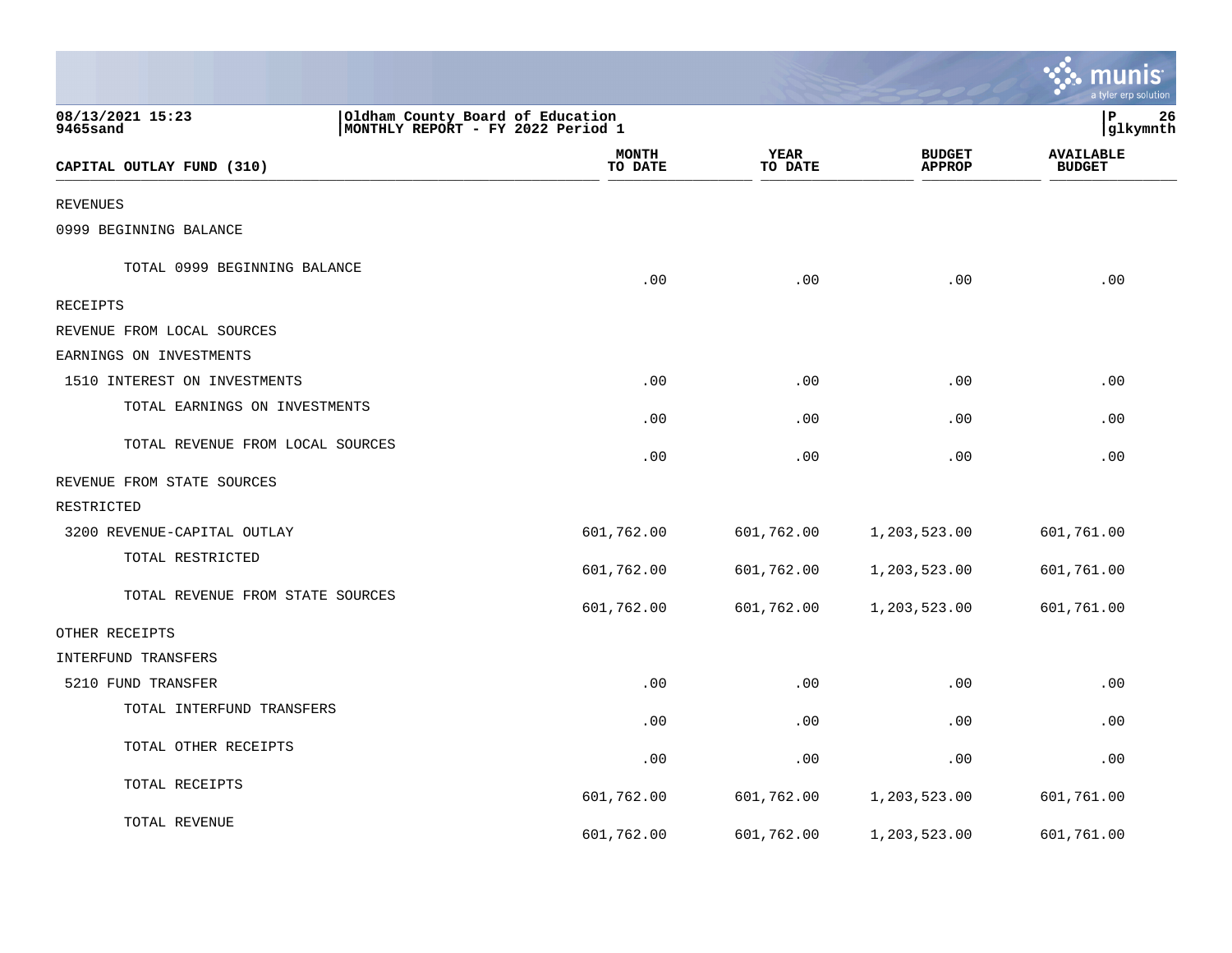|                                                                                                              |                         |                        |                                | munis<br>a tyler erp solution     |
|--------------------------------------------------------------------------------------------------------------|-------------------------|------------------------|--------------------------------|-----------------------------------|
| 08/13/2021 15:23<br>Oldham County Board of Education<br>MONTHLY REPORT - FY 2022 Period 1<br><b>9465sand</b> |                         |                        |                                | 27<br>P<br> glkymnth              |
| CAPITAL OUTLAY FUND (310)                                                                                    | <b>MONTH</b><br>TO DATE | <b>YEAR</b><br>TO DATE | <b>BUDGET</b><br><b>APPROP</b> | <b>AVAILABLE</b><br><b>BUDGET</b> |
| <b>EXPENDITURES</b>                                                                                          |                         |                        |                                |                                   |
| RESTRICT TO REV & BAL SHT ONLY<br>0000                                                                       |                         |                        |                                |                                   |
| 0900<br>OTHER ITEMS                                                                                          | .00                     | .00                    | .00                            | .00                               |
| TOTAL 0000 RESTRICT TO REV & BAL SHT ONLY                                                                    | .00                     | .00                    | .00                            | .00                               |
| 1000<br>INSTRUCTION                                                                                          |                         |                        |                                |                                   |
| 0100<br>SALARIES PERSONNEL SERVICES                                                                          | .00                     | .00                    | .00                            | .00                               |
| TOTAL 1000 INSTRUCTION                                                                                       | .00                     | .00                    | .00                            | .00                               |
| DISTRICT ADMIN SUPPORT<br>2300                                                                               |                         |                        |                                |                                   |
| 0300<br>PURCHASED PROF AND TECH SERV<br>0840<br>CONTINGENCY                                                  | .00<br>.00              | .00<br>.00             | .00<br>.00                     | .00<br>.00                        |
| TOTAL 2300 DISTRICT ADMIN SUPPORT                                                                            | .00                     | .00                    | .00                            | .00                               |
| PLANT OPERATIONS AND MAINTENANCE<br>2600                                                                     |                         |                        |                                |                                   |
| PURCHASED PROPERTY SERVICES<br>0400<br>0500 OTHER PURCHASED SERVICES<br>0700 PROPERTY                        | .00<br>.00<br>.00       | .00<br>.00<br>.00      | .00<br>.00<br>.00              | .00<br>.00<br>.00                 |
| TOTAL 2600 PLANT OPERATIONS AND MAINTENANCE                                                                  | .00                     | .00                    | .00                            | .00                               |
| 4100 LAND/SITE ACQUISITIONS                                                                                  |                         |                        |                                |                                   |
| 0300 PURCHASED PROF AND TECH SERV<br>0700 PROPERTY                                                           | .00<br>.00              | .00<br>.00             | .00<br>.00                     | .00<br>.00                        |
| TOTAL 4100 LAND/SITE ACQUISITIONS                                                                            | .00                     | .00                    | .00                            | .00                               |
| 4200 LAND IMPROVEMENTS                                                                                       |                         |                        |                                |                                   |
| 0400 PURCHASED PROPERTY SERVICES                                                                             | .00                     | .00                    | .00                            | .00                               |
| TOTAL 4200 LAND IMPROVEMENTS                                                                                 | .00                     | .00                    | .00                            | .00                               |
| 4300<br>ARCHITECTURAL/ENGIN                                                                                  |                         |                        |                                |                                   |
| 0400 PURCHASED PROPERTY SERVICES                                                                             | .00                     | .00                    | .00                            | .00                               |
| TOTAL 4300 ARCHITECTURAL/ENGIN                                                                               |                         |                        |                                |                                   |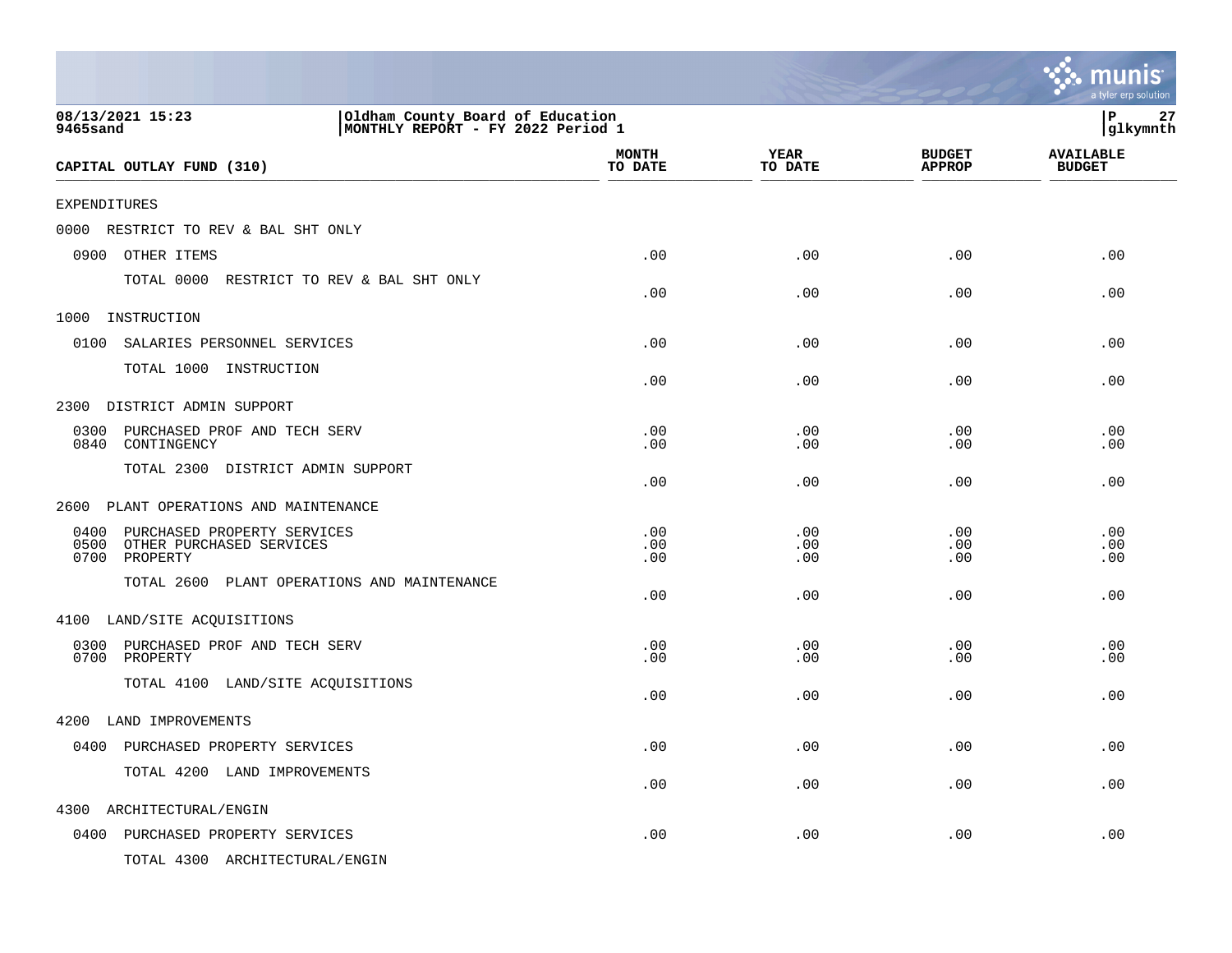

| Oldham County Board of Education<br>08/13/2021 15:23<br>MONTHLY REPORT - FY 2022 Period 1<br>9465sand                                                  |                          |                          |                                | lР<br>28<br> glkymnth             |
|--------------------------------------------------------------------------------------------------------------------------------------------------------|--------------------------|--------------------------|--------------------------------|-----------------------------------|
| CAPITAL OUTLAY FUND (310)                                                                                                                              | <b>MONTH</b><br>TO DATE  | <b>YEAR</b><br>TO DATE   | <b>BUDGET</b><br><b>APPROP</b> | <b>AVAILABLE</b><br><b>BUDGET</b> |
|                                                                                                                                                        | .00                      | .00                      | .00                            | .00                               |
| 4500 BUILDING ACQUISTIONS & CONSTRUCTION                                                                                                               |                          |                          |                                |                                   |
| 0300 PURCHASED PROF AND TECH SERV<br>0400 PURCHASED PROPERTY SERVICES<br>0700 PROPERTY                                                                 | .00<br>.00<br>.00        | .00<br>.00<br>$.00 \,$   | .00<br>.00<br>.00              | .00<br>.00<br>.00                 |
| TOTAL 4500 BUILDING ACQUISTIONS & CONSTRUCTION                                                                                                         | .00.                     | .00                      | .00                            | .00                               |
| 4600 SITE IMPROVEMENT                                                                                                                                  |                          |                          |                                |                                   |
| 0300 PURCHASED PROF AND TECH SERV<br>0400<br>PURCHASED PROPERTY SERVICES<br>0700 PROPERTY                                                              | .00<br>.00<br>.00        | .00<br>.00<br>.00        | .00<br>.00<br>.00              | .00<br>.00<br>.00                 |
| TOTAL 4600 SITE IMPROVEMENT                                                                                                                            | .00                      | .00                      | .00                            | .00                               |
| 4700 BUILDING IMPROVEMENTS                                                                                                                             |                          |                          |                                |                                   |
| 0300 PURCHASED PROF AND TECH SERV<br>0400 PURCHASED PROPERTY SERVICES<br>0700 PROPERTY                                                                 | .00<br>.00<br>.00        | .00<br>.00<br>.00        | .00<br>.00<br>.00              | .00<br>.00<br>.00                 |
| TOTAL 4700 BUILDING IMPROVEMENTS                                                                                                                       | .00                      | $.00 \,$                 | .00                            | .00                               |
| 4900 OTHER - FACILITIES                                                                                                                                |                          |                          |                                |                                   |
| 0400 PURCHASED PROPERTY SERVICES                                                                                                                       | .00.                     | .00                      | 1,203,523.00                   | 1,203,523.00                      |
| TOTAL 4900 OTHER - FACILITIES                                                                                                                          | .00                      | .00                      | 1,203,523.00                   | 1,203,523.00                      |
| 5100 DEBT SERVICE                                                                                                                                      |                          |                          |                                |                                   |
| 0300<br>PURCHASED PROF AND TECH SERV<br>0400<br>PURCHASED PROPERTY SERVICES<br>OTHER PURCHASED SERVICES<br>0500<br>0800 DEBT SERVICE AND MISCELLANEOUS | .00<br>.00<br>.00<br>.00 | .00<br>.00<br>.00<br>.00 | .00<br>.00<br>.00<br>.00       | .00<br>.00<br>.00<br>.00          |
| TOTAL 5100 DEBT SERVICE                                                                                                                                | .00                      | .00                      | .00                            | .00                               |
| 5200<br>FUND TRANSFERS                                                                                                                                 |                          |                          |                                |                                   |
| 0900<br>OTHER ITEMS                                                                                                                                    | .00                      | .00                      | .00                            | .00                               |
| TOTAL 5200 FUND TRANSFERS                                                                                                                              |                          |                          |                                |                                   |

.00 .00 .00 .00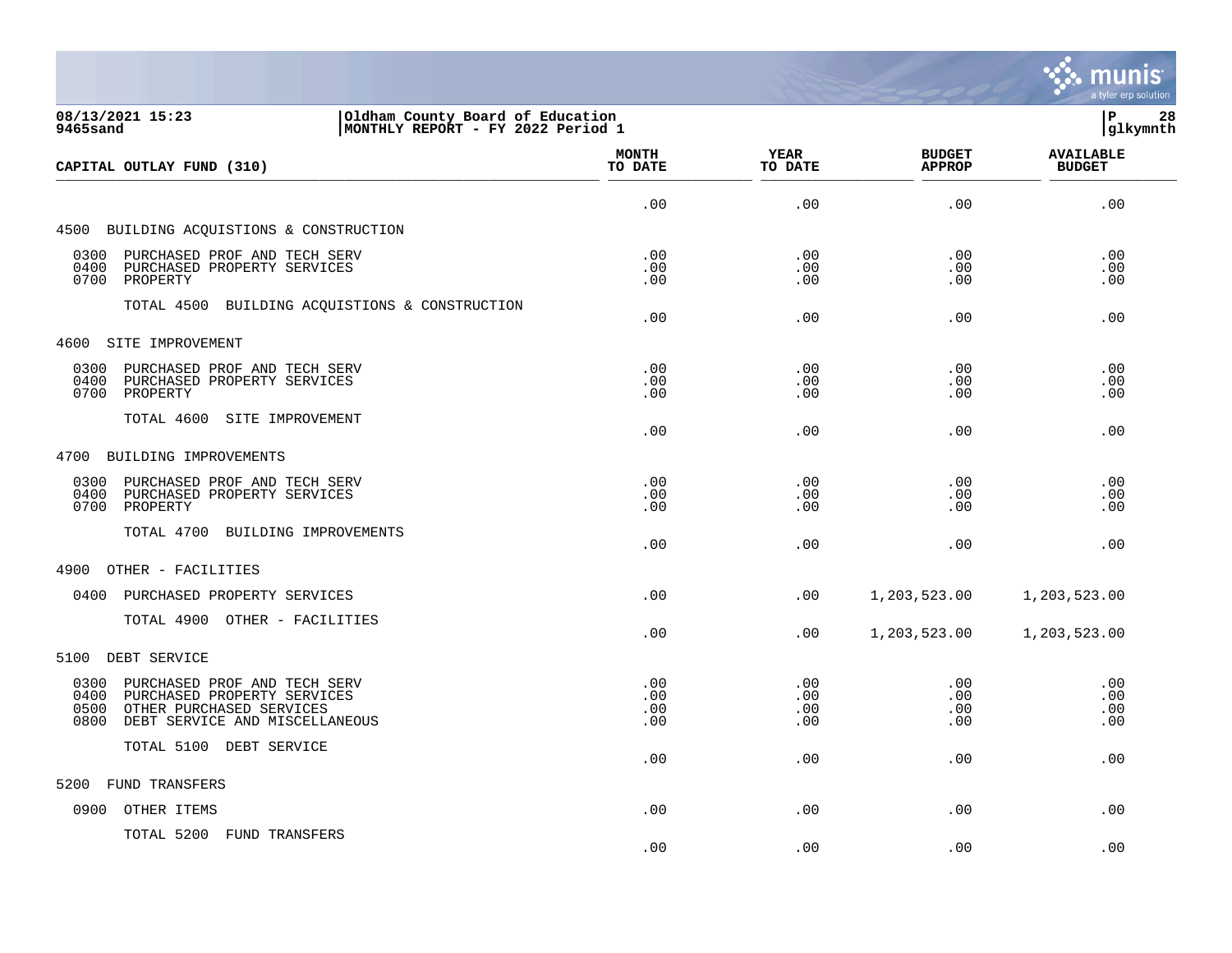|                                     |                                                                       |                         |                        |                                | munis<br>a tyler erp solution     |
|-------------------------------------|-----------------------------------------------------------------------|-------------------------|------------------------|--------------------------------|-----------------------------------|
| 08/13/2021 15:23<br>9465sand        | Oldham County Board of Education<br>MONTHLY REPORT - FY 2022 Period 1 |                         |                        |                                | 29<br>P<br> glkymnth              |
| CAPITAL OUTLAY FUND (310)           |                                                                       | <b>MONTH</b><br>TO DATE | <b>YEAR</b><br>TO DATE | <b>BUDGET</b><br><b>APPROP</b> | <b>AVAILABLE</b><br><b>BUDGET</b> |
| TOTAL EXPENDITURES                  |                                                                       | .00                     | .00                    | 1,203,523.00                   | 1,203,523.00                      |
| TOTAL FOR CAPITAL OUTLAY FUND (310) |                                                                       | 601,762.00              | 601,762.00             | .00                            | $-601,762.00$                     |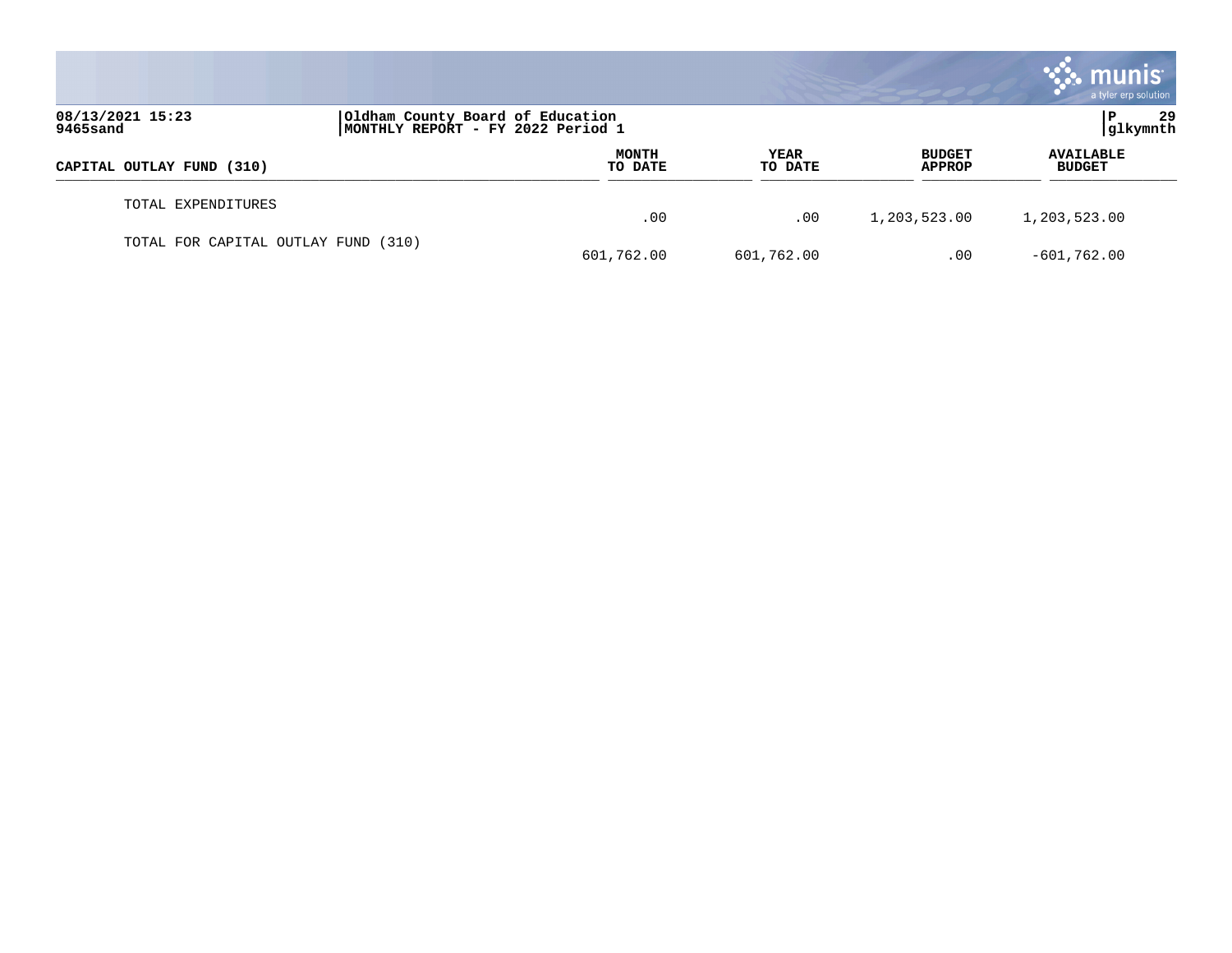|                                                                                                                                                     |                                                                       |                                 |                                           | munis<br>a tyler erp solution             |
|-----------------------------------------------------------------------------------------------------------------------------------------------------|-----------------------------------------------------------------------|---------------------------------|-------------------------------------------|-------------------------------------------|
| 08/13/2021 15:23<br><b>9465sand</b>                                                                                                                 | Oldham County Board of Education<br>MONTHLY REPORT - FY 2022 Period 1 |                                 |                                           | lР<br>30<br> glkymnth                     |
| BLDING FUND (5CNT LEVY-DT SVC)                                                                                                                      | <b>MONTH</b><br>TO DATE                                               | YEAR<br>TO DATE                 | <b>BUDGET</b><br><b>APPROP</b>            | <b>AVAILABLE</b><br><b>BUDGET</b>         |
| <b>REVENUES</b>                                                                                                                                     |                                                                       |                                 |                                           |                                           |
| 0999 BEGINNING BALANCE                                                                                                                              |                                                                       |                                 |                                           |                                           |
| TOTAL 0999 BEGINNING BALANCE                                                                                                                        | .00                                                                   | .00                             | .00                                       | .00                                       |
| <b>RECEIPTS</b>                                                                                                                                     |                                                                       |                                 |                                           |                                           |
| REVENUE FROM LOCAL SOURCES                                                                                                                          |                                                                       |                                 |                                           |                                           |
| AD VALOREM TAXES                                                                                                                                    |                                                                       |                                 |                                           |                                           |
| 1111 GENERAL REAL PROPERTY TAX<br>1113 PSC REAL PROPERTY TAX<br>1115 DELINQUENT PROPERTY TAX<br>1117 MOTOR VEHICLE TAX<br>1118 UNMINED MINERALS TAX | .00<br>.00<br>.00<br>.00<br>.00                                       | .00<br>.00<br>.00<br>.00<br>.00 | 15,804,244.00<br>.00<br>.00<br>.00<br>.00 | 15,804,244.00<br>.00<br>.00<br>.00<br>.00 |
| TOTAL AD VALOREM TAXES                                                                                                                              | .00                                                                   | .00                             | 15,804,244.00                             | 15,804,244.00                             |
| PENALTIES & INTEREST ON TAXES                                                                                                                       |                                                                       |                                 |                                           |                                           |
| 1140 PENALTIES & INTEREST ON TAXES                                                                                                                  | .00                                                                   | .00                             | .00                                       | .00                                       |
| TOTAL PENALTIES & INTEREST ON TAXES                                                                                                                 | .00                                                                   | .00                             | .00                                       | .00                                       |
| OTHER TAXES                                                                                                                                         |                                                                       |                                 |                                           |                                           |
| 1191 OMITTED PROPERTY TAX                                                                                                                           | .00                                                                   | .00                             | .00                                       | .00                                       |
| TOTAL OTHER TAXES                                                                                                                                   | .00                                                                   | .00                             | .00                                       | .00                                       |
| EARNINGS ON INVESTMENTS                                                                                                                             |                                                                       |                                 |                                           |                                           |
| 1510 INTEREST ON INVESTMENTS                                                                                                                        | .00                                                                   | .00                             | .00                                       | .00                                       |
| TOTAL EARNINGS ON INVESTMENTS                                                                                                                       | .00                                                                   | .00                             | .00                                       | .00                                       |
| TOTAL REVENUE FROM LOCAL SOURCES                                                                                                                    | .00                                                                   | .00                             | 15,804,244.00                             | 15,804,244.00                             |
| REVENUE FROM STATE SOURCES                                                                                                                          |                                                                       |                                 |                                           |                                           |
| RESTRICTED                                                                                                                                          |                                                                       |                                 |                                           |                                           |
| 3200 REVENUE-FSPK & EQUALIZATION                                                                                                                    | 2,536,745.00                                                          | 2,536,745.00                    | 4,683,219.00                              | 2,146,474.00                              |

**Contract Contract Contract Contract Contract Contract Contract Contract Contract Contract Contract Contract Co**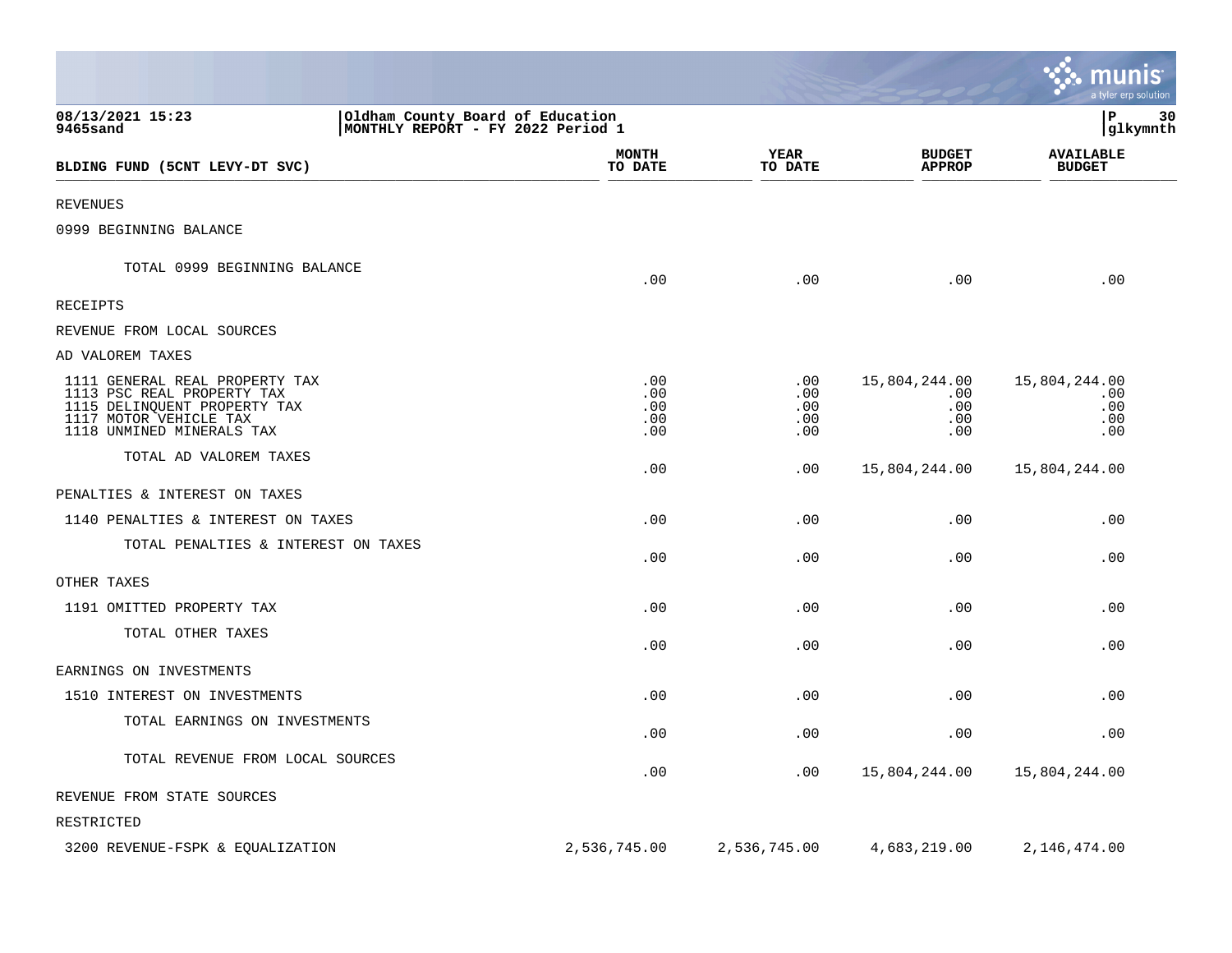|                                                                                                       |                         |                        |                                | munis<br>a tyler erp solution     |    |
|-------------------------------------------------------------------------------------------------------|-------------------------|------------------------|--------------------------------|-----------------------------------|----|
| 08/13/2021 15:23<br>Oldham County Board of Education<br>9465sand<br>MONTHLY REPORT - FY 2022 Period 1 |                         |                        |                                | P.<br> glkymnth                   | 31 |
| BLDING FUND (5CNT LEVY-DT SVC)                                                                        | <b>MONTH</b><br>TO DATE | <b>YEAR</b><br>TO DATE | <b>BUDGET</b><br><b>APPROP</b> | <b>AVAILABLE</b><br><b>BUDGET</b> |    |
| TOTAL RESTRICTED                                                                                      | 2,536,745.00            | 2,536,745.00           | 4,683,219.00                   | 2,146,474.00                      |    |
| TOTAL REVENUE FROM STATE SOURCES                                                                      | 2,536,745.00            | 2,536,745.00           | 4,683,219.00                   | 2,146,474.00                      |    |
| OTHER RECEIPTS                                                                                        |                         |                        |                                |                                   |    |
| INTERFUND TRANSFERS                                                                                   |                         |                        |                                |                                   |    |
| 5210 FUND TRANSFER                                                                                    | .00                     | .00                    | .00                            | .00                               |    |
| TOTAL INTERFUND TRANSFERS                                                                             | .00                     | .00                    | .00                            | .00                               |    |
| SALE OR COMP FOR LOSS OF ASSETS                                                                       |                         |                        |                                |                                   |    |
| 5312 LOSS COMP - LAND & IMPROVEMNTS<br>5342 LOSS COMP - EQUIPMENT ETC                                 | .00<br>.00              | .00<br>.00             | .00<br>.00                     | .00<br>.00                        |    |
| TOTAL SALE OR COMP FOR LOSS OF ASSETS                                                                 | .00                     | .00                    | .00                            | .00                               |    |
| TOTAL OTHER RECEIPTS                                                                                  | .00                     | .00                    | .00                            | .00                               |    |
| TOTAL RECEIPTS                                                                                        | 2,536,745.00            | 2,536,745.00           | 20,487,463.00                  | 17,950,718.00                     |    |
| TOTAL REVENUE                                                                                         | 2,536,745.00            | 2,536,745.00           | 20, 487, 463.00                | 17,950,718.00                     |    |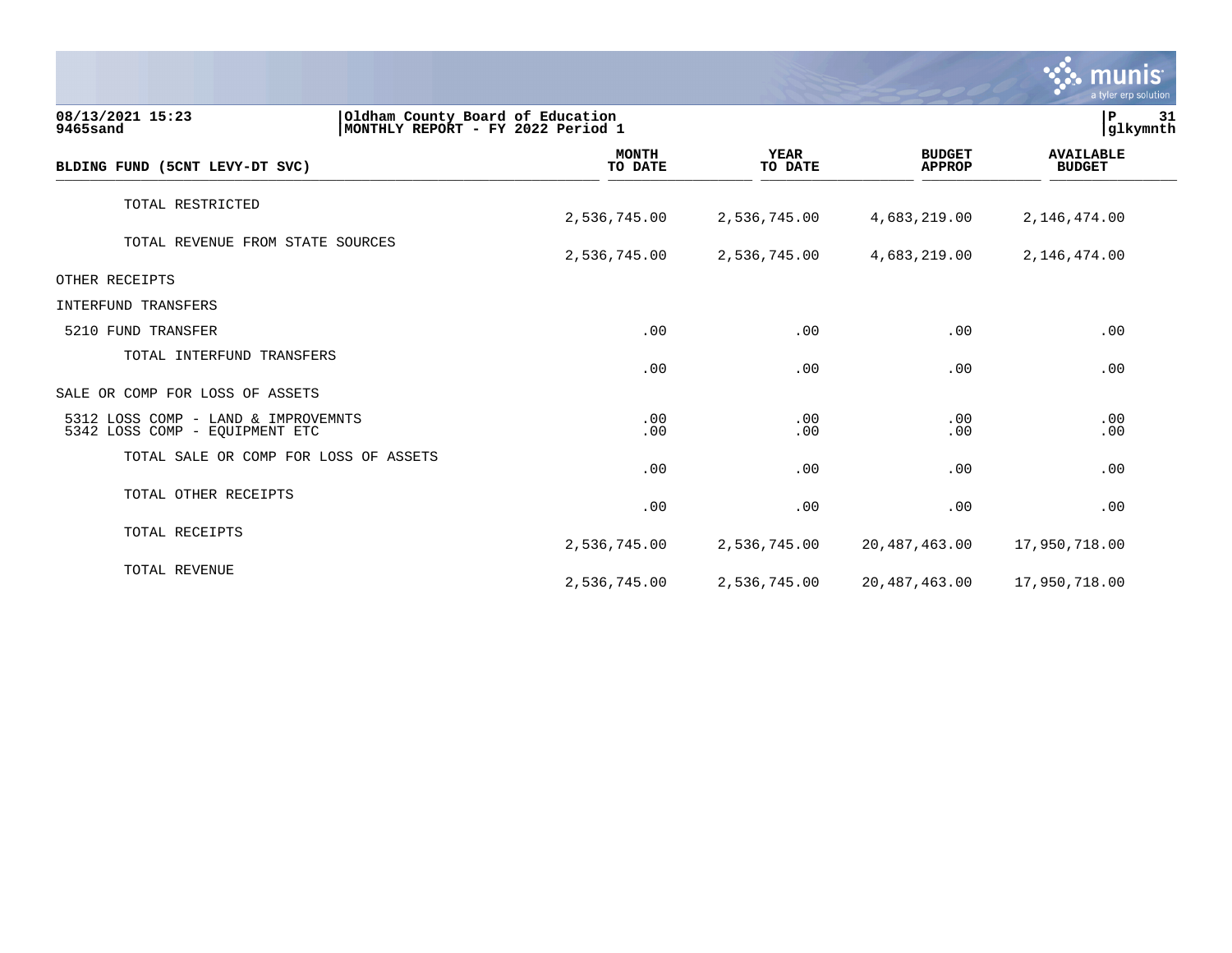|                                                                                                                                     |                                                                       |                          |                          |                                | a tyler erp solution              |
|-------------------------------------------------------------------------------------------------------------------------------------|-----------------------------------------------------------------------|--------------------------|--------------------------|--------------------------------|-----------------------------------|
| 08/13/2021 15:23<br>9465sand                                                                                                        | Oldham County Board of Education<br>MONTHLY REPORT - FY 2022 Period 1 |                          |                          |                                | P<br>32<br>glkymnth               |
| BLDING FUND (5CNT LEVY-DT SVC)                                                                                                      |                                                                       | <b>MONTH</b><br>TO DATE  | YEAR<br>TO DATE          | <b>BUDGET</b><br><b>APPROP</b> | <b>AVAILABLE</b><br><b>BUDGET</b> |
| <b>EXPENDITURES</b>                                                                                                                 |                                                                       |                          |                          |                                |                                   |
| 0000<br>RESTRICT TO REV & BAL SHT ONLY                                                                                              |                                                                       |                          |                          |                                |                                   |
| 0900<br>OTHER ITEMS                                                                                                                 |                                                                       | .00                      | .00                      | .00                            | .00                               |
| TOTAL 0000                                                                                                                          | RESTRICT TO REV & BAL SHT ONLY                                        | .00                      | .00                      | .00                            | .00                               |
| 2300<br>DISTRICT ADMIN SUPPORT                                                                                                      |                                                                       |                          |                          |                                |                                   |
| PURCHASED PROF AND TECH SERV<br>0300<br>0840<br>CONTINGENCY                                                                         |                                                                       | .00<br>.00               | .00<br>.00               | 237,064.00<br>.00              | 237,064.00<br>.00                 |
| TOTAL 2300<br>DISTRICT ADMIN SUPPORT                                                                                                |                                                                       | .00                      | .00                      | 237,064.00                     | 237,064.00                        |
| 4100 LAND/SITE ACQUISITIONS                                                                                                         |                                                                       |                          |                          |                                |                                   |
| PURCHASED PROF AND TECH SERV<br>0300<br>0700<br>PROPERTY                                                                            |                                                                       | .00<br>.00               | .00<br>.00               | .00<br>.00                     | .00<br>.00                        |
| TOTAL 4100<br>LAND/SITE ACQUISITIONS                                                                                                |                                                                       | .00                      | .00                      | .00                            | .00                               |
| BUILDING ACQUISTIONS & CONSTRUCTION<br>4500                                                                                         |                                                                       |                          |                          |                                |                                   |
| 0300<br>PURCHASED PROF AND TECH SERV<br>0400<br>PURCHASED PROPERTY SERVICES<br>0500<br>OTHER PURCHASED SERVICES                     |                                                                       | .00<br>.00<br>.00        | .00<br>.00<br>.00        | .00<br>.00<br>.00              | .00<br>.00<br>.00                 |
| TOTAL 4500                                                                                                                          | BUILDING ACQUISTIONS & CONSTRUCTION                                   | .00                      | .00                      | .00                            | .00                               |
| SITE IMPROVEMENT<br>4600                                                                                                            |                                                                       |                          |                          |                                |                                   |
| 0300<br>PURCHASED PROF AND TECH SERV<br>0400<br>PURCHASED PROPERTY SERVICES<br>0500<br>OTHER PURCHASED SERVICES<br>PROPERTY<br>0700 |                                                                       | .00<br>.00<br>.00<br>.00 | .00<br>.00<br>.00<br>.00 | .00<br>.00<br>.00<br>.00       | .00<br>.00<br>.00<br>.00          |
| TOTAL 4600<br>SITE IMPROVEMENT                                                                                                      |                                                                       | .00                      | .00                      | .00                            | .00                               |
| 4700<br>BUILDING IMPROVEMENTS                                                                                                       |                                                                       |                          |                          |                                |                                   |
| PURCHASED PROF AND TECH SERV<br>0300<br>0400<br>PURCHASED PROPERTY SERVICES<br>0700<br>PROPERTY                                     |                                                                       | .00<br>.00<br>.00        | .00<br>.00<br>.00        | .00<br>.00<br>.00              | .00<br>.00<br>.00                 |
| TOTAL 4700<br>BUILDING IMPROVEMENTS                                                                                                 |                                                                       | .00                      | .00                      | .00                            | .00                               |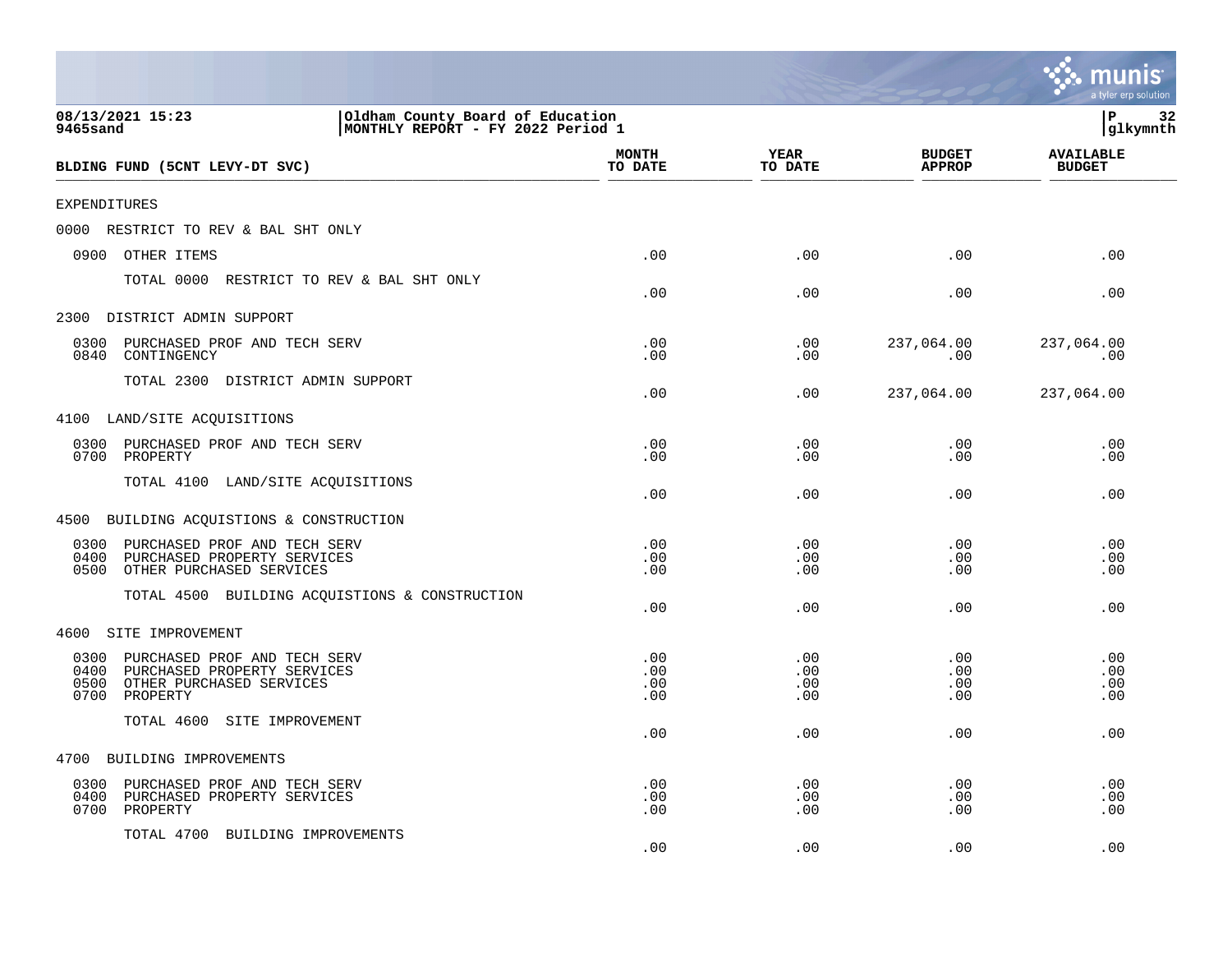

| 08/13/2021 15:23<br>Oldham County Board of Education<br>9465sand<br>MONTHLY REPORT - FY 2022 Period 1 |                         |                        |                                | 33<br>P<br> glkymnth              |
|-------------------------------------------------------------------------------------------------------|-------------------------|------------------------|--------------------------------|-----------------------------------|
| BLDING FUND (5CNT LEVY-DT SVC)                                                                        | <b>MONTH</b><br>TO DATE | <b>YEAR</b><br>TO DATE | <b>BUDGET</b><br><b>APPROP</b> | <b>AVAILABLE</b><br><b>BUDGET</b> |
| 4900<br>OTHER - FACILITIES                                                                            |                         |                        |                                |                                   |
| 0400<br>PURCHASED PROPERTY SERVICES                                                                   | .00                     | .00                    | 5,968,557.62                   | 5,968,557.62                      |
| TOTAL 4900<br>OTHER - FACILITIES                                                                      | .00                     | .00                    | 5,968,557.62                   | 5,968,557.62                      |
| 5100<br>DEBT SERVICE                                                                                  |                         |                        |                                |                                   |
| 0300<br>PURCHASED PROF AND TECH SERV<br>0800<br>DEBT SERVICE AND MISCELLANEOUS                        | .00<br>.00              | .00<br>.00             | .00<br>.00                     | .00<br>.00                        |
| TOTAL 5100<br>DEBT SERVICE                                                                            | .00                     | .00                    | .00                            | .00                               |
| 5200<br><b>FUND TRANSFERS</b>                                                                         |                         |                        |                                |                                   |
| 0900<br>OTHER ITEMS                                                                                   | 490,991.68              | 490,991.68             | 14,281,841.38                  | 13,790,849.70                     |
| TOTAL 5200<br>FUND TRANSFERS                                                                          | 490,991.68              | 490,991.68             | 14, 281, 841.38                | 13,790,849.70                     |
| TOTAL EXPENDITURES                                                                                    | 490,991.68              | 490,991.68             | 20, 487, 463.00                | 19,996,471.32                     |
| TOTAL FOR BLDING FUND<br>(5CNT LEVY-DT SVC)<br>(320)                                                  | 2,045,753.32            | 2,045,753.32           | $.00 \,$                       | $-2,045,753.32$                   |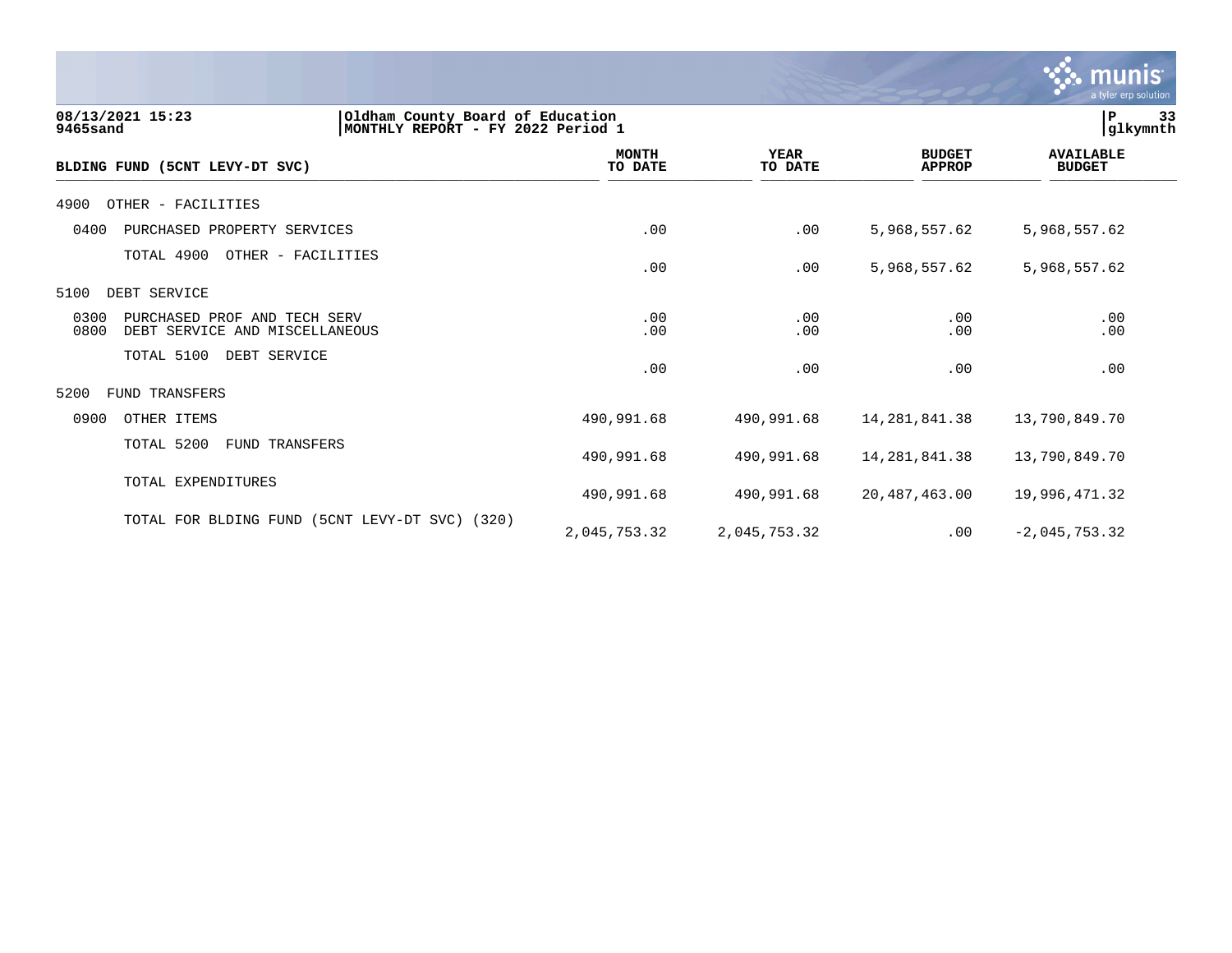|                                                             |                                                                       |                 |                                | munis<br>a tyler erp solution     |
|-------------------------------------------------------------|-----------------------------------------------------------------------|-----------------|--------------------------------|-----------------------------------|
| 08/13/2021 15:23<br>9465sand                                | Oldham County Board of Education<br>MONTHLY REPORT - FY 2022 Period 1 |                 |                                | lР<br>34<br> glkymnth             |
| CONSTRUCTION FUND (360)                                     | <b>MONTH</b><br>TO DATE                                               | YEAR<br>TO DATE | <b>BUDGET</b><br><b>APPROP</b> | <b>AVAILABLE</b><br><b>BUDGET</b> |
| <b>REVENUES</b>                                             |                                                                       |                 |                                |                                   |
| 0999 BEGINNING BALANCE                                      |                                                                       |                 |                                |                                   |
| TOTAL 0999 BEGINNING BALANCE                                | .00                                                                   | .00             | .00                            | .00                               |
| RECEIPTS                                                    |                                                                       |                 |                                |                                   |
| REVENUE FROM LOCAL SOURCES                                  |                                                                       |                 |                                |                                   |
| EARNINGS ON INVESTMENTS                                     |                                                                       |                 |                                |                                   |
| 1510 INTEREST ON INVESTMENTS                                | 932.63                                                                | 932.63          | $-19,095.00$                   | $-20,027.63$                      |
| TOTAL EARNINGS ON INVESTMENTS                               | 932.63                                                                | 932.63          | $-19,095.00$                   | $-20,027.63$                      |
| OTHER REVENUE FROM LOCAL SOURCES                            |                                                                       |                 |                                |                                   |
| 1925 REIMBURSEMENTS (NON-GVT)<br>1990 MISC REV CAMDEN 18199 | .00<br>.00                                                            | .00<br>.00      | .00<br>.00                     | .00<br>.00.                       |
| TOTAL OTHER REVENUE FROM LOCAL SOURCES                      | .00                                                                   | .00             | .00                            | .00                               |
| TOTAL REVENUE FROM LOCAL SOURCES                            | 932.63                                                                | 932.63          | $-19,095.00$                   | $-20,027.63$                      |
| REVENUE FROM STATE SOURCES                                  |                                                                       |                 |                                |                                   |
| EXPENDITURE REIMBURSEMENTS                                  |                                                                       |                 |                                |                                   |
| 3131 MISCELLANEOUS REIMBURSEMENTS                           | .00                                                                   | .00             | .00                            | .00                               |
| TOTAL EXPENDITURE REIMBURSEMENTS                            | .00                                                                   | .00             | .00                            | .00                               |
| TOTAL REVENUE FROM STATE SOURCES                            | .00                                                                   | .00             | .00                            | .00                               |
| OTHER RECEIPTS                                              |                                                                       |                 |                                |                                   |
| BOND ISSUANCE                                               |                                                                       |                 |                                |                                   |
| 5110 BOND PRINCIPAL PROCEEDS                                | .00                                                                   | .00             | .00                            | .00                               |
| TOTAL BOND ISSUANCE                                         | .00                                                                   | .00             | .00                            | .00                               |
| INTERFUND TRANSFERS                                         |                                                                       |                 |                                |                                   |

 $\mathcal{L}$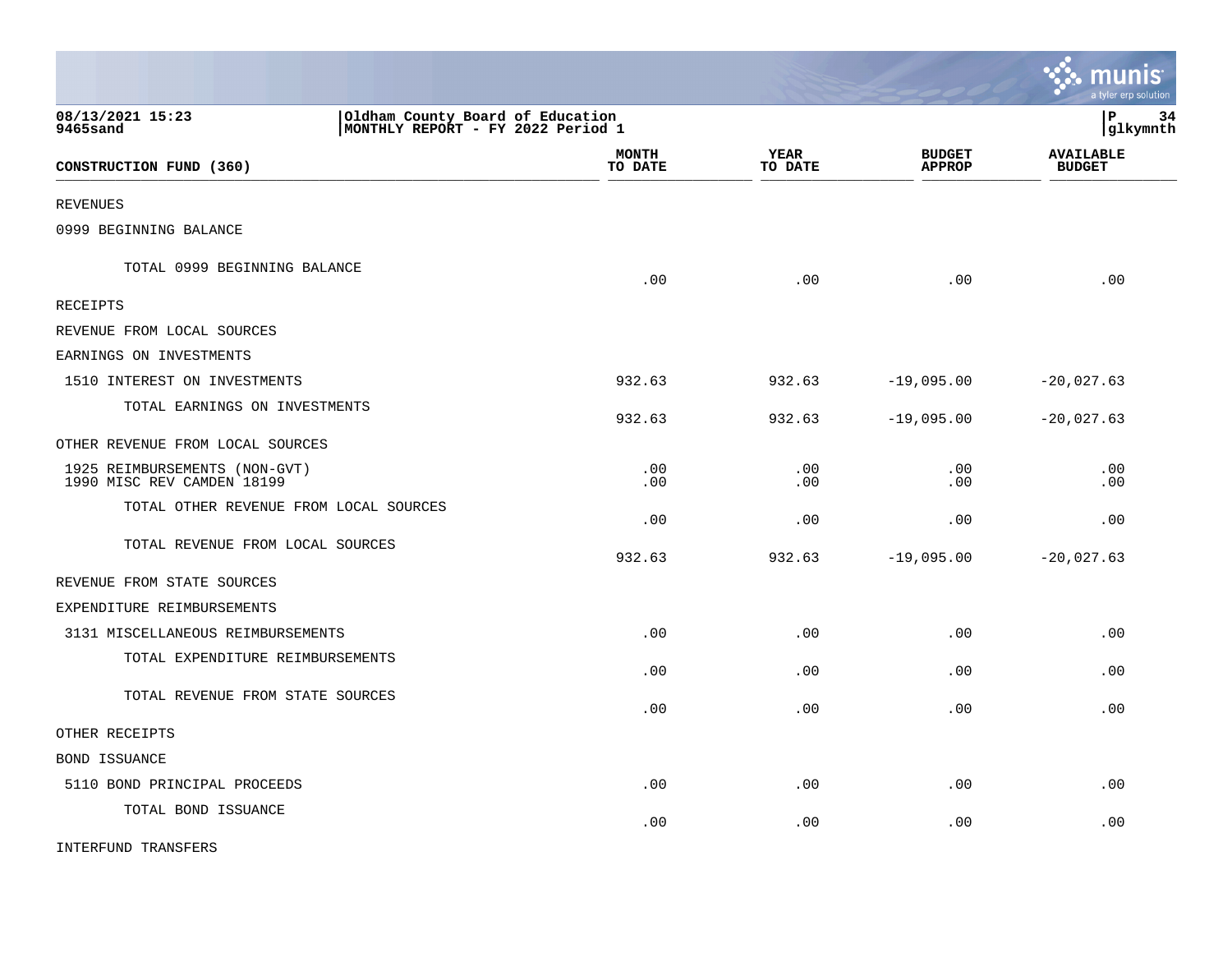

# **08/13/2021 15:23 |Oldham County Board of Education |P 35 9465sand |MONTHLY REPORT - FY 2022 Period 1 |glkymnth MONTH AVAILABLE YEAR BUDGET** AVAILABLE **CONSTRUCTION FUND (360) TO DATE TO DATE APPROP BUDGET**   $\overline{10 \text{ MHz}}$  and  $\overline{10 \text{ MHz}}$  and  $\overline{10 \text{ MHz}}$  and  $\overline{10 \text{ MHz}}$  and  $\overline{10 \text{ MHz}}$  and  $\overline{10 \text{ MHz}}$  and  $\overline{10 \text{ MHz}}$  and  $\overline{10 \text{ MHz}}$  and  $\overline{10 \text{ MHz}}$  and  $\overline{10 \text{ MHz}}$  and  $\overline{10 \text{ MHz}}$  and  $\overline{10 \text{ MHz}}$  and  $\overline{$ 5210 FUND TRANSFER .00 .00 .00 .00 TOTAL INTERFUND TRANSFERS  $.00$  .  $.00$  .  $.00$  .  $.00$  .  $.00$  .  $.00$  .  $.00$  .  $.00$  .  $.00$  .  $.00$  .  $.00$  .  $.00$  .  $.00$  .  $.00$  .  $.00$  .  $.00$  .  $.00$  .  $.00$  .  $.00$  .  $.00$  .  $.00$  .  $.00$  .  $.00$  .  $.00$  .  $.00$  .  $.00$  .  $.00$  .  $.00$ TOTAL OTHER RECEIPTS  $.00$  .  $.00$  .  $.00$  .  $.00$  .  $.00$  .  $.00$  .  $.00$  .  $.00$  .  $.00$  .  $.00$  .  $.00$  .  $.00$  .  $.00$  .  $.00$  .  $.00$  .  $.00$  .  $.00$  .  $.00$  .  $.00$  .  $.00$  .  $.00$  .  $.00$  .  $.00$  .  $.00$  .  $.00$  .  $.00$  .  $.00$  .  $.00$ TOTAL RECEIPTS 932.63 932.63 -19,095.00 -20,027.63 TOTAL REVENUE

932.63 932.63 -19,095.00 -20,027.63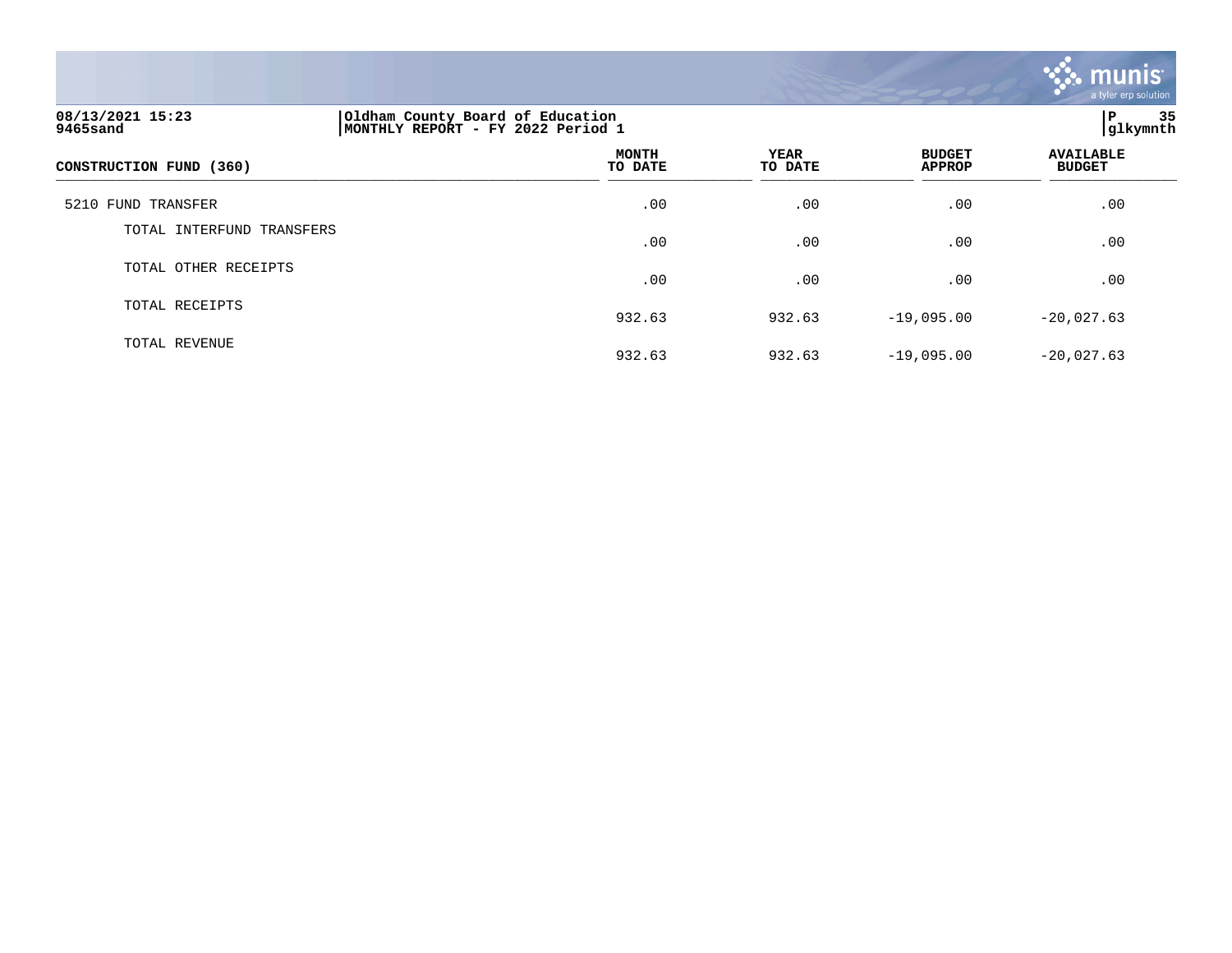|                                                                                                                                                                                                   |                                                                       |                                        |                                        | mu<br>a tyler erp solution             |
|---------------------------------------------------------------------------------------------------------------------------------------------------------------------------------------------------|-----------------------------------------------------------------------|----------------------------------------|----------------------------------------|----------------------------------------|
| 08/13/2021 15:23<br>9465sand                                                                                                                                                                      | Oldham County Board of Education<br>MONTHLY REPORT - FY 2022 Period 1 |                                        |                                        | ΙP<br>36<br>glkymnth                   |
| CONSTRUCTION FUND (360)                                                                                                                                                                           | <b>MONTH</b><br>TO DATE                                               | <b>YEAR</b><br>TO DATE                 | <b>BUDGET</b><br><b>APPROP</b>         | <b>AVAILABLE</b><br><b>BUDGET</b>      |
| EXPENDITURES                                                                                                                                                                                      |                                                                       |                                        |                                        |                                        |
| 2300<br>DISTRICT ADMIN SUPPORT                                                                                                                                                                    |                                                                       |                                        |                                        |                                        |
| 0300<br>PURCHASED PROF AND TECH SERV                                                                                                                                                              | .00                                                                   | .00                                    | .00                                    | .00                                    |
| TOTAL 2300 DISTRICT ADMIN SUPPORT                                                                                                                                                                 | .00                                                                   | .00                                    | .00                                    | .00                                    |
| 4100 LAND/SITE ACQUISITIONS                                                                                                                                                                       |                                                                       |                                        |                                        |                                        |
| 0300<br>PURCHASED PROF AND TECH SERV<br>0700<br>PROPERTY                                                                                                                                          | .00<br>.00                                                            | .00<br>.00                             | .00<br>.00                             | .00<br>.00                             |
| TOTAL 4100 LAND/SITE ACQUISITIONS                                                                                                                                                                 | .00                                                                   | .00                                    | .00                                    | .00                                    |
| 4200<br>LAND IMPROVEMENTS                                                                                                                                                                         |                                                                       |                                        |                                        |                                        |
| 0300<br>PURCHASED PROF AND TECH SERV<br>0400<br>PURCHASED PROPERTY SERVICES                                                                                                                       | .00<br>.00                                                            | .00<br>.00                             | .00<br>.00                             | .00<br>.00                             |
| TOTAL 4200 LAND IMPROVEMENTS                                                                                                                                                                      | .00                                                                   | .00                                    | .00                                    | .00                                    |
| 4500<br>BUILDING ACQUISTIONS & CONSTRUCTION                                                                                                                                                       |                                                                       |                                        |                                        |                                        |
| 0300<br>PURCHASED PROF AND TECH SERV<br>0400<br>PURCHASED PROPERTY SERVICES<br>0500<br>OTHER PURCHASED SERVICES<br>0700<br>PROPERTY<br>TOTAL 4500<br>BUILDING ACQUISTIONS & CONSTRUCTION          | .00<br>.00<br>.00<br>.00                                              | .00<br>.00<br>.00<br>.00               | .00<br>.00<br>.00<br>.00               | .00<br>.00<br>.00<br>.00               |
|                                                                                                                                                                                                   | .00                                                                   | .00                                    | .00                                    | .00                                    |
| SITE IMPROVEMENT<br>4600                                                                                                                                                                          |                                                                       |                                        |                                        |                                        |
| 0400<br>PURCHASED PROPERTY SERVICES                                                                                                                                                               | .00                                                                   | .00                                    | .00                                    | .00                                    |
| TOTAL 4600 SITE IMPROVEMENT                                                                                                                                                                       | .00                                                                   | .00                                    | .00                                    | .00                                    |
| 4700<br>BUILDING IMPROVEMENTS                                                                                                                                                                     |                                                                       |                                        |                                        |                                        |
| 0300<br>PURCHASED PROF AND TECH SERV<br>0400<br>PURCHASED PROPERTY SERVICES<br>0500<br>OTHER PURCHASED SERVICES<br>0600<br>SUPPLIES<br>0700<br>PROPERTY<br>0800<br>DEBT SERVICE AND MISCELLANEOUS | .00<br>.00<br>.00<br>.00<br>.00<br>.00                                | .00<br>.00<br>.00<br>.00<br>.00<br>.00 | .00<br>.00<br>.00<br>.00<br>.00<br>.00 | .00<br>.00<br>.00<br>.00<br>.00<br>.00 |
| TOTAL 4700<br>BUILDING IMPROVEMENTS                                                                                                                                                               | .00                                                                   | .00                                    | .00                                    | .00                                    |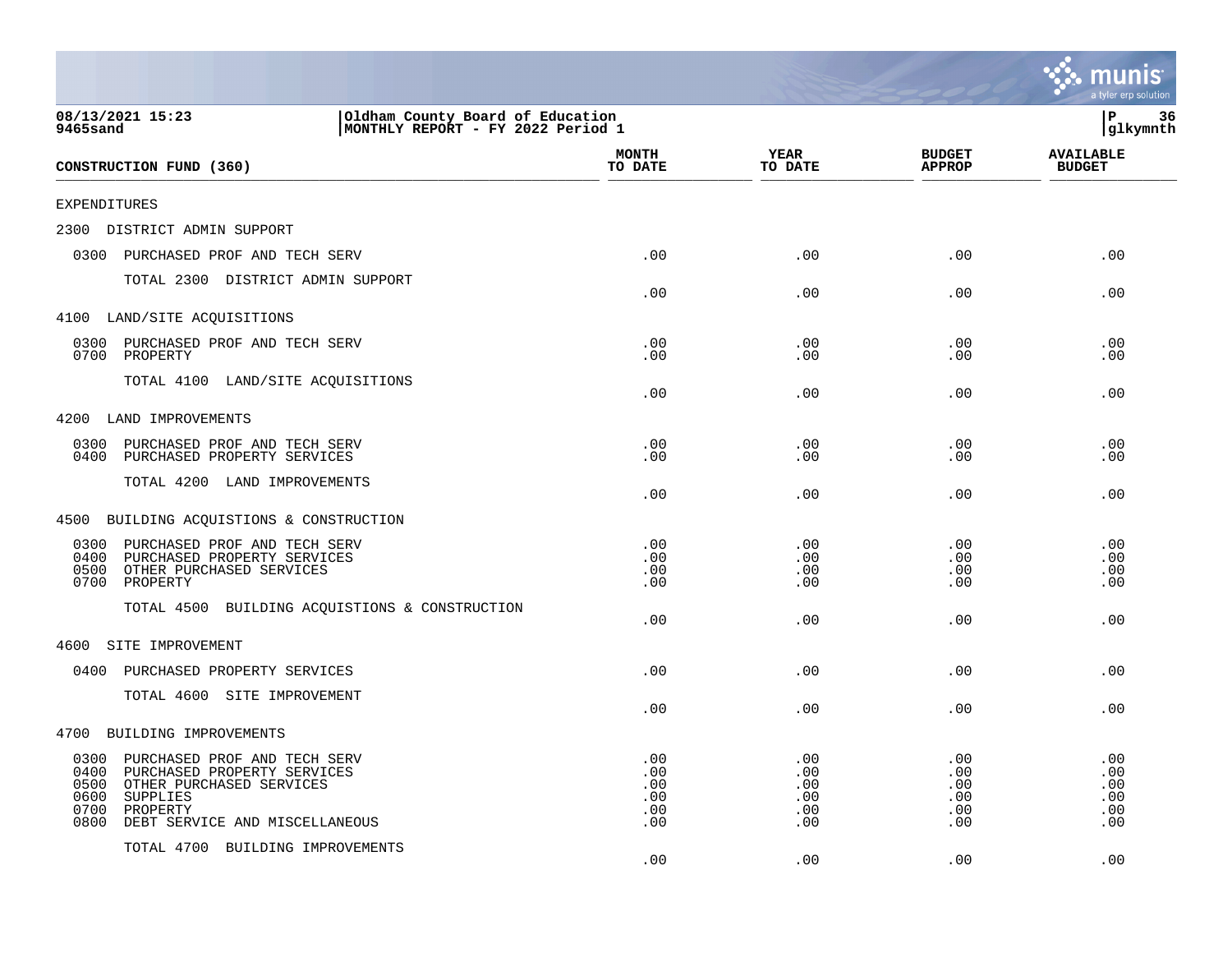

## **08/13/2021 15:23 |Oldham County Board of Education |P 37 9465sand |MONTHLY REPORT - FY 2022 Period 1 |glkymnth**

| CONSTRUCTION FUND (360)                                                                                                                                                        | <b>MONTH</b><br>TO DATE                       | <b>YEAR</b><br>TO DATE                        | <b>BUDGET</b><br><b>APPROP</b>         | <b>AVAILABLE</b><br><b>BUDGET</b>                 |
|--------------------------------------------------------------------------------------------------------------------------------------------------------------------------------|-----------------------------------------------|-----------------------------------------------|----------------------------------------|---------------------------------------------------|
| 4900<br>OTHER - FACILITIES                                                                                                                                                     |                                               |                                               |                                        |                                                   |
| 0300<br>PURCHASED PROF AND TECH SERV<br>0400<br>PURCHASED PROPERTY SERVICES<br>0500<br>OTHER PURCHASED SERVICES<br>0600<br>SUPPLIES<br>0700<br>PROPERTY<br>0840<br>CONTINGENCY | .00<br>511,772.64<br>.00<br>.00<br>.00<br>.00 | .00<br>511,772.64<br>.00<br>.00<br>.00<br>.00 | .00<br>.00<br>.00<br>.00<br>.00<br>.00 | .00<br>$-511, 772.64$<br>.00<br>.00<br>.00<br>.00 |
| TOTAL 4900<br>OTHER - FACILITIES                                                                                                                                               | 511,772.64                                    | 511,772.64                                    | .00                                    | $-511,772.64$                                     |
| DEBT SERVICE<br>5100                                                                                                                                                           |                                               |                                               |                                        |                                                   |
| 0800<br>DEBT SERVICE AND MISCELLANEOUS<br>0900<br>OTHER ITEMS                                                                                                                  | .00<br>.00                                    | .00<br>.00                                    | .00<br>.00                             | .00<br>.00                                        |
| TOTAL 5100 DEBT SERVICE                                                                                                                                                        | .00                                           | .00                                           | .00                                    | .00                                               |
| 5200<br>FUND TRANSFERS                                                                                                                                                         |                                               |                                               |                                        |                                                   |
| 0900<br>OTHER ITEMS                                                                                                                                                            | .00                                           | .00                                           | 867,616.17                             | 867,616.17                                        |
| TOTAL 5200<br>FUND TRANSFERS                                                                                                                                                   | .00                                           | .00                                           | 867,616.17                             | 867,616.17                                        |
| TOTAL EXPENDITURES                                                                                                                                                             | 511,772.64                                    | 511,772.64                                    | 867,616.17                             | 355,843.53                                        |
| TOTAL FOR CONSTRUCTION FUND (360)                                                                                                                                              | $-510, 840.01$                                | $-510,840.01$                                 | $-886, 711.17$                         | $-375,871.16$                                     |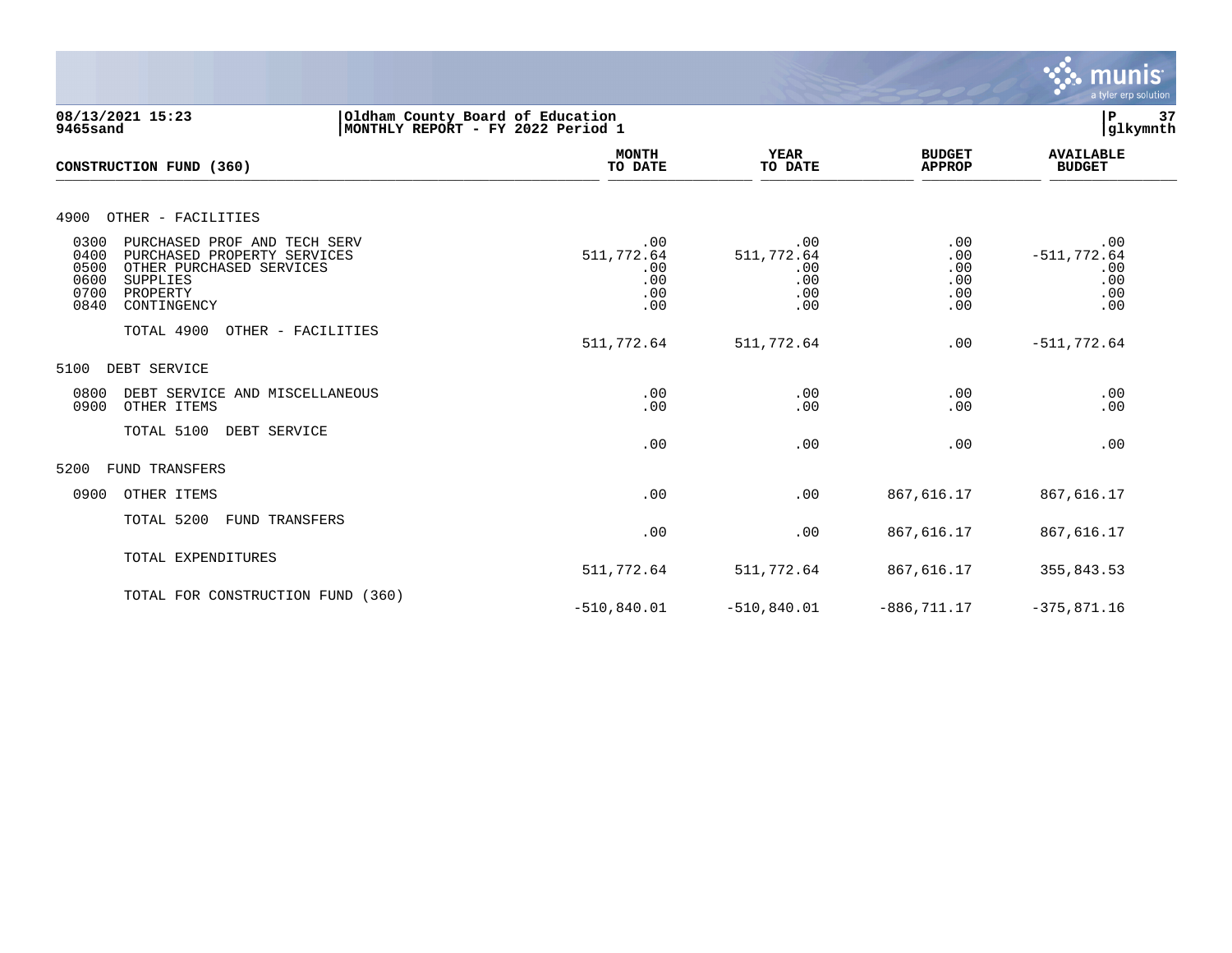|                                                                                                       |                         |                 |                                | munis<br>a tyler erp solution     |
|-------------------------------------------------------------------------------------------------------|-------------------------|-----------------|--------------------------------|-----------------------------------|
| 08/13/2021 15:23<br>Oldham County Board of Education<br>MONTHLY REPORT - FY 2022 Period 1<br>9465sand |                         |                 |                                | l P<br>38<br> glkymnth            |
| DEBT SERVICE FUND (400)                                                                               | <b>MONTH</b><br>TO DATE | YEAR<br>TO DATE | <b>BUDGET</b><br><b>APPROP</b> | <b>AVAILABLE</b><br><b>BUDGET</b> |
| <b>REVENUES</b>                                                                                       |                         |                 |                                |                                   |
| 0999 BEGINNING BALANCE                                                                                |                         |                 |                                |                                   |
| TOTAL 0999 BEGINNING BALANCE                                                                          | .00                     | .00             | .00                            | .00                               |
| RECEIPTS                                                                                              |                         |                 |                                |                                   |
| REVENUE FROM LOCAL SOURCES                                                                            |                         |                 |                                |                                   |
| EARNINGS ON INVESTMENTS                                                                               |                         |                 |                                |                                   |
| 1510 INTEREST ON INVESTMENTS                                                                          | .00                     | .00             | .00                            | .00                               |
| TOTAL EARNINGS ON INVESTMENTS                                                                         | .00                     | .00             | .00                            | .00                               |
| TOTAL REVENUE FROM LOCAL SOURCES                                                                      | .00                     | .00             | .00                            | .00                               |
| REVENUE FROM STATE SOURCES                                                                            |                         |                 |                                |                                   |
| RESTRICTED                                                                                            |                         |                 |                                |                                   |
| 3200 RESTRICTED STATE REVENUE                                                                         | .00                     | .00             | .00                            | .00                               |
| TOTAL RESTRICTED                                                                                      | .00                     | .00             | .00                            | .00                               |
| REVENUE ON BEHALF PAYMENTS                                                                            |                         |                 |                                |                                   |
| 3900 REVENUE-ON BEHALF PMTS-STATE                                                                     | .00                     | .00             | 434,323.00                     | 434,323.00                        |
| TOTAL REVENUE ON BEHALF PAYMENTS                                                                      | .00                     | .00             | 434,323.00                     | 434,323.00                        |
| TOTAL REVENUE FROM STATE SOURCES                                                                      | .00                     | .00             | 434,323.00                     | 434,323.00                        |
| OTHER RECEIPTS                                                                                        |                         |                 |                                |                                   |
| BOND ISSUANCE                                                                                         |                         |                 |                                |                                   |
| 5110 BOND PRINCIPAL PROCEEDS<br>5120 BOND PREMIUM PROCEEDS                                            | .00<br>.00              | .00<br>.00      | .00<br>.00                     | .00<br>.00                        |
| TOTAL BOND ISSUANCE                                                                                   | .00                     | .00             | .00                            | .00                               |
| INTERFUND TRANSFERS                                                                                   |                         |                 |                                |                                   |

 $\mathcal{L}$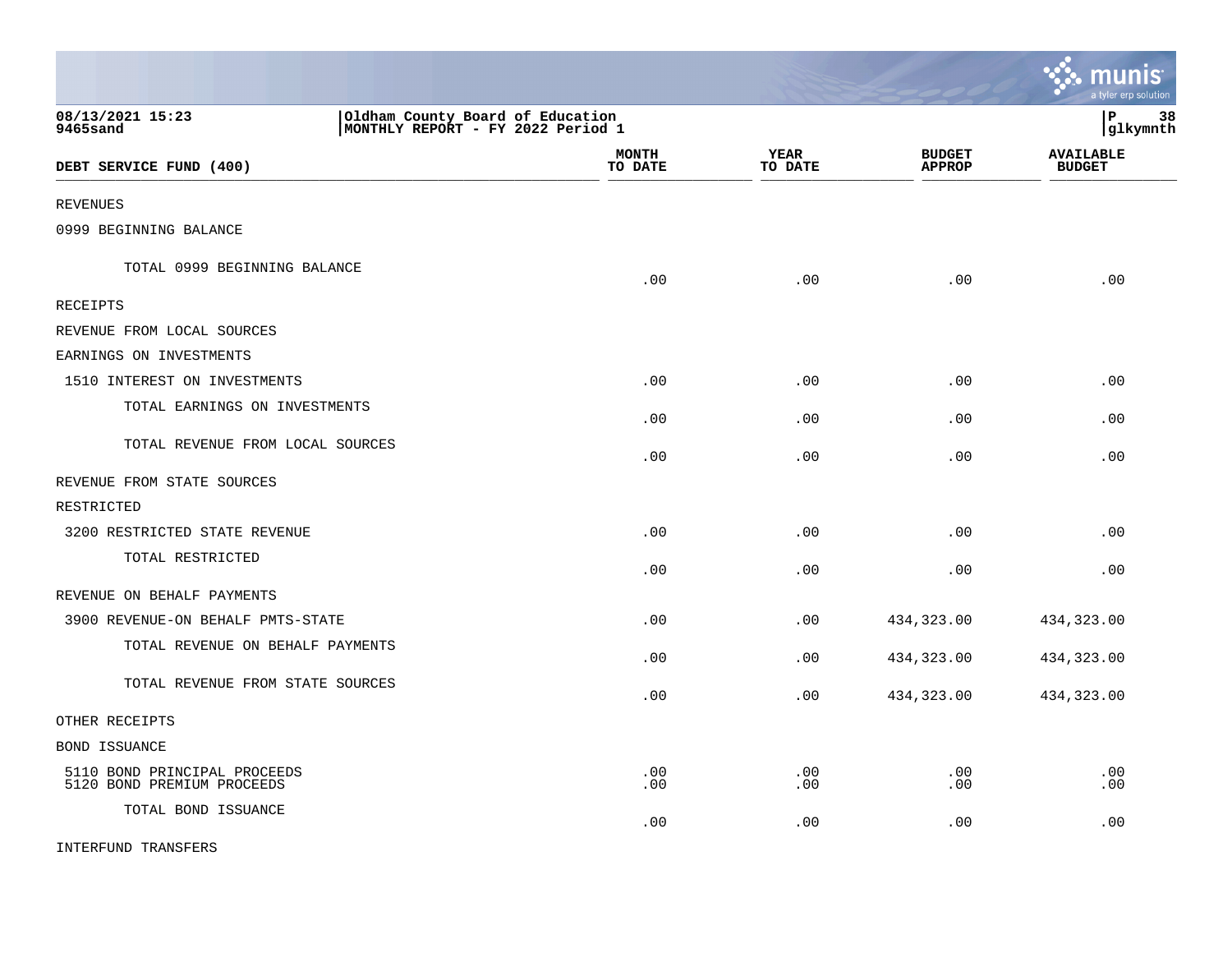

# **08/13/2021 15:23 |Oldham County Board of Education |P 39 9465sand |MONTHLY REPORT - FY 2022 Period 1 |glkymnth MONTH AVAILABLE YEAR BUDGET** AVAILABLE **DEBT SERVICE FUND (400) TO DATE TO DATE APPROP BUDGET**  \_\_\_\_\_\_\_\_\_\_\_\_\_\_\_\_\_\_\_\_\_\_\_\_\_\_\_\_\_\_\_\_\_\_\_\_\_\_\_\_\_\_\_\_\_\_\_\_\_\_\_\_\_\_\_\_\_\_\_\_\_\_\_\_ \_\_\_\_\_\_\_\_\_\_\_\_\_\_\_\_\_ \_\_\_\_\_\_\_\_\_\_\_\_\_\_\_\_\_\_ \_\_\_\_\_\_\_\_\_\_\_\_\_\_ \_\_\_\_\_\_\_\_\_\_\_\_\_\_\_ 5210 FUND TRANSFER 490,991.68 490,991.68 14,281,841.38 13,790,849.70 TOTAL INTERFUND TRANSFERS 490,991.68 490,991.68 14,281,841.38 13,790,849.70 TOTAL OTHER RECEIPTS 490,991.68 490,991.68 14,281,841.38 13,790,849.70 TOTAL RECEIPTS 490,991.68 490,991.68 14,716,164.38 14,225,172.70 TOTAL REVENUE 490,991.68 490,991.68 14,716,164.38 14,225,172.70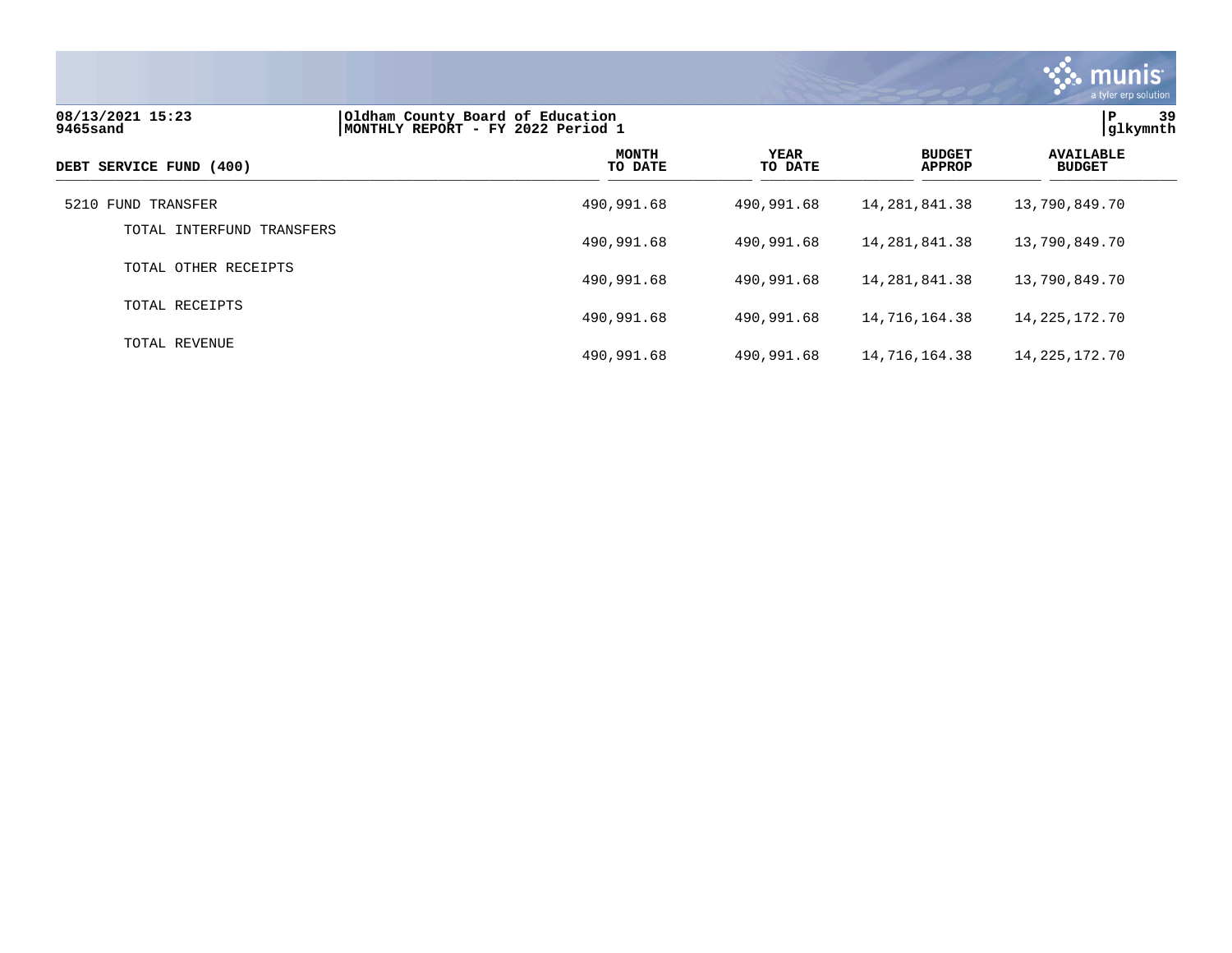|                      |                                                                                           |                          |                          |                                | <b>munis</b><br>a tyler erp solution |
|----------------------|-------------------------------------------------------------------------------------------|--------------------------|--------------------------|--------------------------------|--------------------------------------|
| 9465sand             | 08/13/2021 15:23<br>Oldham County Board of Education<br>MONTHLY REPORT - FY 2022 Period 1 |                          |                          |                                | $\mathbf P$<br>40<br>glkymnth        |
|                      | DEBT SERVICE FUND (400)                                                                   | <b>MONTH</b><br>TO DATE  | <b>YEAR</b><br>TO DATE   | <b>BUDGET</b><br><b>APPROP</b> | <b>AVAILABLE</b><br><b>BUDGET</b>    |
| <b>EXPENDITURES</b>  |                                                                                           |                          |                          |                                |                                      |
| 0000                 | RESTRICT TO REV & BAL SHT ONLY                                                            |                          |                          |                                |                                      |
| 0900                 | OTHER ITEMS                                                                               | .00                      | .00                      | .00                            | .00                                  |
|                      | TOTAL 0000<br>RESTRICT TO REV & BAL SHT ONLY                                              | .00                      | .00                      | .00                            | .00                                  |
| 5100                 | DEBT SERVICE                                                                              |                          |                          |                                |                                      |
| 0300<br>0800<br>0900 | PURCHASED PROF AND TECH SERV<br>DEBT SERVICE AND MISCELLANEOUS<br>OTHER ITEMS             | .00<br>490,991.68<br>.00 | .00<br>490,991.68<br>.00 | .00<br>14,716,164.38<br>.00    | .00<br>14, 225, 172. 70<br>.00       |
|                      | TOTAL 5100<br>DEBT SERVICE                                                                | 490,991.68               | 490,991.68               | 14,716,164.38                  | 14, 225, 172. 70                     |
| 5200                 | FUND TRANSFERS                                                                            |                          |                          |                                |                                      |
| 0300<br>0900         | PURCHASED PROF AND TECH SERV<br>OTHER ITEMS                                               | .00<br>.00               | .00<br>.00               | .00<br>.00                     | .00<br>.00                           |
|                      | TOTAL 5200<br>FUND TRANSFERS                                                              | .00                      | .00                      | .00                            | .00                                  |
|                      | TOTAL EXPENDITURES                                                                        | 490,991.68               | 490,991.68               | 14,716,164.38                  | 14, 225, 172. 70                     |
|                      | TOTAL FOR DEBT SERVICE FUND (400)                                                         | .00                      | .00                      | .00                            | .00                                  |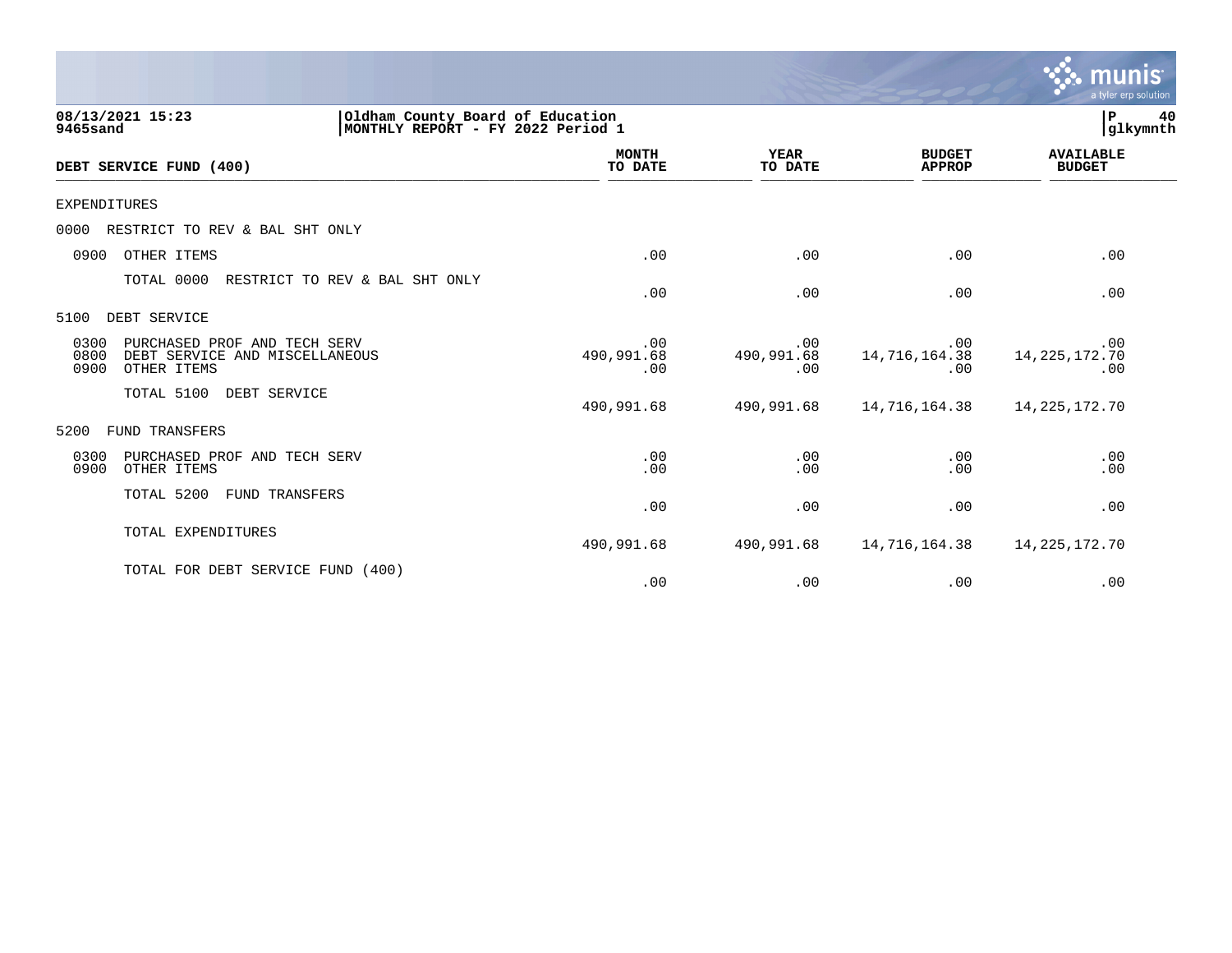|                                                                                                                                                                                                                                                                                                                                                                                                                                                                                                                    |                                                                                                     |                                                                                                     |                                                                                                                             | munis<br>a tyler erp solution                                                                                                |
|--------------------------------------------------------------------------------------------------------------------------------------------------------------------------------------------------------------------------------------------------------------------------------------------------------------------------------------------------------------------------------------------------------------------------------------------------------------------------------------------------------------------|-----------------------------------------------------------------------------------------------------|-----------------------------------------------------------------------------------------------------|-----------------------------------------------------------------------------------------------------------------------------|------------------------------------------------------------------------------------------------------------------------------|
| 08/13/2021 15:23<br>Oldham County Board of Education<br>MONTHLY REPORT - FY 2022 Period 1<br>9465sand                                                                                                                                                                                                                                                                                                                                                                                                              |                                                                                                     |                                                                                                     |                                                                                                                             | lР<br>41<br> glkymnth                                                                                                        |
| FOOD SERVICE FUND (51)                                                                                                                                                                                                                                                                                                                                                                                                                                                                                             | <b>MONTH</b><br>TO DATE                                                                             | YEAR<br>TO DATE                                                                                     | <b>BUDGET</b><br><b>APPROP</b>                                                                                              | <b>AVAILABLE</b><br><b>BUDGET</b>                                                                                            |
| <b>REVENUES</b>                                                                                                                                                                                                                                                                                                                                                                                                                                                                                                    |                                                                                                     |                                                                                                     |                                                                                                                             |                                                                                                                              |
| 0999 BEGINNING BALANCE                                                                                                                                                                                                                                                                                                                                                                                                                                                                                             |                                                                                                     |                                                                                                     |                                                                                                                             |                                                                                                                              |
| TOTAL 0999 BEGINNING BALANCE                                                                                                                                                                                                                                                                                                                                                                                                                                                                                       | .00                                                                                                 | .00                                                                                                 | 1,453,954.68                                                                                                                | 1,453,954.68                                                                                                                 |
| <b>RECEIPTS</b>                                                                                                                                                                                                                                                                                                                                                                                                                                                                                                    |                                                                                                     |                                                                                                     |                                                                                                                             |                                                                                                                              |
| REVENUE FROM LOCAL SOURCES                                                                                                                                                                                                                                                                                                                                                                                                                                                                                         |                                                                                                     |                                                                                                     |                                                                                                                             |                                                                                                                              |
| EARNINGS ON INVESTMENTS                                                                                                                                                                                                                                                                                                                                                                                                                                                                                            |                                                                                                     |                                                                                                     |                                                                                                                             |                                                                                                                              |
| 1510 INTEREST ON INVESTMENTS                                                                                                                                                                                                                                                                                                                                                                                                                                                                                       | 74.70                                                                                               | 74.70                                                                                               | 5,000.00                                                                                                                    | 4,925.30                                                                                                                     |
| TOTAL EARNINGS ON INVESTMENTS                                                                                                                                                                                                                                                                                                                                                                                                                                                                                      | 74.70                                                                                               | 74.70                                                                                               | 5,000.00                                                                                                                    | 4,925.30                                                                                                                     |
| FOOD SERVICE                                                                                                                                                                                                                                                                                                                                                                                                                                                                                                       |                                                                                                     |                                                                                                     |                                                                                                                             |                                                                                                                              |
| 1611 REIMBURSABLE SCHOOL LUNCH PROG<br>1612 REIMBURSABLE SCH BREAKFAST PRG<br>1613 REIMBURSABLE SPECIAL MILK PROG<br>1621 NON-REIMBURSABLE LUNCH PROG<br>1622 NON-REIMBURSABLE BREAKFAST PRG<br>1623 NON-REIMBURSABLE MILK PROGRAM<br>1624 NON-REIMBURSBLE A LA CARTE PRG<br>1627 NON-REIMB VENDING MACH PROG<br>1629 NON-REIMBURSBLE OTHER FOOD PRG<br>1630 SPECIAL FUNCTIONS<br>1631 CATERING FOOD SERVICE<br>1633 GROUP SALES FOOD SERVICE<br>1634 EXTENDED SCHOOL FOOD SERVICE<br>1636 IN-SERVICE FOOD SERVICE | .00<br>.00<br>.00<br>.00<br>.00<br>.00<br>.00<br>.00<br>3,262.60<br>.00<br>.00<br>.00<br>.00<br>.00 | .00<br>.00<br>.00<br>.00<br>.00<br>.00<br>.00<br>.00<br>3,262.60<br>.00<br>.00<br>.00<br>.00<br>.00 | 2,095,000.00<br>224,500.00<br>.00<br>.00<br>.00<br>.00<br>141,500.00<br>.00<br>83,600.00<br>.00<br>.00<br>.00<br>.00<br>.00 | 2,095,000.00<br>224,500.00<br>.00<br>.00<br>.00<br>.00<br>141,500.00<br>.00<br>80, 337.40<br>.00<br>.00<br>.00<br>.00<br>.00 |
| TOTAL FOOD SERVICE                                                                                                                                                                                                                                                                                                                                                                                                                                                                                                 | 3,262.60                                                                                            | 3,262.60                                                                                            | 2,544,600.00                                                                                                                | 2,541,337.40                                                                                                                 |
| OTHER REVENUE FROM LOCAL SOURCES                                                                                                                                                                                                                                                                                                                                                                                                                                                                                   |                                                                                                     |                                                                                                     |                                                                                                                             |                                                                                                                              |
| 1920 CONTRIBUTIONS/DONATIONS<br>1980 REFUND OF PRIOR YR EXPENDITURE<br>1990 MISCELLANEOUS REVENUE<br>1994 RETURN FOR INSUFFICIENT CHECKS                                                                                                                                                                                                                                                                                                                                                                           | .00<br>.00<br>.00<br>.00                                                                            | .00<br>.00<br>.00<br>.00                                                                            | .00<br>.00<br>1,700.00<br>.00                                                                                               | .00<br>.00<br>1,700.00<br>.00                                                                                                |
| TOTAL OTHER REVENUE FROM LOCAL SOURCES                                                                                                                                                                                                                                                                                                                                                                                                                                                                             | .00                                                                                                 | .00                                                                                                 | 1,700.00                                                                                                                    | 1,700.00                                                                                                                     |
| TOTAL REVENUE FROM LOCAL SOURCES                                                                                                                                                                                                                                                                                                                                                                                                                                                                                   | 3,337.30                                                                                            | 3,337.30                                                                                            | 2,551,300.00                                                                                                                | 2,547,962.70                                                                                                                 |

 $\bullet$ 

REVENUE FROM STATE SOURCES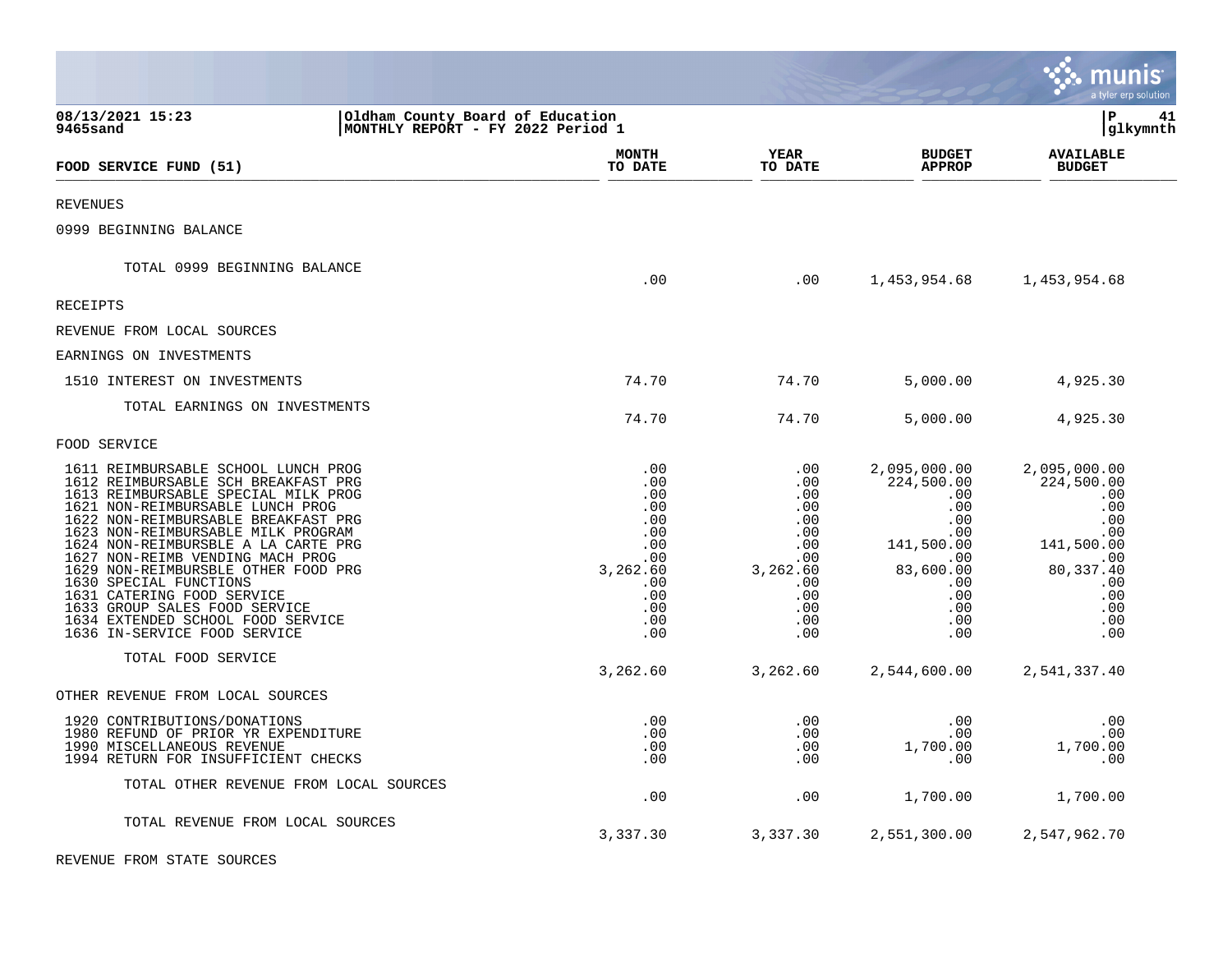|                                                                                                       |                         |                        |                                | a tyler erp solution              |
|-------------------------------------------------------------------------------------------------------|-------------------------|------------------------|--------------------------------|-----------------------------------|
| 08/13/2021 15:23<br>Oldham County Board of Education<br>MONTHLY REPORT - FY 2022 Period 1<br>9465sand |                         |                        |                                | P<br>42<br> glkymnth              |
| FOOD SERVICE FUND (51)                                                                                | <b>MONTH</b><br>TO DATE | <b>YEAR</b><br>TO DATE | <b>BUDGET</b><br><b>APPROP</b> | <b>AVAILABLE</b><br><b>BUDGET</b> |
| RESTRICTED                                                                                            |                         |                        |                                |                                   |
| 3200 RESTRICTED STATE REVENUE                                                                         | .00                     | .00                    | 40,000.00                      | 40,000.00                         |
| TOTAL RESTRICTED                                                                                      | .00                     | .00                    | 40,000.00                      | 40,000.00                         |
| REVENUE ON BEHALF PAYMENTS                                                                            |                         |                        |                                |                                   |
| 3900 REVENUE-ON BEHALF PMTS-STATE                                                                     | .00                     | .00                    | 259,400.00                     | 259,400.00                        |
| TOTAL REVENUE ON BEHALF PAYMENTS                                                                      | .00                     | .00                    | 259,400.00                     | 259,400.00                        |
| TOTAL REVENUE FROM STATE SOURCES                                                                      | .00                     | .00                    | 299,400.00                     | 299,400.00                        |
| REVENUE FROM FEDERAL SOURCES                                                                          |                         |                        |                                |                                   |
| RESTRICTED THROUGH THE STATE                                                                          |                         |                        |                                |                                   |
| 4500 RESTRICTED FED THRU STATE                                                                        | 232, 475.67             | 232, 475.67            | 1,421,000.00                   | 1,188,524.33                      |
| TOTAL RESTRICTED THROUGH THE STATE                                                                    | 232, 475.67             | 232,475.67             | 1,421,000.00                   | 1,188,524.33                      |
| CHILD NUTRITION PROGRAM DONATED COMMODIT                                                              |                         |                        |                                |                                   |
| 4950 CHILD NUTR PRG DONATED COMMOD                                                                    | .00                     | .00                    | 277,000.00                     | 277,000.00                        |
| TOTAL CHILD NUTRITION PROGRAM DONATED COMMODIT                                                        | .00                     | .00                    | 277,000.00                     | 277,000.00                        |
| TOTAL REVENUE FROM FEDERAL SOURCES                                                                    | 232, 475.67             | 232,475.67             | 1,698,000.00                   | 1,465,524.33                      |
| OTHER RECEIPTS                                                                                        |                         |                        |                                |                                   |
| INTERFUND TRANSFERS                                                                                   |                         |                        |                                |                                   |
| 5210 FUND TRANSFER                                                                                    | .00                     | .00                    | .00                            | .00                               |
| TOTAL INTERFUND TRANSFERS                                                                             | .00                     | .00                    | .00                            | .00                               |
| SALE OR COMP FOR LOSS OF ASSETS                                                                       |                         |                        |                                |                                   |
| 5332 LOSS COMP - BUILDINGS<br>5341 SALE OF EQUIPMENT ETC<br>5342 LOSS COMP - EQUIPMENT ETC            | .00<br>.00<br>.00       | .00<br>.00<br>.00      | .00<br>.00<br>.00              | .00<br>.00<br>.00                 |
| TOTAL SALE OR COMP FOR LOSS OF ASSETS                                                                 |                         |                        |                                |                                   |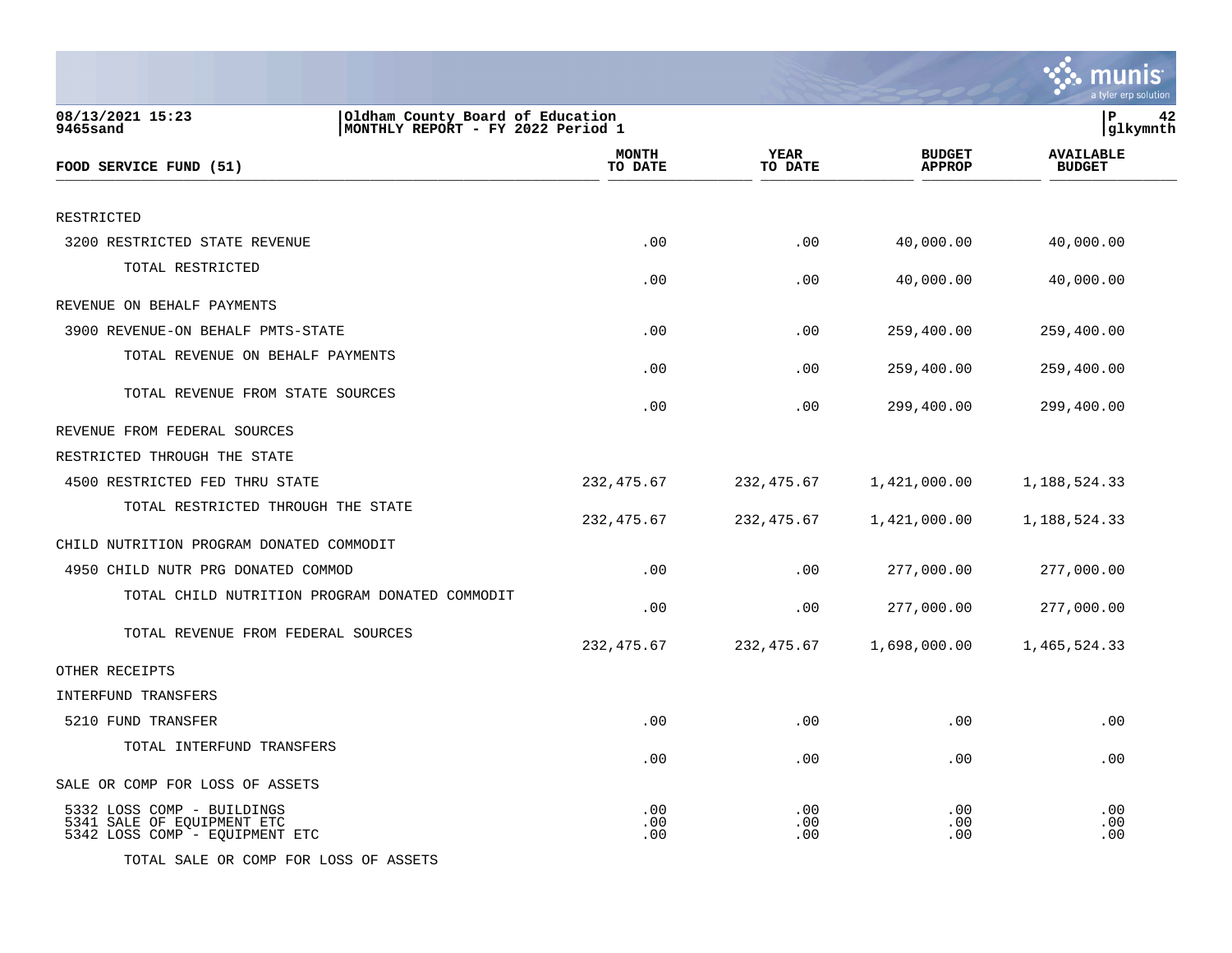|                                                                                                       |                         |                        |                                | <b>munis</b><br>a tyler erp solution |  |
|-------------------------------------------------------------------------------------------------------|-------------------------|------------------------|--------------------------------|--------------------------------------|--|
| 08/13/2021 15:23<br>Oldham County Board of Education<br>MONTHLY REPORT - FY 2022 Period 1<br>9465sand |                         |                        |                                |                                      |  |
| FOOD SERVICE FUND (51)                                                                                | <b>MONTH</b><br>TO DATE | <b>YEAR</b><br>TO DATE | <b>BUDGET</b><br><b>APPROP</b> | <b>AVAILABLE</b><br><b>BUDGET</b>    |  |
|                                                                                                       | .00                     | .00                    | .00                            | .00                                  |  |
| TOTAL OTHER RECEIPTS                                                                                  | .00                     | .00                    | .00                            | .00                                  |  |
| TOTAL RECEIPTS                                                                                        | 235,812.97              | 235,812.97             | 4,548,700.00                   | 4,312,887.03                         |  |
| TOTAL REVENUE                                                                                         | 235,812.97              | 235,812.97             | 6,002,654.68                   | 5,766,841.71                         |  |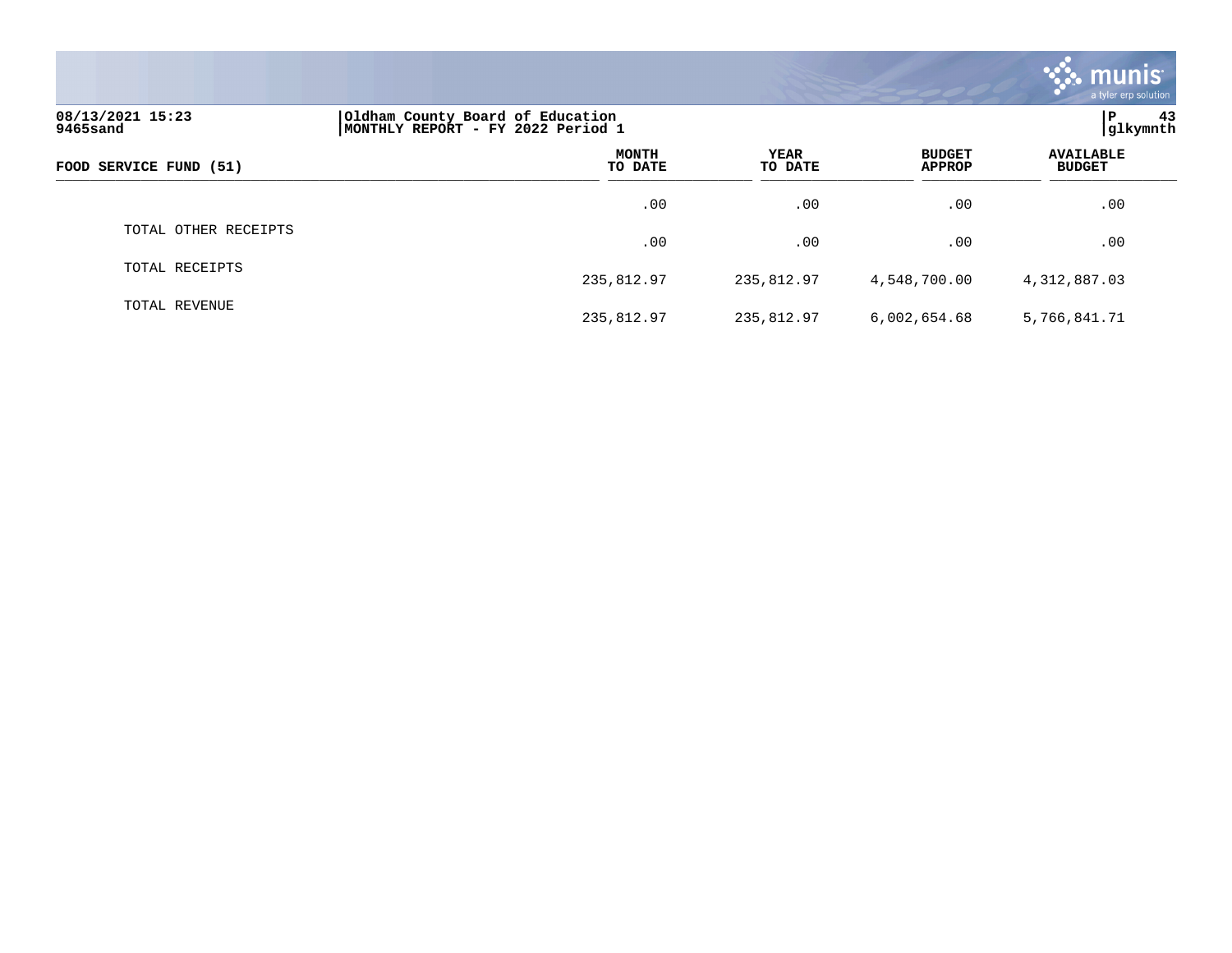

**08/13/2021 15:23 |Oldham County Board of Education |P 44 9465sand |MONTHLY REPORT - FY 2022 Period 1 |glkymnth MONTH AVAILABLE YEAR BUDGET** AVAILABLE **FOOD SERVICE FUND (51) TO DATE TO DATE APPROP BUDGET**   $\overline{10 \text{ MHz}}$  and  $\overline{10 \text{ MHz}}$  is the set of  $\overline{10 \text{ MHz}}$  and  $\overline{10 \text{ MHz}}$  and  $\overline{10 \text{ MHz}}$  and  $\overline{10 \text{ MHz}}$  and  $\overline{10 \text{ MHz}}$  and  $\overline{10 \text{ MHz}}$  and  $\overline{10 \text{ MHz}}$  and  $\overline{10 \text{ MHz}}$  and  $\overline{10 \text{ MHz}}$  and  $\overline{10 \text{ MHz}}$ EXPENDITURES 3100 FOOD SERVICE OPERATION 0100 SALARIES PERSONNEL SERVICES (18,398.30 18,398.30 1,523,505.30 1,505,107.00 0200 EMPLOYEE BENEFITS 5,252.31 5,252.31 447,024.00 441,771.69 0280 ON-BEHALF .00 .00 259,600.00 259,600.00 0300 PURCHASED PROF AND TECH SERV 495.00 495.00 495.00 495.00 5,169.18 4,674.18 4,674.18<br>0400 PURCHASED PROPERTY SERVICES 4 544.00 544.00 544.00 53,031.78 32,487.78<br>0500 OTHER PURCHASED SERVICES 4 4 4,685.30 10,685.30 10,6 0400 PURCHASED PROPERTY SERVICES 644.00 544.00 544.00 544.00<br>10,685.30 10,685.30 0500 OTHER PURCHASED SERVICES (10,685.30 10,685.30 139,502.75 128,817.45 128,817.45 128,817.45 128,817.45 128,<br>122,321.53 122,321.53 2,034,626.60 1,912,305.07 0600 SUPPLIES 122,321.53 122,321.53 2,034,626.60 1,912,305.07 0700 PROPERTY 4,900.85 4,900.85 180,284.92 175,384.07 0800 DEBT SERVICE AND MISCELLANEOUS (3,557.97 3,557.97 3,557.97 36,743.00 33,185.03<br>07.153,130.78 1,153,130.78 0840 00NTINGENCY 0840 CONTINGENCY .00 .00 1,153,130.78 1,153,130.78 0900 OTHER ITEMS .00 .00 .00 .00 TOTAL 3100 FOOD SERVICE OPERATION 166,155.26 166,155.26 5,812,618.31 5,646,463.05 5200 FUND TRANSFERS 0900 OTHER ITEMS .00 .00 190,036.37 190,036.37 TOTAL 5200 FUND TRANSFERS .00 .00 190,036.37 190,036.37 TOTAL EXPENDITURES 166,155.26 166,155.26 6,002,654.68 5,836,499.42 TOTAL FOR FOOD SERVICE FUND (51)

69,657.71 69,657.71 .00 -69,657.71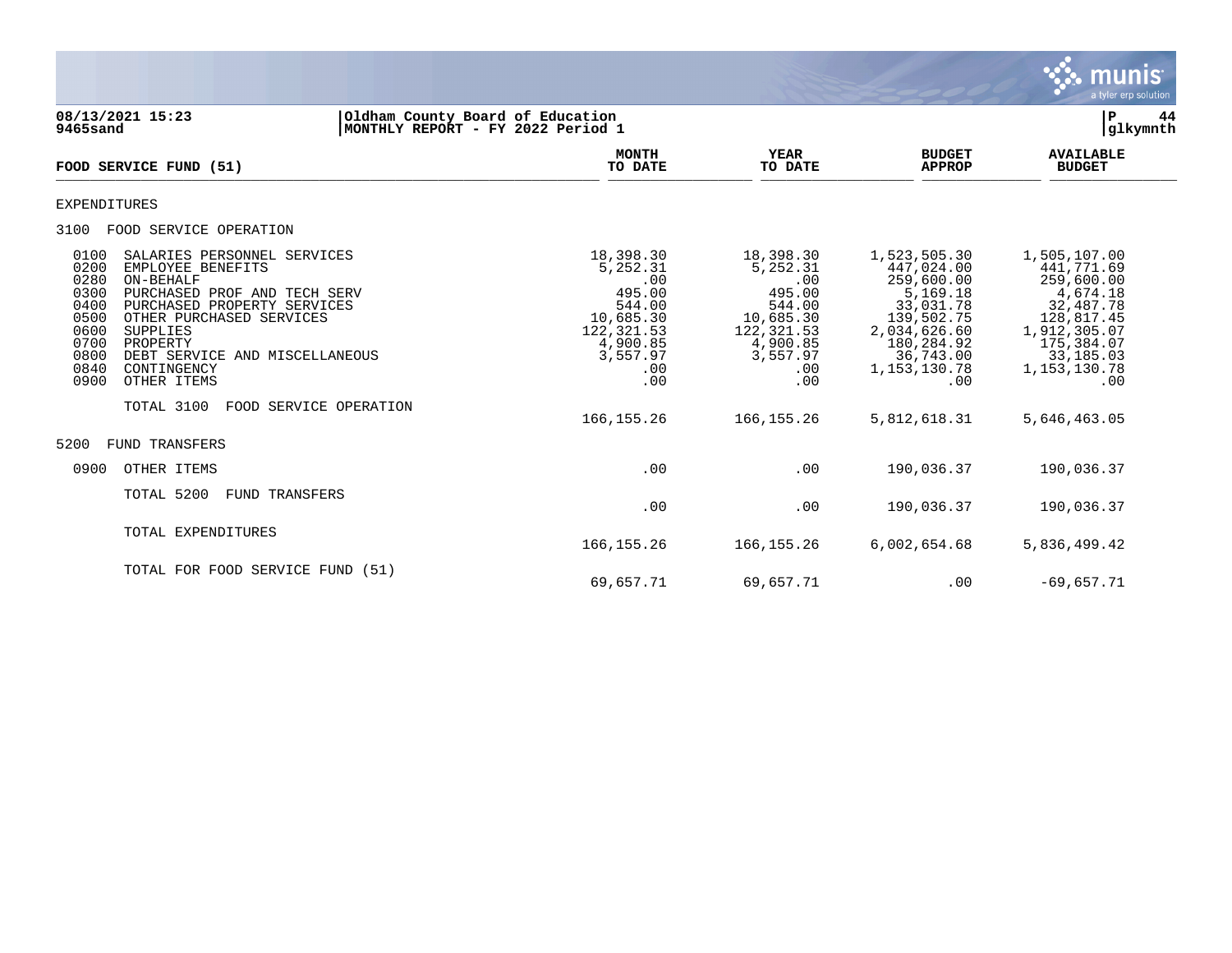|                                        |                                                                       |                        |                                | a tyler erp solution              |
|----------------------------------------|-----------------------------------------------------------------------|------------------------|--------------------------------|-----------------------------------|
| 08/13/2021 15:23<br>9465sand           | Oldham County Board of Education<br>MONTHLY REPORT - FY 2022 Period 1 |                        |                                | ${\bf P}$<br>45<br>glkymnth       |
| DAYCARE PROGRAM (52)                   | <b>MONTH</b><br>TO DATE                                               | <b>YEAR</b><br>TO DATE | <b>BUDGET</b><br><b>APPROP</b> | <b>AVAILABLE</b><br><b>BUDGET</b> |
| <b>REVENUES</b>                        |                                                                       |                        |                                |                                   |
| 0999 BEGINNING BALANCE                 |                                                                       |                        |                                |                                   |
| TOTAL 0999 BEGINNING BALANCE           | .00                                                                   | .00                    | 827,306.33                     | 827,306.33                        |
| RECEIPTS                               |                                                                       |                        |                                |                                   |
| REVENUE FROM LOCAL SOURCES             |                                                                       |                        |                                |                                   |
| TUITION                                |                                                                       |                        |                                |                                   |
| 1310 TUITION FROM INDIVIDUALS          | 243, 229.35                                                           | 243, 229.35            | 2,672,707.00                   | 2,429,477.65                      |
| TOTAL TUITION                          | 243, 229.35                                                           | 243, 229.35            | 2,672,707.00                   | 2,429,477.65                      |
| EARNINGS ON INVESTMENTS                |                                                                       |                        |                                |                                   |
| 1510 INTEREST ON INVESTMENTS           | 83.98                                                                 | 83.98                  | 7,000.00                       | 6,916.02                          |
| TOTAL EARNINGS ON INVESTMENTS          | 83.98                                                                 | 83.98                  | 7,000.00                       | 6,916.02                          |
| OTHER REVENUE FROM LOCAL SOURCES       |                                                                       |                        |                                |                                   |
| 1920 CONTRIBUTIONS / DONATIONS         | .00                                                                   | .00                    | .00                            | .00                               |
| TOTAL OTHER REVENUE FROM LOCAL SOURCES | .00                                                                   | .00                    | .00                            | .00                               |
| TOTAL REVENUE FROM LOCAL SOURCES       | 243, 313. 33                                                          | 243, 313. 33           | 2,679,707.00                   | 2,436,393.67                      |
| REVENUE FROM STATE SOURCES             |                                                                       |                        |                                |                                   |
| REVENUE ON BEHALF PAYMENTS             |                                                                       |                        |                                |                                   |
| 3900 REVENUE-ON BEHALF PMTS-STATE      | .00                                                                   | .00                    | 279,300.00                     | 279,300.00                        |
| TOTAL REVENUE ON BEHALF PAYMENTS       | .00                                                                   | .00                    | 279,300.00                     | 279,300.00                        |
| TOTAL REVENUE FROM STATE SOURCES       | .00                                                                   | .00                    | 279,300.00                     | 279,300.00                        |
| REVENUE FROM FEDERAL SOURCES           |                                                                       |                        |                                |                                   |
| RESTRICTED THROUGH THE STATE           |                                                                       |                        |                                |                                   |
| 4500 RESTRICTED FED THRU STATE         | .00                                                                   | .00                    | .00                            | .00                               |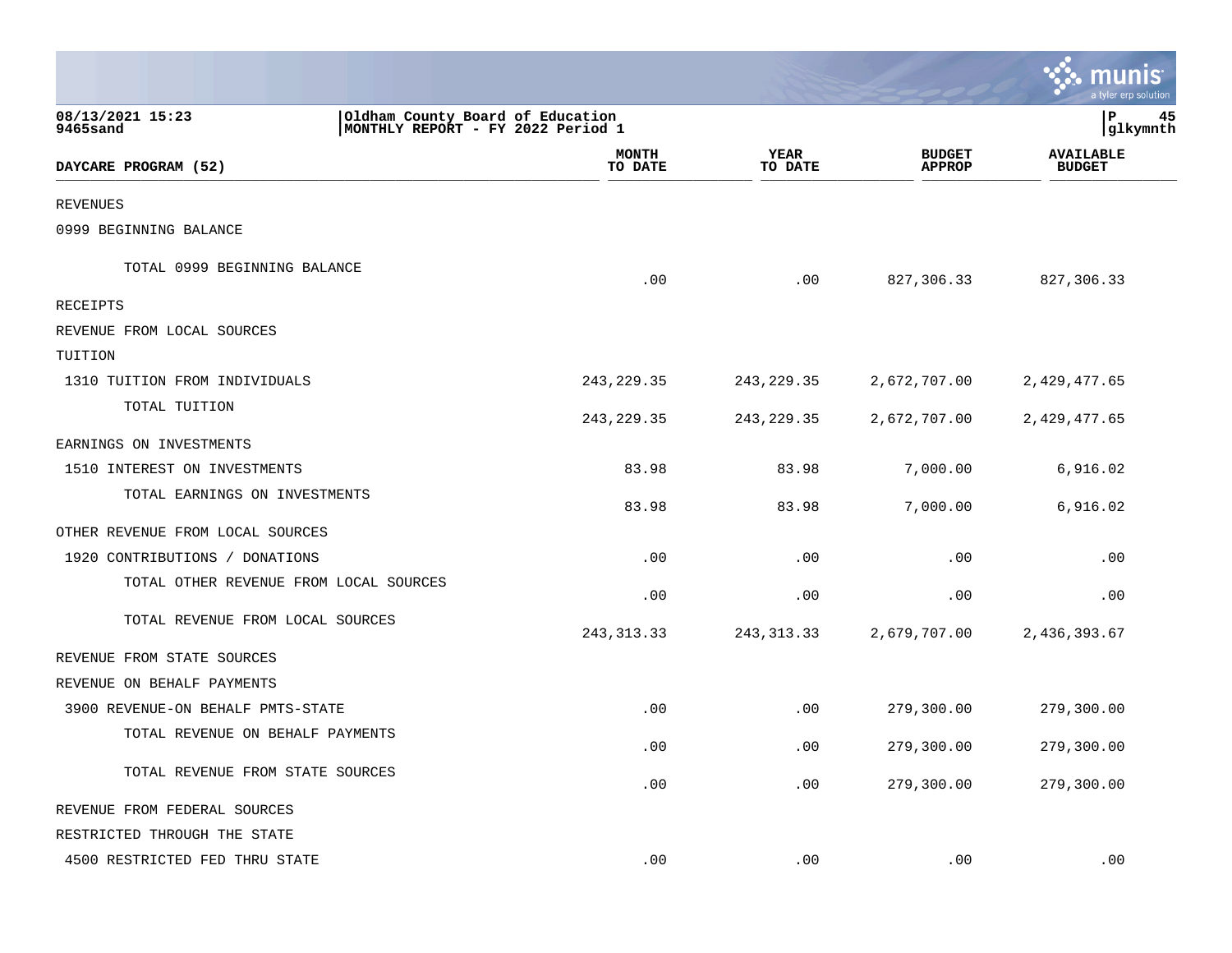|                                                                                                       |                         |                        |                                | <b>munis</b><br>a tyler erp solution |
|-------------------------------------------------------------------------------------------------------|-------------------------|------------------------|--------------------------------|--------------------------------------|
| 08/13/2021 15:23<br>Oldham County Board of Education<br>9465sand<br>MONTHLY REPORT - FY 2022 Period 1 |                         | 46<br>P<br>glkymnth    |                                |                                      |
| DAYCARE PROGRAM (52)                                                                                  | <b>MONTH</b><br>TO DATE | <b>YEAR</b><br>TO DATE | <b>BUDGET</b><br><b>APPROP</b> | <b>AVAILABLE</b><br><b>BUDGET</b>    |
| TOTAL RESTRICTED THROUGH THE STATE                                                                    | .00                     | .00                    | .00                            | .00                                  |
| TOTAL REVENUE FROM FEDERAL SOURCES                                                                    | .00                     | .00                    | .00                            | .00                                  |
| OTHER RECEIPTS                                                                                        |                         |                        |                                |                                      |
| INTERFUND TRANSFERS                                                                                   |                         |                        |                                |                                      |
| 5210 FUND TRANSFER                                                                                    | .00                     | .00                    | .00                            | .00                                  |
| TOTAL INTERFUND TRANSFERS                                                                             | .00                     | .00                    | .00                            | .00                                  |
| TOTAL OTHER RECEIPTS                                                                                  | .00                     | .00                    | .00                            | .00                                  |
| TOTAL RECEIPTS                                                                                        | 243, 313. 33            | 243, 313. 33           | 2,959,007.00                   | 2,715,693.67                         |
| TOTAL REVENUE                                                                                         | 243, 313. 33            | 243, 313. 33           | 3,786,313.33                   | 3,543,000.00                         |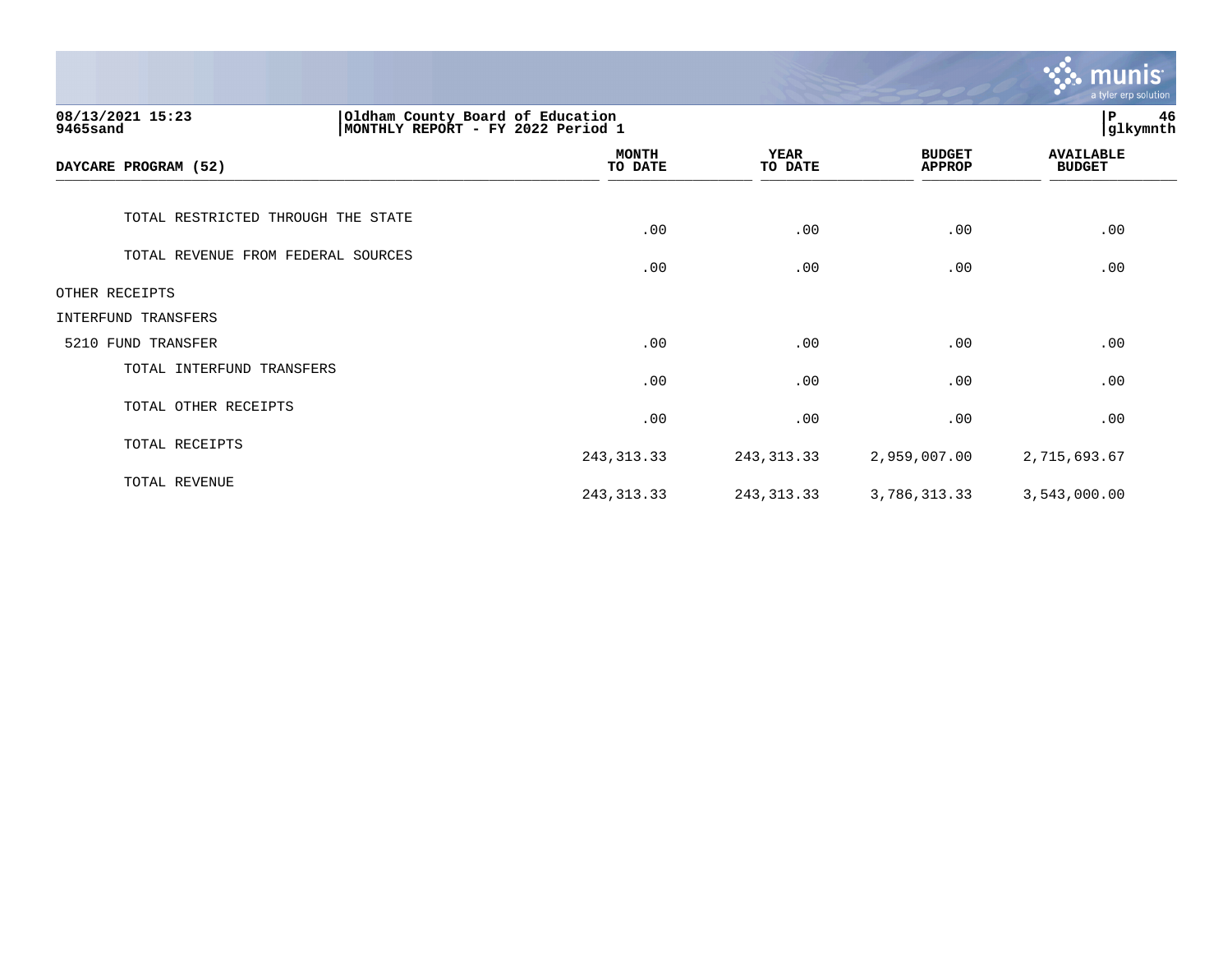

### **08/13/2021 15:23 |Oldham County Board of Education |P 47 9465sand |MONTHLY REPORT - FY 2022 Period 1 |glkymnth**

| DAYCARE PROGRAM (52)                                                                                                                                                                                                                                                                                                                                                          | <b>MONTH</b><br>TO DATE                                                                           | <b>YEAR</b><br>TO DATE                                                                            | <b>BUDGET</b><br><b>APPROP</b>                                                                                                               | <b>AVAILABLE</b><br><b>BUDGET</b>                                                                                                             |
|-------------------------------------------------------------------------------------------------------------------------------------------------------------------------------------------------------------------------------------------------------------------------------------------------------------------------------------------------------------------------------|---------------------------------------------------------------------------------------------------|---------------------------------------------------------------------------------------------------|----------------------------------------------------------------------------------------------------------------------------------------------|-----------------------------------------------------------------------------------------------------------------------------------------------|
| EXPENDITURES                                                                                                                                                                                                                                                                                                                                                                  |                                                                                                   |                                                                                                   |                                                                                                                                              |                                                                                                                                               |
| DAY CARE OPERATIONS<br>3200                                                                                                                                                                                                                                                                                                                                                   |                                                                                                   |                                                                                                   |                                                                                                                                              |                                                                                                                                               |
| 0100<br>SALARIES PERSONNEL SERVICES<br>0200<br>EMPLOYEE BENEFITS<br>0280<br>ON-BEHALF<br>0300<br>PURCHASED PROF AND TECH SERV<br>0400<br>PURCHASED PROPERTY SERVICES<br>0500<br>OTHER PURCHASED SERVICES<br>0600<br>SUPPLIES<br>0700<br>PROPERTY<br>0800<br>DEBT SERVICE AND MISCELLANEOUS<br>0840<br>CONTINGENCY<br>0900<br>OTHER ITEMS<br>TOTAL 3200<br>DAY CARE OPERATIONS | 1,909.23<br>651.93<br>.00<br>81.00<br>.00<br>345.15<br>7,752.32<br>.00<br>26,962.54<br>.00<br>.00 | 1,909.23<br>651.93<br>.00<br>81.00<br>.00<br>345.15<br>7,752.32<br>.00<br>26,962.54<br>.00<br>.00 | 1,658,388.00<br>387,976.00<br>279,300.00<br>65,882.00<br>24,800.00<br>7,754.87<br>420,529.00<br>.00<br>1,497,378.42<br>$-559, 515.54$<br>.00 | 1,656,478.77<br>387, 324.07<br>279,300.00<br>65,801.00<br>24,800.00<br>7,409.72<br>412,776.68<br>.00<br>1,470,415.88<br>$-559, 515.54$<br>.00 |
|                                                                                                                                                                                                                                                                                                                                                                               | 37,702.17                                                                                         | 37,702.17                                                                                         | 3,782,492.75                                                                                                                                 | 3,744,790.58                                                                                                                                  |
| 5200<br><b>FUND TRANSFERS</b>                                                                                                                                                                                                                                                                                                                                                 |                                                                                                   |                                                                                                   |                                                                                                                                              |                                                                                                                                               |
| OTHER ITEMS<br>0900                                                                                                                                                                                                                                                                                                                                                           | 20,000.00                                                                                         | 20,000.00                                                                                         | 20,000.00                                                                                                                                    | .00                                                                                                                                           |
| TOTAL 5200<br><b>FUND TRANSFERS</b>                                                                                                                                                                                                                                                                                                                                           | 20,000.00                                                                                         | 20,000.00                                                                                         | 20,000.00                                                                                                                                    | .00                                                                                                                                           |
| TOTAL EXPENDITURES                                                                                                                                                                                                                                                                                                                                                            | 57,702.17                                                                                         | 57,702.17                                                                                         | 3,802,492.75                                                                                                                                 | 3,744,790.58                                                                                                                                  |
| TOTAL FOR DAYCARE PROGRAM (52)                                                                                                                                                                                                                                                                                                                                                | 185,611.16                                                                                        | 185,611.16                                                                                        | $-16, 179.42$                                                                                                                                | $-201,790.58$                                                                                                                                 |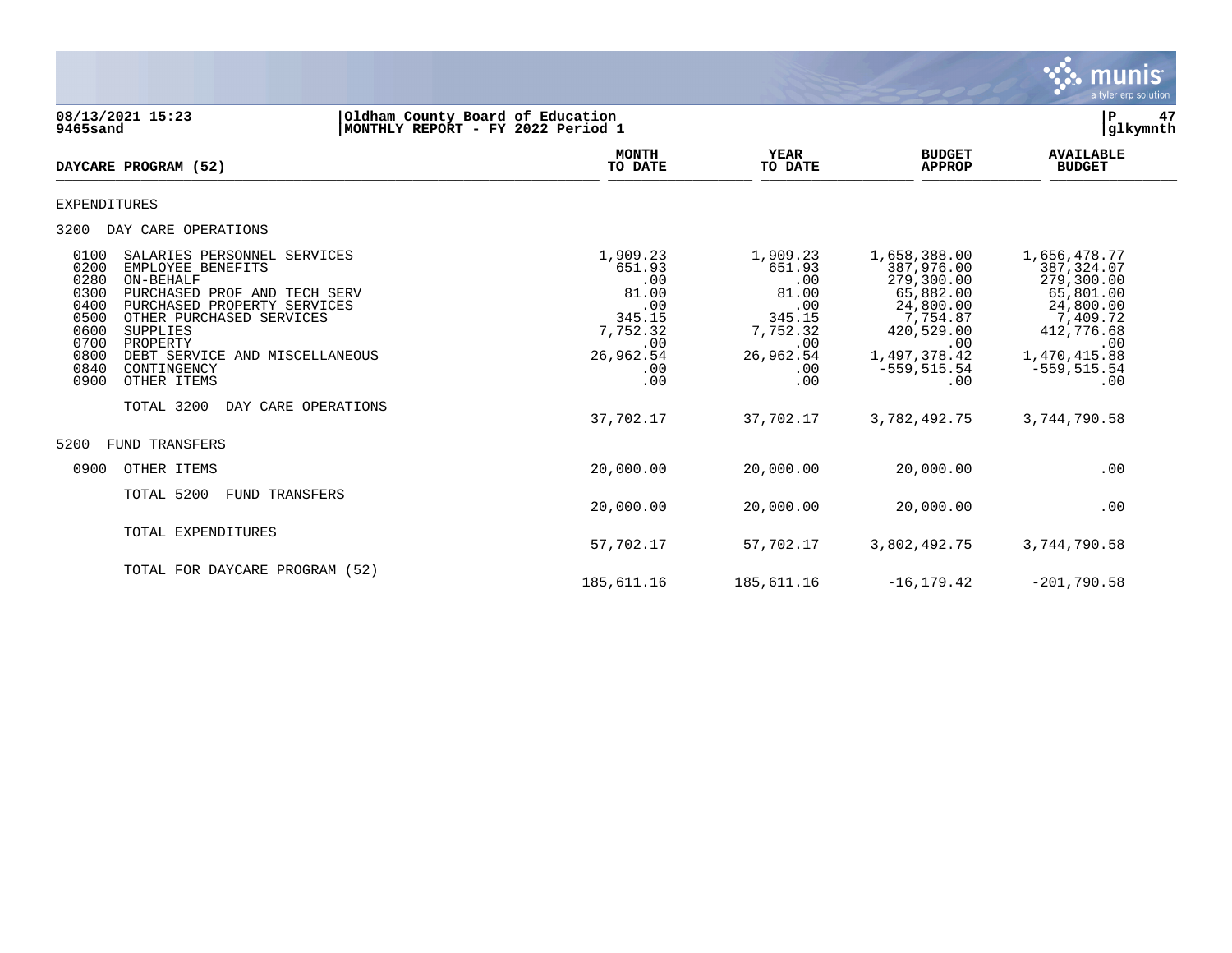|                                                                                                       |                         |                        |                                | munis<br>a tyler erp solution     |
|-------------------------------------------------------------------------------------------------------|-------------------------|------------------------|--------------------------------|-----------------------------------|
| 08/13/2021 15:23<br>Oldham County Board of Education<br>MONTHLY REPORT - FY 2022 Period 1<br>9465sand |                         |                        |                                | l P<br>48<br> glkymnth            |
| FIDUCIARY FUNDS - AGENCY FUNDS                                                                        | <b>MONTH</b><br>TO DATE | <b>YEAR</b><br>TO DATE | <b>BUDGET</b><br><b>APPROP</b> | <b>AVAILABLE</b><br><b>BUDGET</b> |
| <b>REVENUES</b>                                                                                       |                         |                        |                                |                                   |
| 0999 BEGINNING BALANCE                                                                                |                         |                        |                                |                                   |
| TOTAL 0999 BEGINNING BALANCE                                                                          | .00                     | .00                    | .00                            | .00                               |
| <b>RECEIPTS</b>                                                                                       |                         |                        |                                |                                   |
| REVENUE FROM LOCAL SOURCES                                                                            |                         |                        |                                |                                   |
| TUITION                                                                                               |                         |                        |                                |                                   |
| 1310 TUITION FROM INDIVIDUALS                                                                         | .00                     | .00                    | .00                            | .00                               |
| TOTAL TUITION                                                                                         | .00                     | .00                    | .00                            | .00                               |
| STUDENT ACTIVITIES                                                                                    |                         |                        |                                |                                   |
| 1720 SALES-STUDENT ACTIVITIES                                                                         | .00                     | .00                    | .00                            | .00                               |
| TOTAL STUDENT ACTIVITIES                                                                              | .00                     | .00                    | .00                            | .00                               |
| TOTAL REVENUE FROM LOCAL SOURCES                                                                      | .00                     | .00                    | .00                            | .00                               |
| REVENUE FROM STATE SOURCES                                                                            |                         |                        |                                |                                   |
| RESTRICTED                                                                                            |                         |                        |                                |                                   |
| 3200 REVENUE-KY MOTORCYCLE PROGRAM                                                                    | .00                     | .00                    | .00                            | .00                               |
| TOTAL RESTRICTED                                                                                      | .00                     | .00                    | .00                            | .00                               |
| TOTAL REVENUE FROM STATE SOURCES                                                                      | .00                     | .00                    | .00                            | .00                               |
| OTHER RECEIPTS                                                                                        |                         |                        |                                |                                   |
| SALE OR COMP FOR LOSS OF ASSETS                                                                       |                         |                        |                                |                                   |
| 5341 SALE OF EQUIPMENT ETC                                                                            | .00                     | .00                    | .00                            | .00                               |
| TOTAL SALE OR COMP FOR LOSS OF ASSETS                                                                 | .00                     | .00                    | .00                            | .00                               |
| TOTAL OTHER RECEIPTS                                                                                  | .00                     | .00                    | .00                            | .00                               |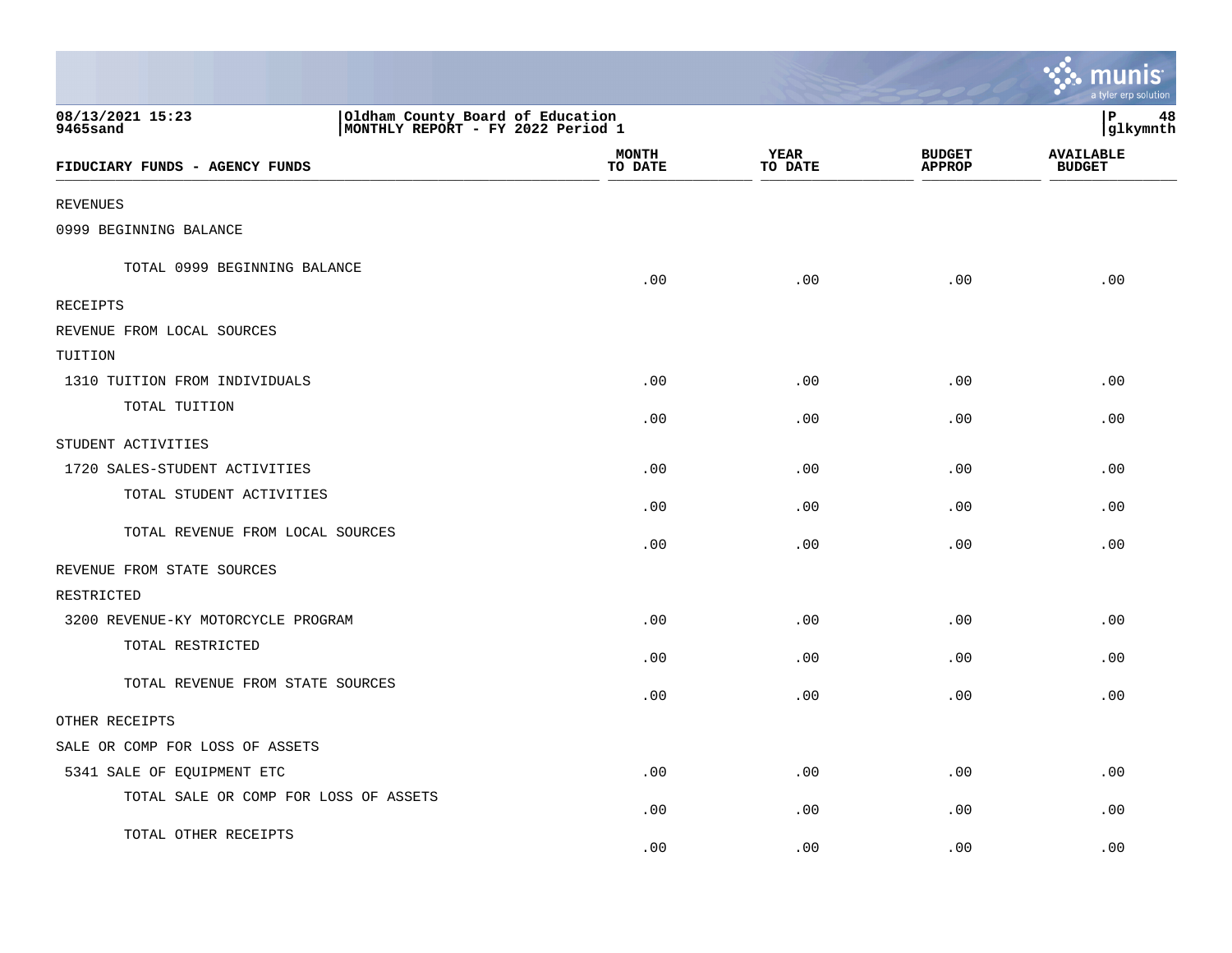|                                |                                                                       |                        |                         | muı<br>a tyler erp solution       |
|--------------------------------|-----------------------------------------------------------------------|------------------------|-------------------------|-----------------------------------|
| 08/13/2021 15:23<br>9465sand   | Oldham County Board of Education<br>MONTHLY REPORT - FY 2022 Period 1 |                        |                         | 49<br>Р<br> glkymnth              |
| FIDUCIARY FUNDS - AGENCY FUNDS | MONTH<br>TO DATE                                                      | <b>YEAR</b><br>TO DATE | <b>BUDGET</b><br>APPROP | <b>AVAILABLE</b><br><b>BUDGET</b> |
| TOTAL RECEIPTS                 | .00                                                                   | .00                    | .00                     | .00                               |
| TOTAL REVENUE                  | .00                                                                   | .00                    | .00                     | .00                               |

and the contract of the contract of the contract of the contract of the contract of the contract of the contract of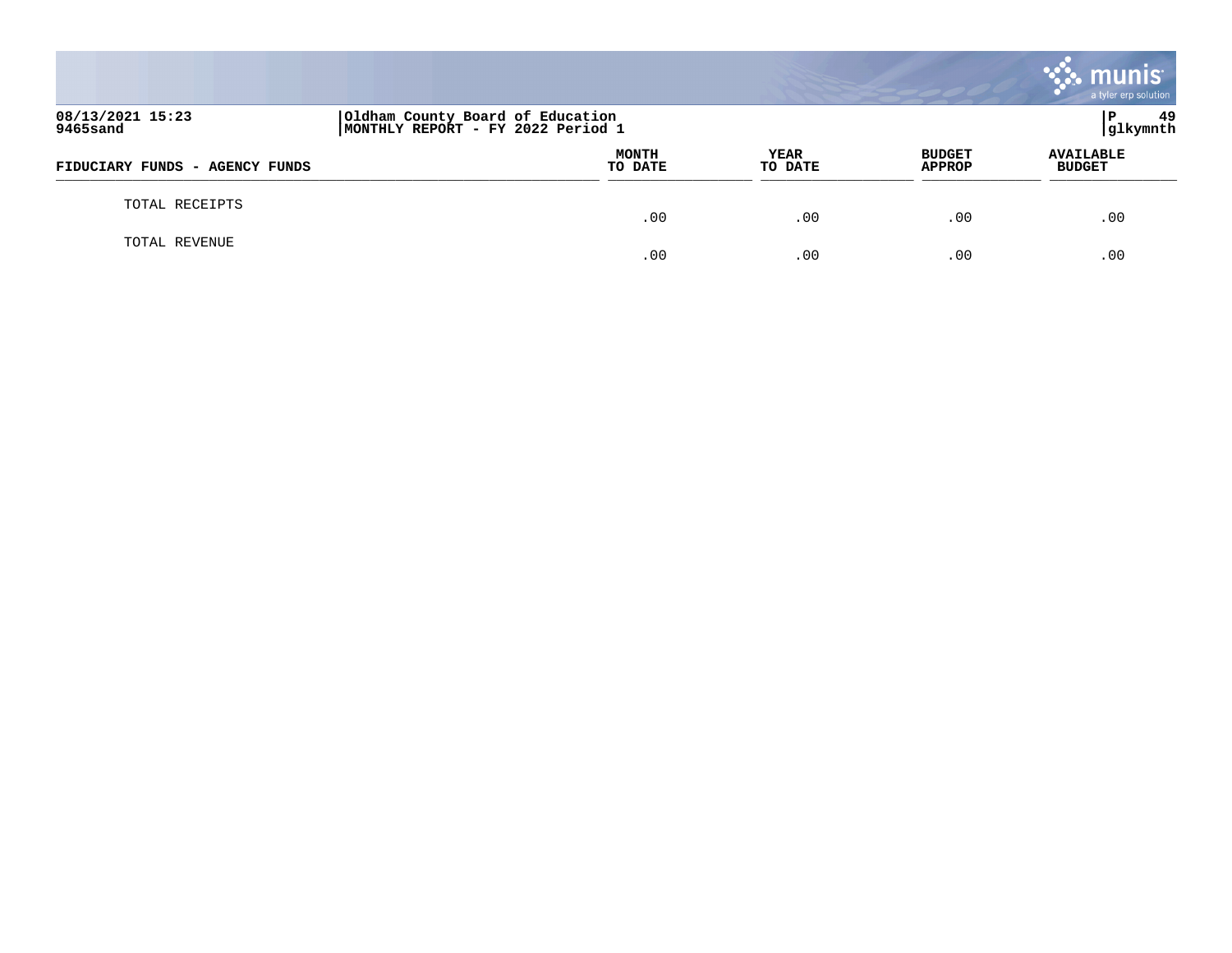

#### **08/13/2021 15:23 |Oldham County Board of Education |P 50 9465sand |MONTHLY REPORT - FY 2022 Period 1 |glkymnth**

| FIDUCIARY FUNDS - AGENCY FUNDS                                                                                                                                                    | <b>MONTH</b><br>TO DATE                | YEAR<br>TO DATE                        | <b>BUDGET</b><br><b>APPROP</b>         | <b>AVAILABLE</b><br><b>BUDGET</b>      |
|-----------------------------------------------------------------------------------------------------------------------------------------------------------------------------------|----------------------------------------|----------------------------------------|----------------------------------------|----------------------------------------|
| EXPENDITURES                                                                                                                                                                      |                                        |                                        |                                        |                                        |
| 1000<br>INSTRUCTION                                                                                                                                                               |                                        |                                        |                                        |                                        |
| 0300<br>PURCHASED PROF AND TECH SERV<br>0500<br>OTHER PURCHASED SERVICES<br>0600<br>SUPPLIES<br>0700<br>PROPERTY<br>0800<br>DEBT SERVICE AND MISCELLANEOUS<br>0840<br>CONTINGENCY | .00<br>.00<br>.00<br>.00<br>.00<br>.00 | .00<br>.00<br>.00<br>.00<br>.00<br>.00 | .00<br>.00<br>.00<br>.00<br>.00<br>.00 | .00<br>.00<br>.00<br>.00<br>.00<br>.00 |
| TOTAL 1000<br>INSTRUCTION                                                                                                                                                         | .00                                    | .00                                    | .00                                    | .00                                    |
| TOTAL EXPENDITURES                                                                                                                                                                | .00                                    | .00                                    | .00                                    | .00                                    |
| TOTAL FOR FIDUCIARY FUNDS - AGENCY FUNDS (60)                                                                                                                                     | .00                                    | .00                                    | .00                                    | .00                                    |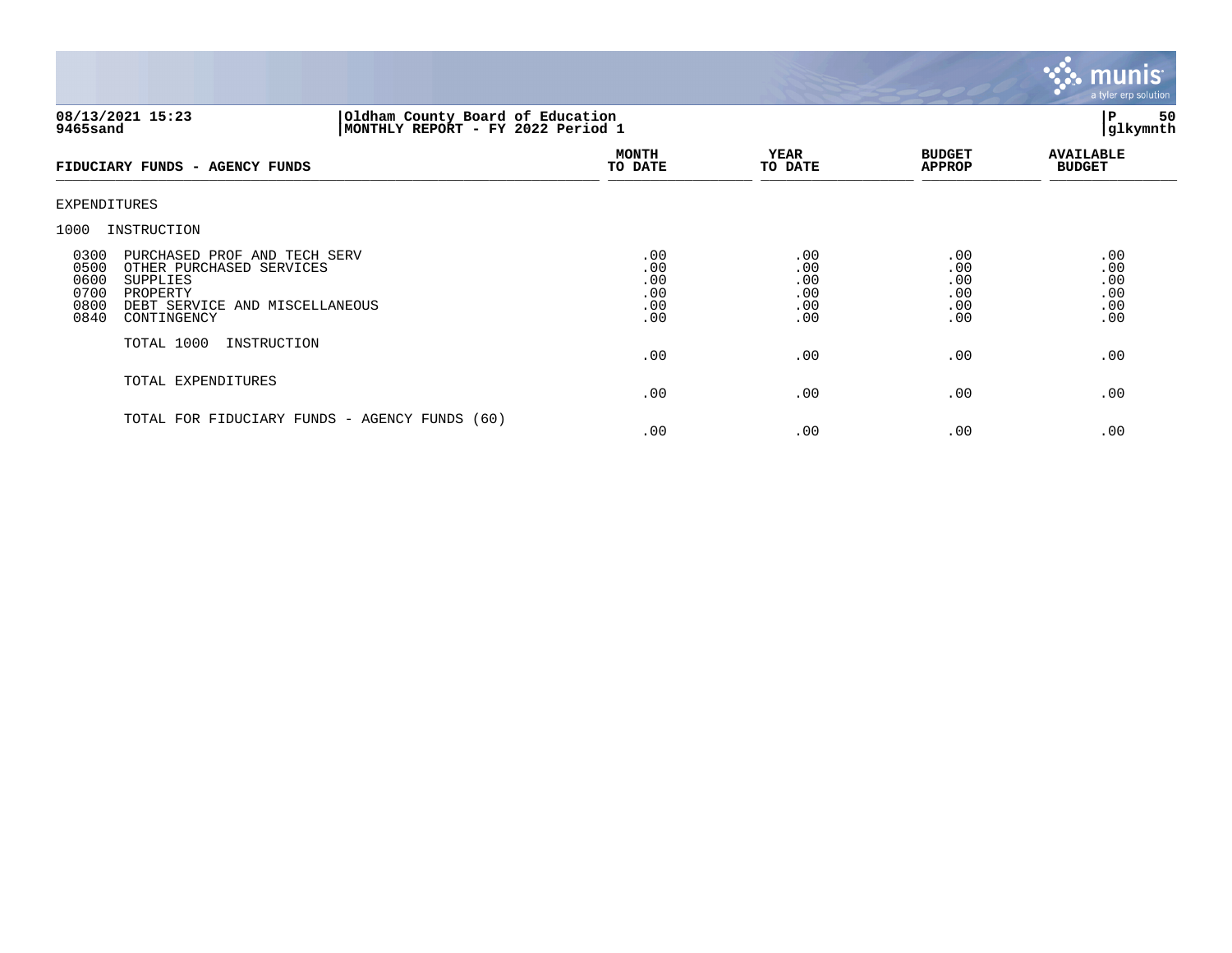|                                                                                                       |                         |                        |                                | munis<br>a tyler erp solution     |
|-------------------------------------------------------------------------------------------------------|-------------------------|------------------------|--------------------------------|-----------------------------------|
| 08/13/2021 15:23<br>Oldham County Board of Education<br>MONTHLY REPORT - FY 2022 Period 1<br>9465sand |                         |                        |                                | 51<br>∣P<br>glkymnth              |
| FIDUCIARY - PENS/INVST/PRIVATE                                                                        | <b>MONTH</b><br>TO DATE | <b>YEAR</b><br>TO DATE | <b>BUDGET</b><br><b>APPROP</b> | <b>AVAILABLE</b><br><b>BUDGET</b> |
| <b>REVENUES</b>                                                                                       |                         |                        |                                |                                   |
| 0999 BEGINNING BALANCE                                                                                |                         |                        |                                |                                   |
| TOTAL 0999 BEGINNING BALANCE                                                                          | .00                     | .00                    | .00                            | .00                               |
| <b>RECEIPTS</b>                                                                                       |                         |                        |                                |                                   |
| REVENUE FROM LOCAL SOURCES                                                                            |                         |                        |                                |                                   |
| EARNINGS ON INVESTMENTS                                                                               |                         |                        |                                |                                   |
| 1510 INTEREST ON INVESTMENTS<br>1530 NET INCREASE INVESTT FAIR VAL                                    | .00<br>.00              | .00<br>.00             | .00<br>.00                     | .00<br>.00                        |
| TOTAL EARNINGS ON INVESTMENTS                                                                         | .00                     | .00                    | .00                            | .00                               |
| OTHER REVENUE FROM LOCAL SOURCES                                                                      |                         |                        |                                |                                   |
| 1920 CONTRIBUTIONS / DONATIONS                                                                        | .00                     | .00                    | .00                            | .00                               |
| TOTAL OTHER REVENUE FROM LOCAL SOURCES                                                                | .00                     | .00                    | .00                            | .00                               |
| TOTAL REVENUE FROM LOCAL SOURCES                                                                      | .00                     | .00                    | .00                            | .00                               |
| TOTAL RECEIPTS                                                                                        | .00                     | .00                    | .00                            | .00                               |
| TOTAL REVENUE                                                                                         | .00                     | .00                    | .00                            | .00                               |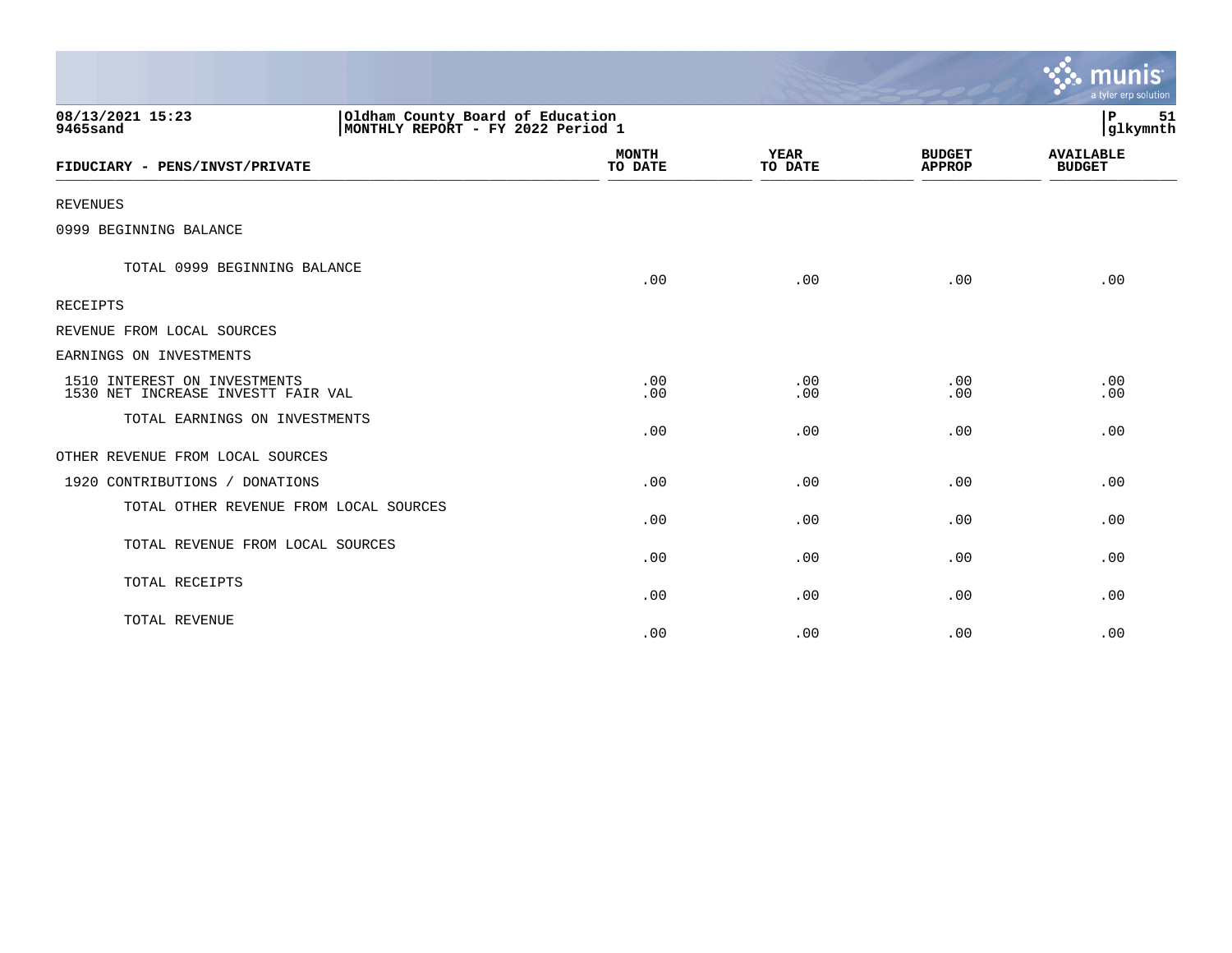

| 08/13/2021 15:23<br>Oldham County Board of Education<br>MONTHLY REPORT - FY 2022 Period 1<br>9465sand |                         |                        |                                | 52<br>ΙP<br>glkymnth              |
|-------------------------------------------------------------------------------------------------------|-------------------------|------------------------|--------------------------------|-----------------------------------|
| FIDUCIARY - PENS/INVST/PRIVATE                                                                        | <b>MONTH</b><br>TO DATE | <b>YEAR</b><br>TO DATE | <b>BUDGET</b><br><b>APPROP</b> | <b>AVAILABLE</b><br><b>BUDGET</b> |
| EXPENDITURES                                                                                          |                         |                        |                                |                                   |
| 2500<br>BUSINESS SUPPORT SERVICES                                                                     |                         |                        |                                |                                   |
| 0300<br>PURCHASED PROF AND TECH SERV                                                                  | .00                     | .00                    | .00                            | .00                               |
| TOTAL 2500<br>BUSINESS SUPPORT SERVICES                                                               | .00                     | .00                    | .00                            | .00                               |
| 3300<br>COMMUNITY SERVICES                                                                            |                         |                        |                                |                                   |
| 0600<br>SUPPLIES                                                                                      | .00                     | .00                    | .00                            | .00                               |
| TOTAL 3300<br>COMMUNITY SERVICES                                                                      | .00                     | .00                    | .00                            | .00                               |
| TOTAL EXPENDITURES                                                                                    | .00                     | .00                    | .00                            | .00                               |
| TOTAL FOR FIDUCIARY - PENS/INVST/PRIVATE (7000)                                                       | .00                     | .00                    | .00                            | .00                               |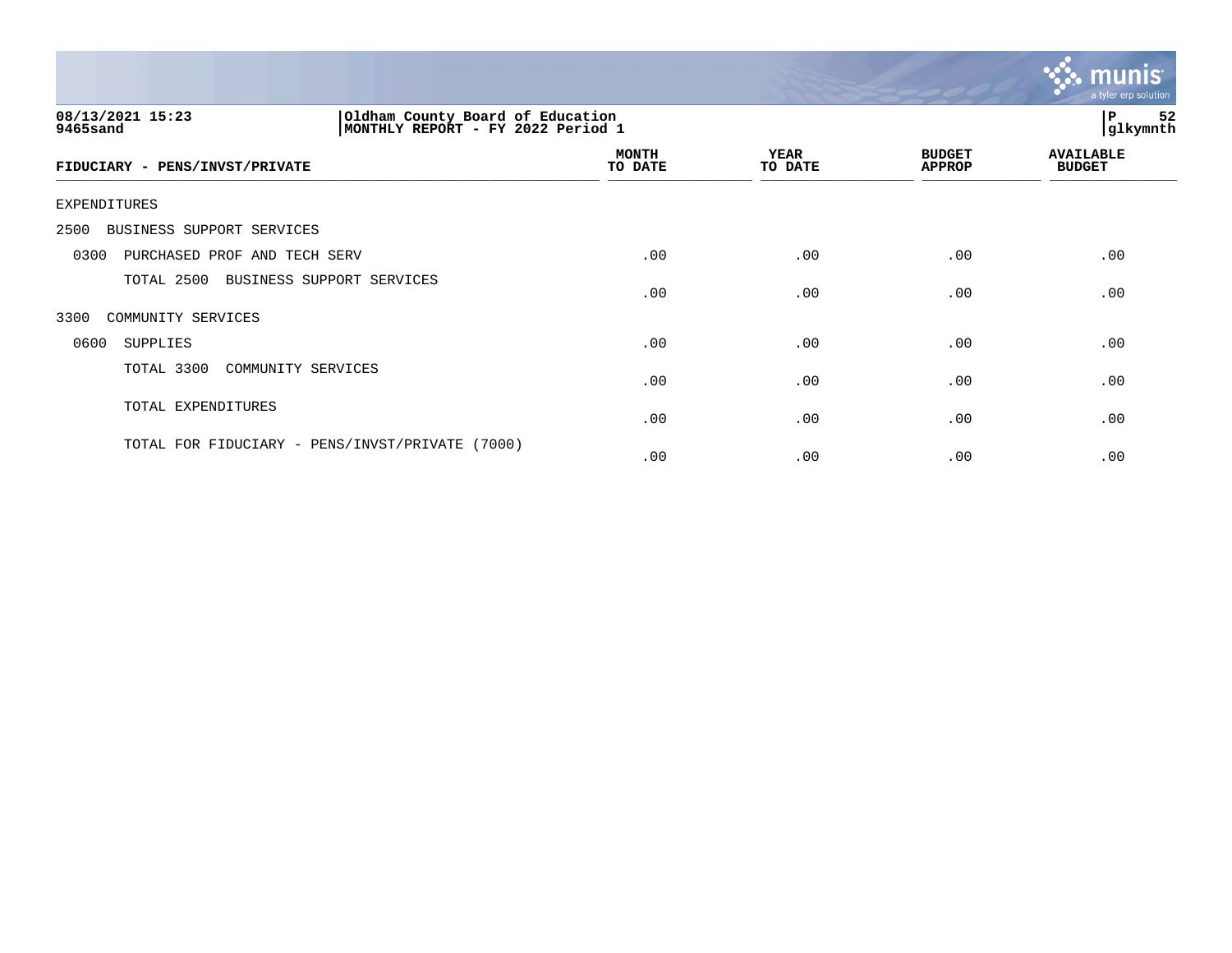|                                                                                                       |                         |                        |                                | <b>munis</b><br>a tyler erp solution |  |
|-------------------------------------------------------------------------------------------------------|-------------------------|------------------------|--------------------------------|--------------------------------------|--|
| 08/13/2021 15:23<br>Oldham County Board of Education<br>MONTHLY REPORT - FY 2022 Period 1<br>9465sand |                         |                        |                                | P<br>53<br>glkymnth                  |  |
| <b>GOVERNMENTAL CAPITAL ASSETS (8</b>                                                                 | <b>MONTH</b><br>TO DATE | <b>YEAR</b><br>TO DATE | <b>BUDGET</b><br><b>APPROP</b> | <b>AVAILABLE</b><br><b>BUDGET</b>    |  |
| <b>REVENUES</b>                                                                                       |                         |                        |                                |                                      |  |
| RECEIPTS                                                                                              |                         |                        |                                |                                      |  |
| OTHER RECEIPTS                                                                                        |                         |                        |                                |                                      |  |
| SALE OR COMP FOR LOSS OF ASSETS                                                                       |                         |                        |                                |                                      |  |
| 5311 SALE OF LAND & IMPROVEMENTS<br>5331 SALE OF BUILDINGS<br>5341 SALE OF EQUIPMENT ETC              | .00<br>.00<br>.00       | .00<br>.00<br>.00      | .00<br>.00<br>.00              | .00<br>.00<br>.00                    |  |
| TOTAL SALE OR COMP FOR LOSS OF ASSETS                                                                 | .00                     | .00                    | .00                            | .00                                  |  |
| TOTAL OTHER RECEIPTS                                                                                  | .00                     | .00                    | .00                            | .00                                  |  |
| TOTAL RECEIPTS                                                                                        | .00                     | .00                    | .00                            | .00                                  |  |
| TOTAL REVENUE                                                                                         | .00                     | .00                    | .00                            | .00                                  |  |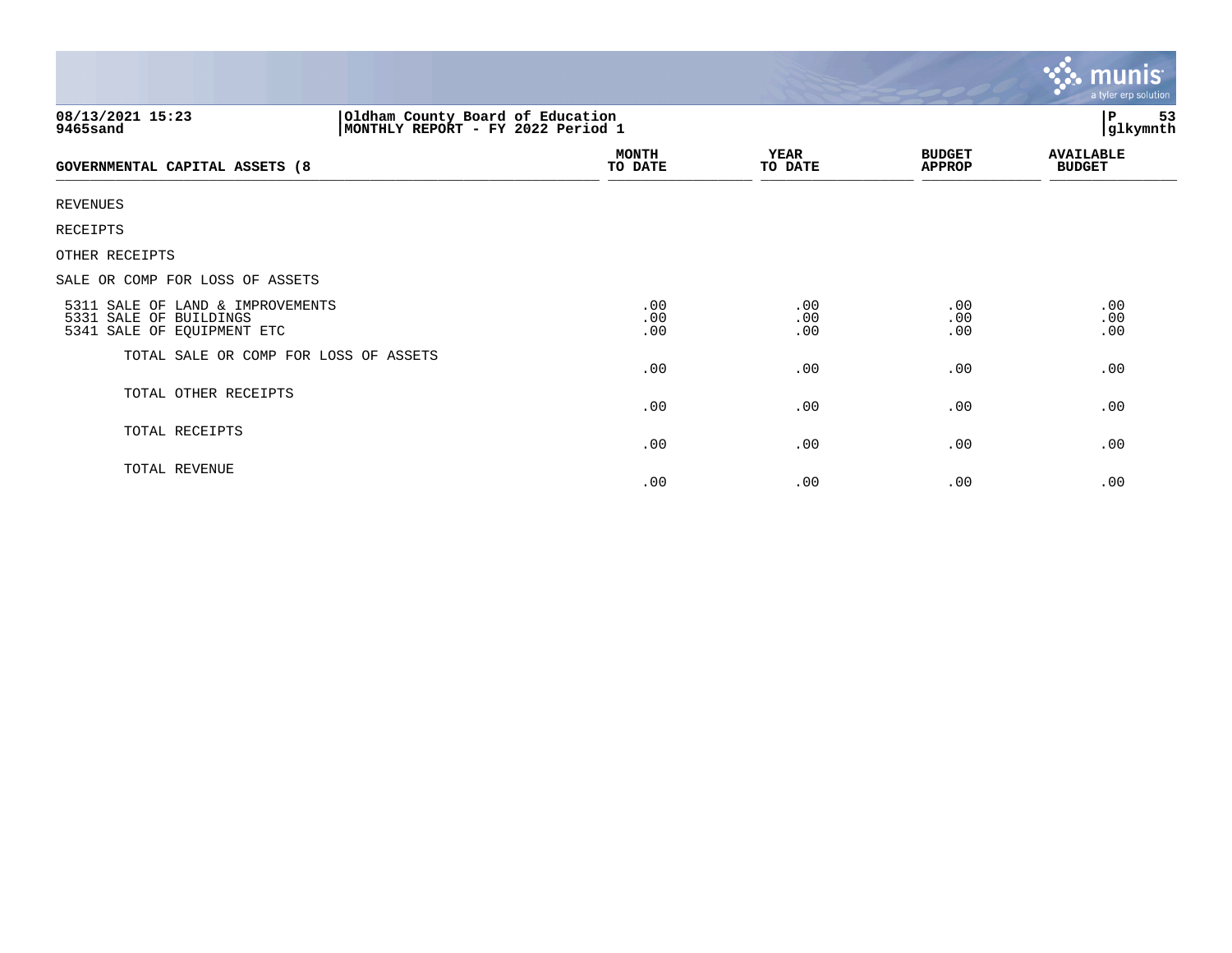|                                                                                                        |                         |                        |                                | a tyler erp solution              |
|--------------------------------------------------------------------------------------------------------|-------------------------|------------------------|--------------------------------|-----------------------------------|
| 08/13/2021 15:23<br>Oldham County Board of Education<br>9465sand<br> MONTHLY REPORT - FY 2022 Period 1 |                         |                        |                                | lР<br>54<br> glkymnth             |
| GOVERNMENTAL CAPITAL ASSETS (8                                                                         | <b>MONTH</b><br>TO DATE | <b>YEAR</b><br>TO DATE | <b>BUDGET</b><br><b>APPROP</b> | <b>AVAILABLE</b><br><b>BUDGET</b> |
| <b>EXPENDITURES</b>                                                                                    |                         |                        |                                |                                   |
| INSTRUCTION<br>1000                                                                                    |                         |                        |                                |                                   |
| 0700<br>PROPERTY                                                                                       | .00                     | .00                    | .00                            | .00                               |
| TOTAL 1000<br>INSTRUCTION                                                                              | .00                     | .00                    | .00                            | .00                               |
| STUDENT SUPPORT SERVICES<br>2100                                                                       |                         |                        |                                |                                   |
| 0700 PROPERTY                                                                                          | .00                     | .00                    | .00                            | .00                               |
| TOTAL 2100<br>STUDENT SUPPORT SERVICES                                                                 | .00                     | .00                    | .00                            | .00                               |
| 2200<br>INSTRUCTIONAL STAFF SUPP SERV                                                                  |                         |                        |                                |                                   |
| 0700 PROPERTY                                                                                          | .00                     | .00                    | .00                            | .00                               |
| TOTAL 2200<br>INSTRUCTIONAL STAFF SUPP SERV                                                            | .00                     | .00                    | .00                            | .00                               |
| DISTRICT ADMIN SUPPORT<br>2300                                                                         |                         |                        |                                |                                   |
| 0700<br>PROPERTY                                                                                       | .00                     | .00                    | .00                            | .00                               |
| TOTAL 2300 DISTRICT ADMIN SUPPORT                                                                      | .00                     | .00                    | .00                            | .00                               |
| 2400<br>SCHOOL ADMIN SUPPORT                                                                           |                         |                        |                                |                                   |
| 0700 PROPERTY                                                                                          | .00                     | .00                    | .00                            | .00                               |
| TOTAL 2400<br>SCHOOL ADMIN SUPPORT                                                                     | .00                     | .00                    | .00                            | .00                               |
| 2500<br>BUSINESS SUPPORT SERVICES                                                                      |                         |                        |                                |                                   |
| 0700 PROPERTY                                                                                          | .00                     | .00                    | .00                            | .00                               |
| TOTAL 2500<br>BUSINESS SUPPORT SERVICES                                                                | .00                     | .00                    | .00                            | .00                               |
| PLANT OPERATIONS AND MAINTENANCE<br>2600                                                               |                         |                        |                                |                                   |
| PROPERTY<br>0700                                                                                       | .00                     | .00                    | .00                            | .00                               |
| TOTAL 2600<br>PLANT OPERATIONS AND MAINTENANCE                                                         | .00                     | .00                    | .00                            | .00                               |

2700 STUDENT TRANSPORTATION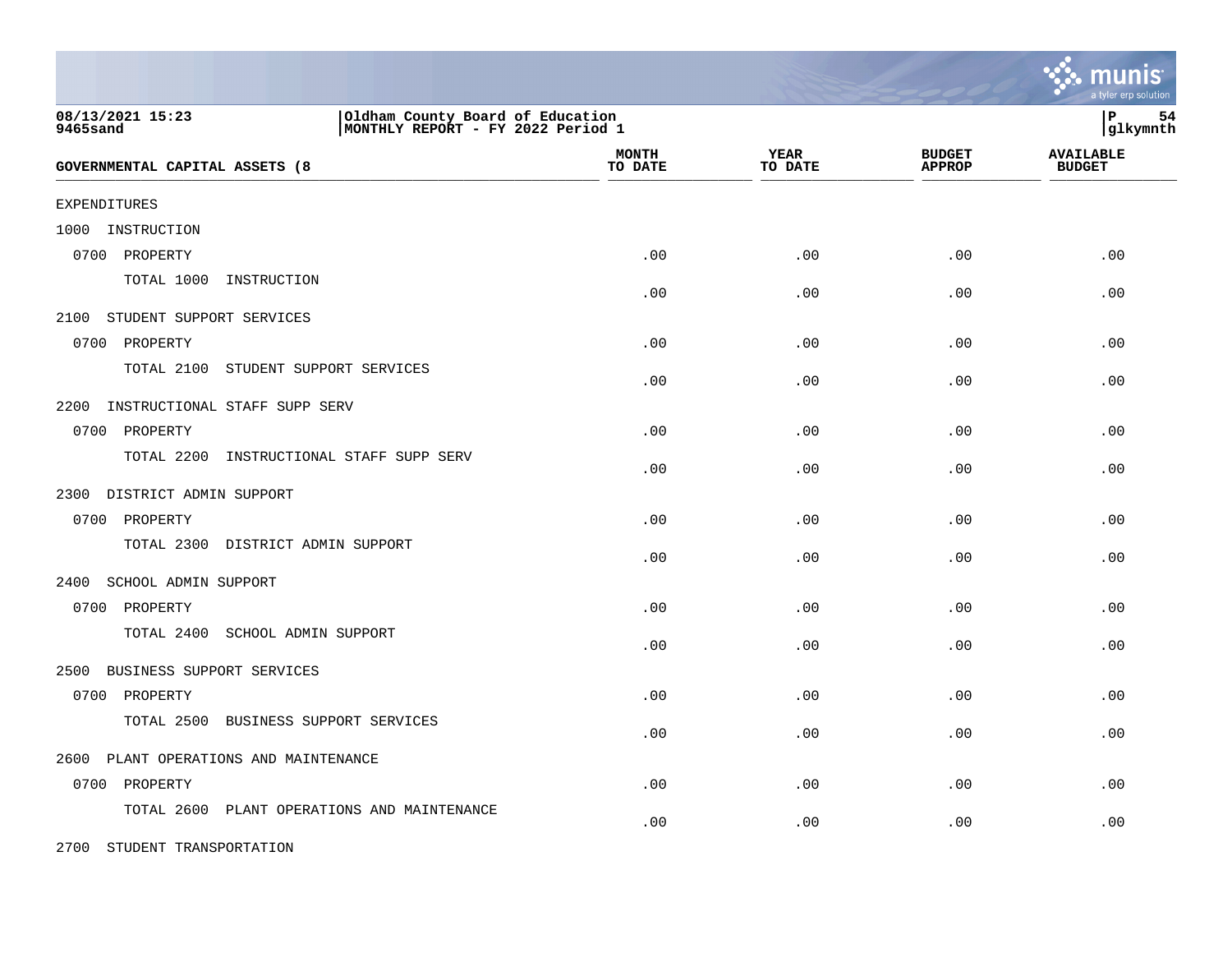

| 08/13/2021 15:23<br>Oldham County Board of Education<br>MONTHLY REPORT - FY 2022 Period 1<br>9465sand |                         |                 | 55<br>P<br> glkymnth           |                                   |  |
|-------------------------------------------------------------------------------------------------------|-------------------------|-----------------|--------------------------------|-----------------------------------|--|
| GOVERNMENTAL CAPITAL ASSETS (8                                                                        | <b>MONTH</b><br>TO DATE | YEAR<br>TO DATE | <b>BUDGET</b><br><b>APPROP</b> | <b>AVAILABLE</b><br><b>BUDGET</b> |  |
| 0700<br>PROPERTY                                                                                      | .00                     | .00             | .00                            | .00                               |  |
| TOTAL 2700<br>STUDENT TRANSPORTATION                                                                  | .00                     | .00             | .00                            | .00                               |  |
| 3300<br>COMMUNITY SERVICES                                                                            |                         |                 |                                |                                   |  |
| 0700<br>PROPERTY                                                                                      | .00                     | .00             | .00                            | .00                               |  |

| 0700 | PROPERTY                                  | .00 | .00  | .00 | $.00 \,$ |
|------|-------------------------------------------|-----|------|-----|----------|
|      | TOTAL 3300 COMMUNITY SERVICES             | .00 | .00  | .00 | .00      |
|      | TOTAL EXPENDITURES                        | .00 | .00  | .00 | .00      |
|      | TOTAL FOR GOVERNMENTAL CAPITAL ASSETS (8) | .00 | . 00 | .00 | .00      |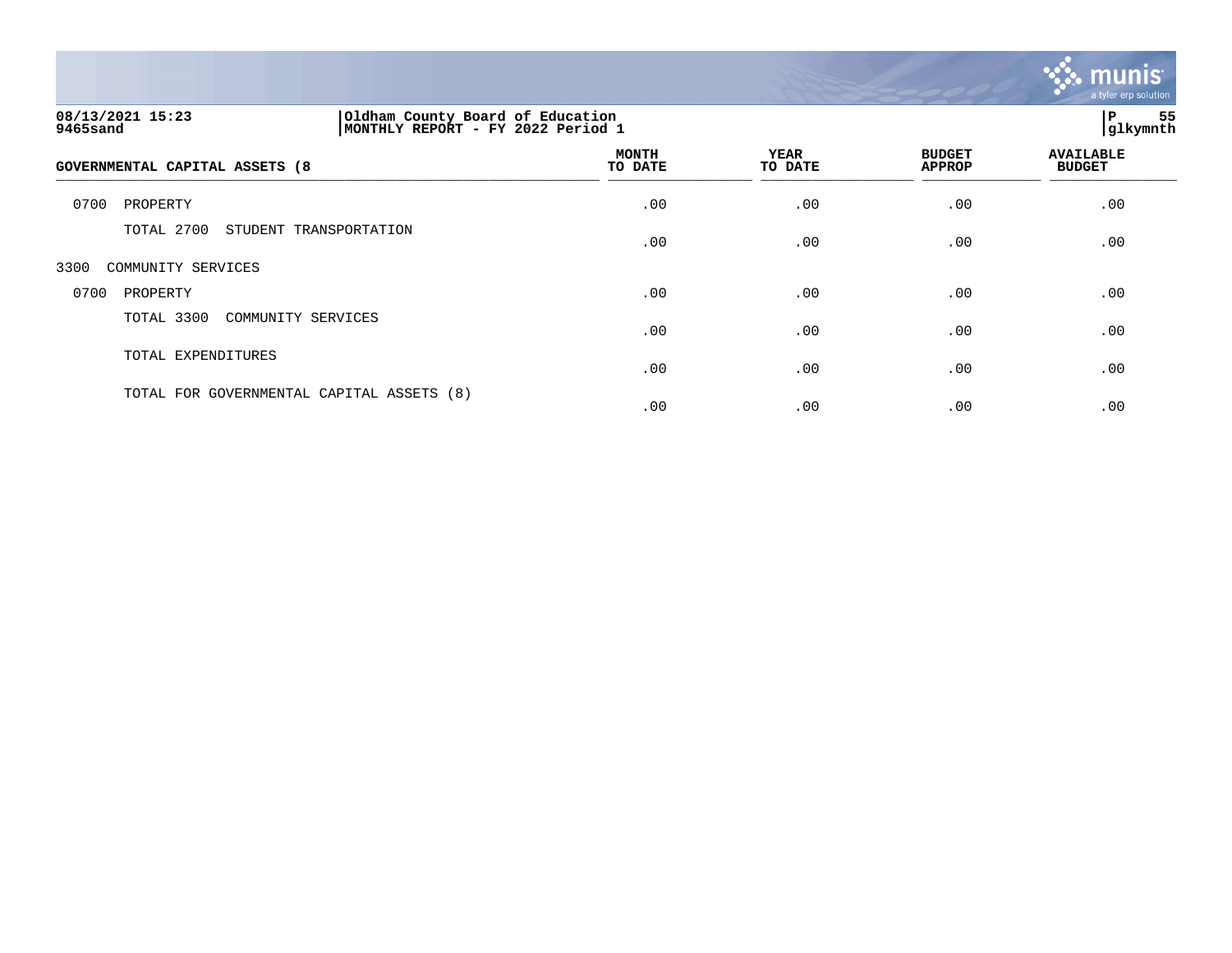|                                                                                                       |                         |                 |                                | $\ddotsc$ munis<br>a tyler erp solution |  |
|-------------------------------------------------------------------------------------------------------|-------------------------|-----------------|--------------------------------|-----------------------------------------|--|
| Oldham County Board of Education<br>08/13/2021 15:23<br>MONTHLY REPORT - FY 2022 Period 1<br>9465sand |                         |                 |                                | P<br>56<br>glkymnth                     |  |
| FOOD SERVICE CAPITAL ASSETS (8                                                                        | <b>MONTH</b><br>TO DATE | YEAR<br>TO DATE | <b>BUDGET</b><br><b>APPROP</b> | <b>AVAILABLE</b><br><b>BUDGET</b>       |  |
| <b>REVENUES</b>                                                                                       |                         |                 |                                |                                         |  |
| RECEIPTS                                                                                              |                         |                 |                                |                                         |  |
| REVENUE FROM LOCAL SOURCES                                                                            |                         |                 |                                |                                         |  |
| OTHER REVENUE FROM LOCAL SOURCES                                                                      |                         |                 |                                |                                         |  |
| 1930 GAIN/LOSS SALE ASSET FOOD SERV                                                                   | .00                     | .00             | .00                            | .00                                     |  |
| TOTAL OTHER REVENUE FROM LOCAL SOURCES                                                                | .00                     | .00             | .00                            | .00                                     |  |
| TOTAL REVENUE FROM LOCAL SOURCES                                                                      | .00                     | .00             | .00                            | .00                                     |  |
| TOTAL RECEIPTS                                                                                        | .00                     | .00             | .00                            | .00                                     |  |
| TOTAL REVENUE                                                                                         | .00                     | .00             | .00                            | .00                                     |  |

the contract of the contract of the contract of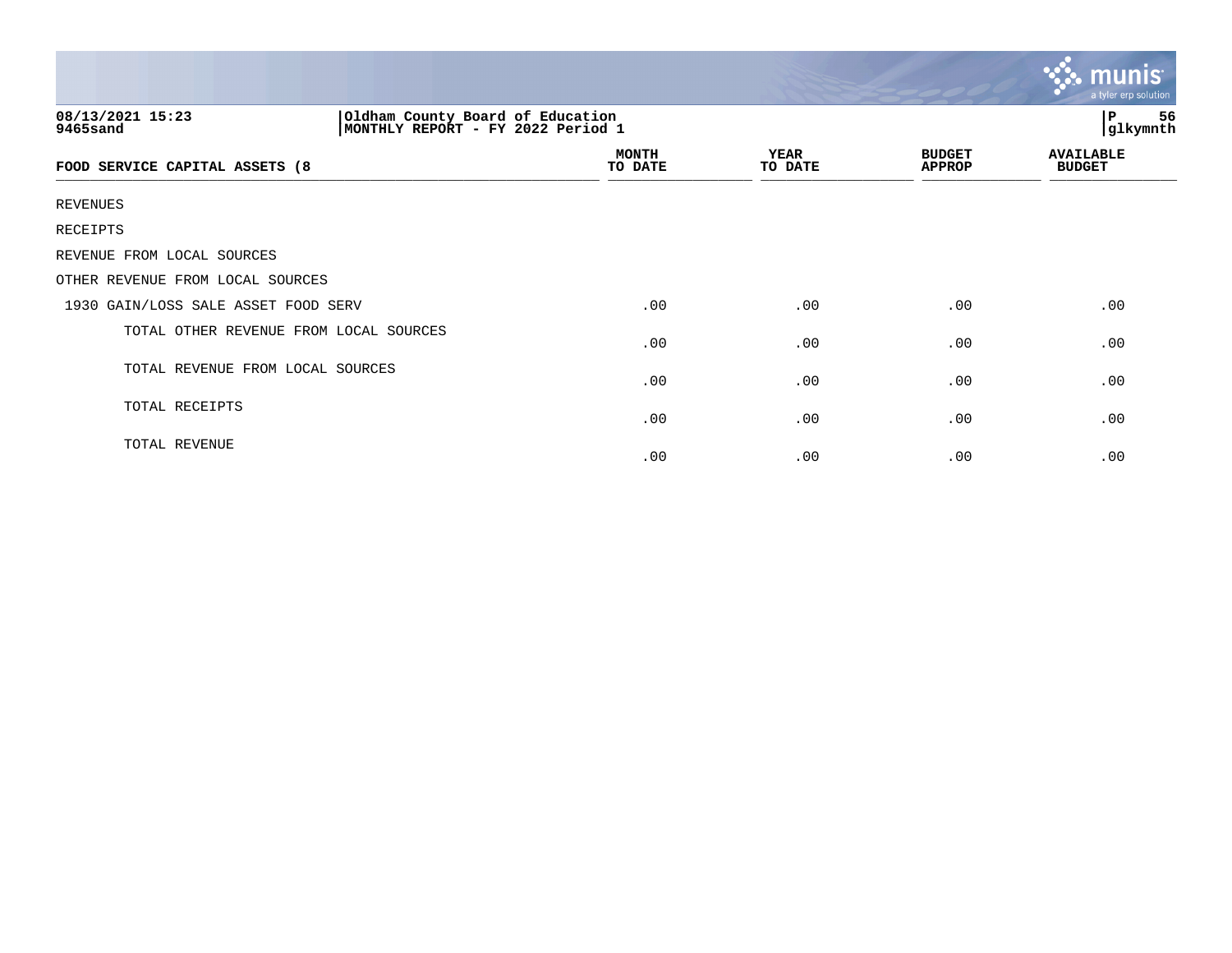

| 08/13/2021 15:23<br>9465sand               | Oldham County Board of Education<br>MONTHLY REPORT - FY 2022 Period 1 |                         |                        |                                | 57<br>l P<br>glkymnth             |  |
|--------------------------------------------|-----------------------------------------------------------------------|-------------------------|------------------------|--------------------------------|-----------------------------------|--|
| FOOD SERVICE CAPITAL ASSETS (8             |                                                                       | <b>MONTH</b><br>TO DATE | <b>YEAR</b><br>TO DATE | <b>BUDGET</b><br><b>APPROP</b> | <b>AVAILABLE</b><br><b>BUDGET</b> |  |
| <b>EXPENDITURES</b>                        |                                                                       |                         |                        |                                |                                   |  |
| FOOD SERVICE OPERATION<br>3100             |                                                                       |                         |                        |                                |                                   |  |
| 0700<br>PROPERTY                           |                                                                       | .00                     | .00                    | .00                            | .00                               |  |
| TOTAL 3100<br>FOOD SERVICE OPERATION       |                                                                       | .00                     | .00                    | .00                            | .00                               |  |
| TOTAL EXPENDITURES                         |                                                                       | .00                     | .00                    | .00                            | .00                               |  |
| TOTAL FOR FOOD SERVICE CAPITAL ASSETS (81) |                                                                       | .00                     | .00                    | .00                            | .00                               |  |